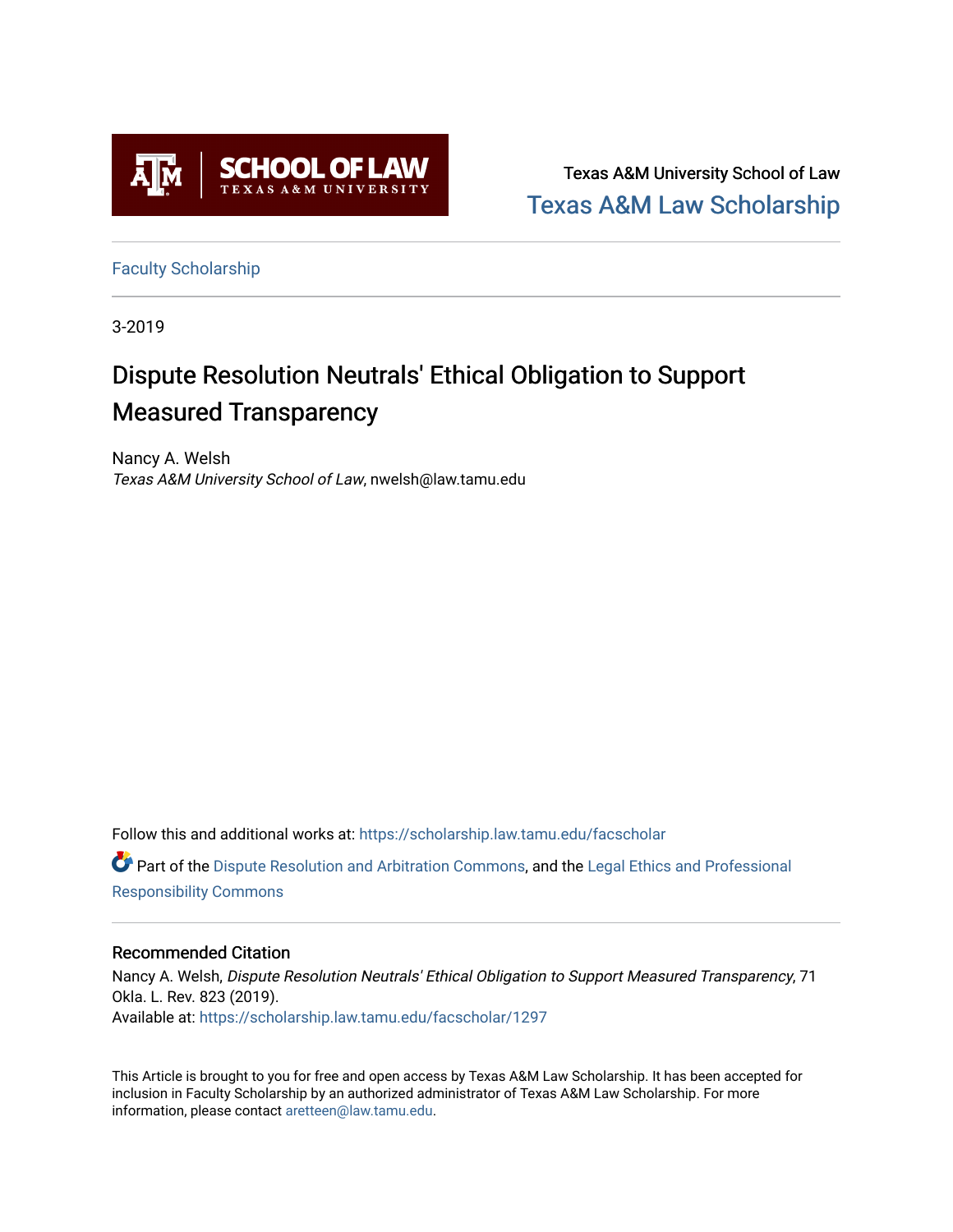# DISPUTE RESOLUTION NEUTRALS' ETHICAL OBLIGATION TO SUPPORT MEASURED **TRANSPARENCY**

# NANCY A. WELSH<sup>\*</sup>

## *Table of Contents*

|                                                                        | 824 |
|------------------------------------------------------------------------|-----|
| I. The Precipitating Event: The CFPB's Arbitration Reporting           |     |
|                                                                        | 827 |
| II. The Experience of Federal and State Courts with the Collection and |     |
|                                                                        |     |
| III. The Experience of Quasi-Public and Private Organizations, States, |     |
| and Users with the Collection and Publication of Information Regarding |     |
| Dispute Resolution                                                     | 844 |
| A. FINRA: Required Publication of Awards and Other Aggregate           |     |
| Data                                                                   | 845 |
|                                                                        |     |
| C. International Arbitration: Required and Increased Voluntary         |     |
| Publication of Awards.                                                 |     |
| D. Labor Arbitration: Required and Voluntary Publication               |     |
| of Awards                                                              | 851 |
| E. Consumer Arbitration in California, District of Columbia, Maine,    |     |
|                                                                        |     |
|                                                                        |     |

<sup>\*</sup> Professor of Law and Director, Dispute Resolution Program, Texas A&M University School of Law; formerly Professor of Law and William Trickett Faculty Scholar, Penn State University, Dickinson School of Law. This article is based, in part, on comments submitted by the ABA Section of Dispute Resolution to the Consumer Financial Protection Bureau. *See* Letter from Nancy A. Welsh, Chair-Elect, ABA Section of Dispute Resolution, to Monica Jackson, Office of the Executive Secretary, Consumer Financial Protection Bureau (July 29, 2016) ("Section Comments"). Although I served as the primary author of the Section Comments, I thank the following for their significant contributions: Sarah Cole, Benjamin Davis, Michael Green, Jill Gross, Howard Herman, Larry Mills, Andrea Schneider, and Jean Sternlight. I also thank Kristen Blankley, Christopher Honeyman and Judith Resnik for their comments on an earlier draft, Hanna Borsilli (Penn State University, Dickinson Law, J.D. 2018) for her research assistance with the comments submitted by the ABA Section of Dispute Resolution, Malikah Hall and Steffani Fausone (Texas A&M University School of Law) for their research assistance with this article, and the participants in the ABA Dispute Resolution Section's 2018 Works-in-Progress Conference for their comments on an earlier draft, especially Kathleen Claussen, Deborah Eisenberg and Lydia Nussbaum. Any errors are mine alone.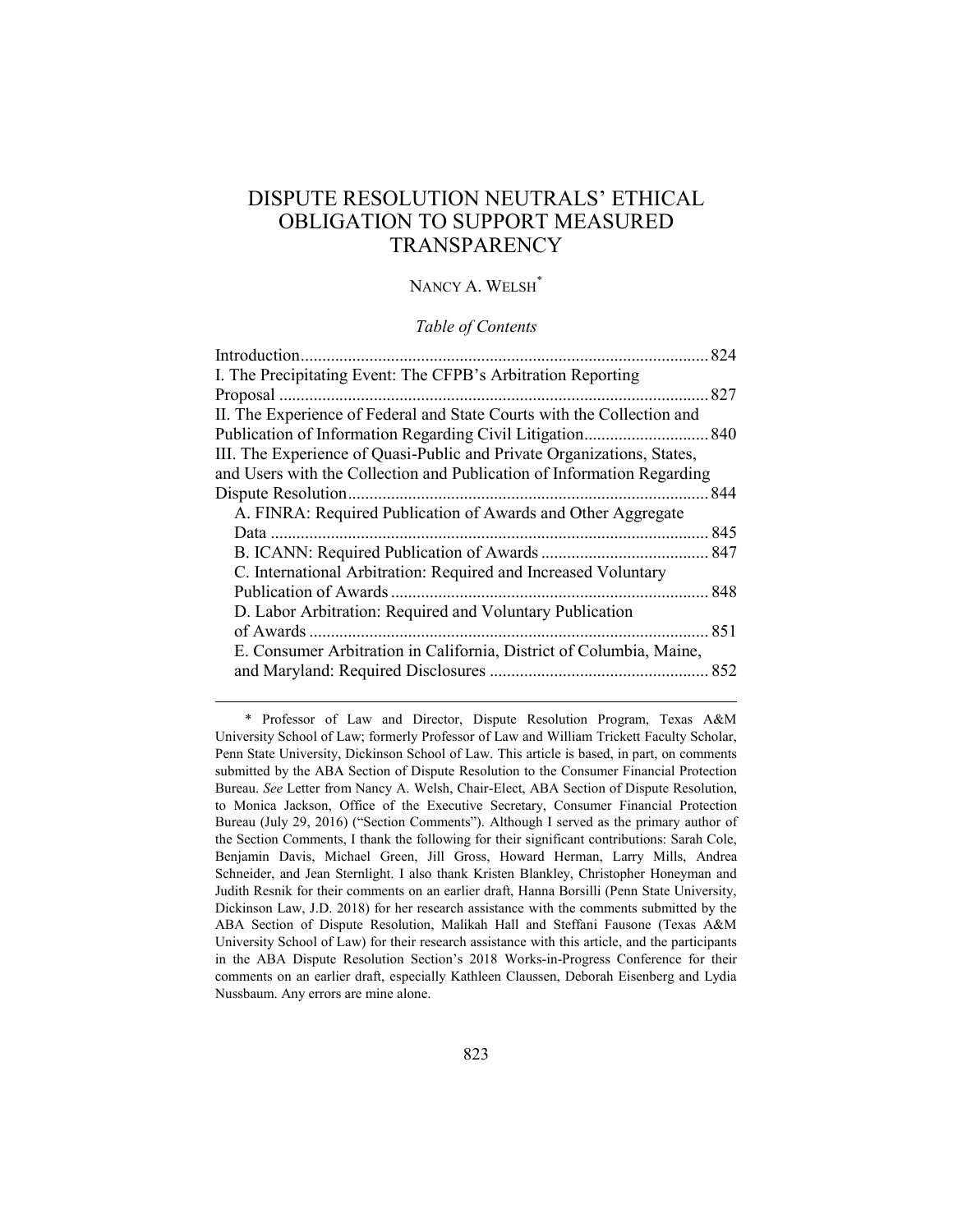| G. Proposed Transparency Requirements for ODR  862                  |  |
|---------------------------------------------------------------------|--|
| IV. Dispute Resolution Ethics and Transparency: Focus on the Model  |  |
|                                                                     |  |
| V. Options for the Recognition of an Ethical Obligation to Support  |  |
|                                                                     |  |
|                                                                     |  |
| B. The Addition of Commentary to the Current Model Standards 879    |  |
| C. The Creation of Customized Standards for "Imposed Mediation" 880 |  |
|                                                                     |  |
|                                                                     |  |

#### *Introduction*

<span id="page-2-0"></span>In 2016, the Consumer Financial Protection Bureau (CFPB) issued proposed rules regarding the use of mandatory pre-dispute arbitration clauses in consumer contracts for financial goods and services. One of these rules—barring class action waivers in mandatory pre-dispute arbitration clauses—attracted substantial attention. Much less noticed was the CFPB's second proposed rule ("Arbitration Reporting Proposal") requiring regulated providers of financial products and services to report to the CFPB regarding their use and the outcomes of arbitrations conducted pursuant to mandatory pre-dispute arbitration clauses. The Arbitration Reporting Proposal also proposed to make such information public, with appropriate redactions.<sup>1</sup>

The American Bar Association Section of Dispute Resolution ("the Section") submitted comments strongly supporting the CFPB's Arbitration Reporting Proposal. In the course of preparing the Section's comments, it also became clear to the author of this Article that dispute resolution neutrals and organizations should have an affirmative ethical obligation to

<sup>1.</sup> There have also been legislative efforts to increase the transparency of mandatory pre-dispute arbitration. *See, e.g.*, H.R. 832, 115th Cong. (1st Sess. 2017) (also known as the "Arbitration Transparency Act") (proposing to amend section 2 of the Federal Arbitration Act to require arbitrations between financial institutions and consumers to be open to the public); S. 647, 115th Cong. (1st Sess. 2017) (known as the "Mandatory Arbitration Transparency Act") (proposing to amend Title 9 to ban pre-dispute agreements that provide for arbitration of employment, consumer, or civil rights if the agreements bar parties from contacting state or federal agencies regarding unlawful conduct or other issues of public policy or public concern, deeming such agreements to be "unfair or deceptive act[s] or practices" under the Federal Trade Commission Act, instructing the FTC to issue new rules and punish violators, and creating a private right of action for aggrieved consumers).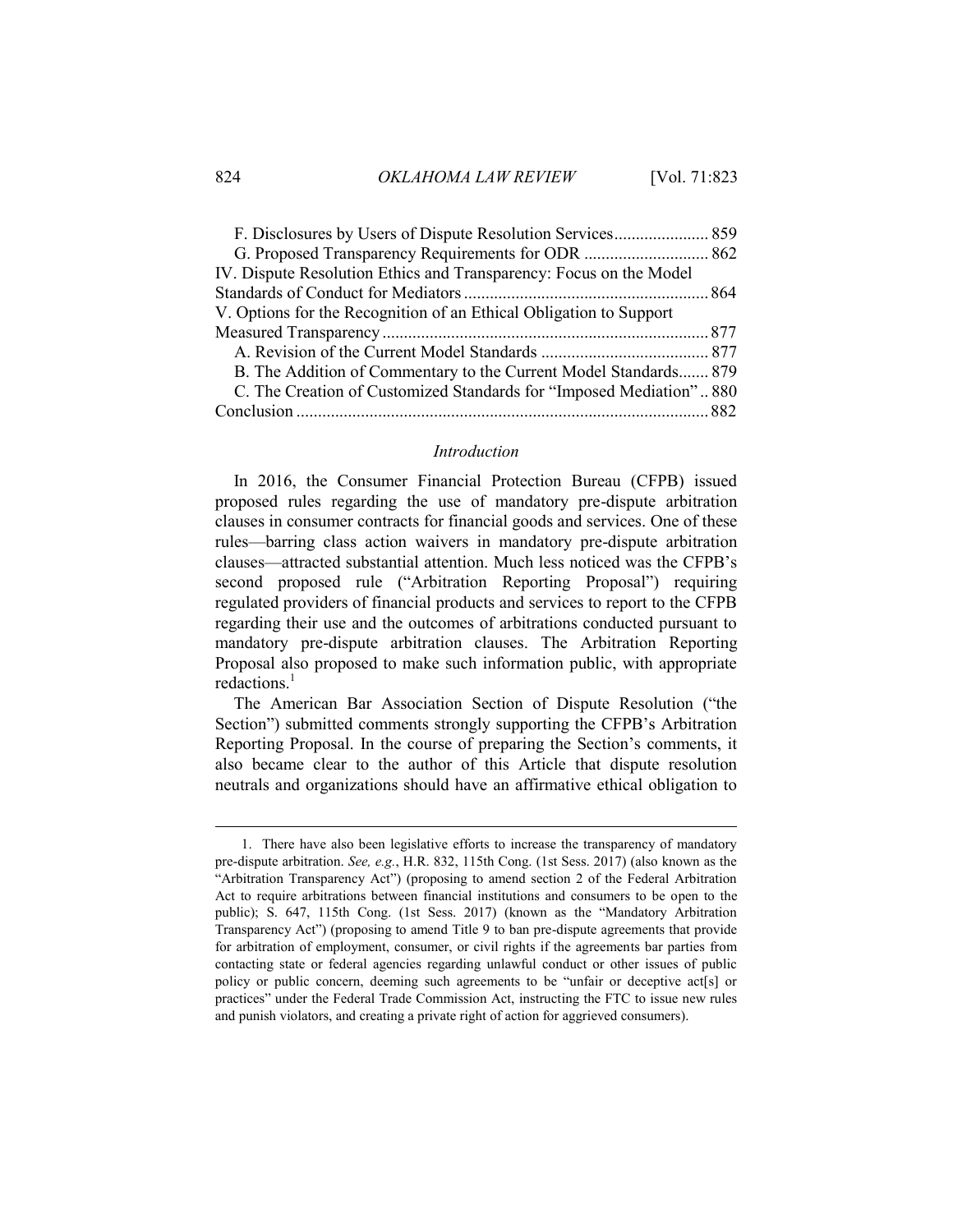support responsible—"measured"—transparency regarding the use and outcomes of the processes they provide and promote in order to protect the public and these processes' integrity. Most particularly, dispute resolution neutrals (including mediators, arbitrators, ombuds, and providers of online dispute resolutions services) should have an ethical obligation to support transparency when their processes are imposed upon people pursuant to judicial or legislative mandates or by contracts of adhesion, and when the outcomes that dispute resolution neutrals help to produce will be granted the privileges of narrow and deferential judicial review and expedited judicial enforcement.<sup>2</sup>

1

Judith Resnik, *The Contingency of Openness in Courts: Changing the Experiences and Logics of the Public's Role in Court-Based ADR*, 15 NEV. L. J. 1631, 1683-85 (2015) (quoting Richmond Newspapers, Inc. v. Virginia, 448 U.S. 555, 570, 572, 592 (1980)) [hereinafter Resnik, *The Contingency of Openness]*; *see also* Laurie Kratky Dore, *Public Courts Versus Private Justice: It's Time to Let Some Sun Shine in on Alternative Dispute Resolution*, 81 CHI.-KENT L. REV. 463, 465-66 (2006) (suggesting that courts' increased

<sup>2.</sup> Professor Judith Resnik has also recently called for increased transparency regarding ADR, observing:

<sup>[</sup>H]ere, as part of a larger project addressing the impact of new procedural forms, I argue for shaping First Amendment doctrine in light of commitments that courts function as open, egalitarian venues. Even if the parties, judges, and other neutrals believe in the benefits of closure, and even when parties consent, court promotion of ADR, as a matter of constitutional interpretation, ought to be accompanied by public accountings of what transpires. . . . [T]he presence of the state infuses all these forms of ADR, which are mandated, advocated, and structured through hundreds of court rules, government manuals, and websites, and are commended to litigants by judges. The result of these many new rules is not "bargaining *in the shadow of* the law," but bargaining *as a requirement of* the law. . . . As procedure is increasingly becoming contract, state-promoted contracting—produced at the behest of the state and shaped through judicial intervention—needs regulation through public oversight and participation. . . . The issue is which activities ought to have what Justice Brennan termed the "public character of judicial proceedings.". . . Chief Justice Burger, writing for the plurality in [Richmond Newspapers], spoke about the "nexus between openness, fairness, and the perception of fairness." He commented further that "[p]eople in an open society do not demand infallibility from their institutions, but it is difficult for them to accept what they are prohibited from observing.". . . When [judges] convene meetings in courts, when they take on the role of "neutrals" or authorize others to do so with "quasi-judicial" status, their decisions and their procedures are the state, in action. As more of the activity of "the judicial" moves to become "quasi-judicial," the public needs to be built in, so as to be able to be present [for] at least some aspects of the proceedings and to know the results.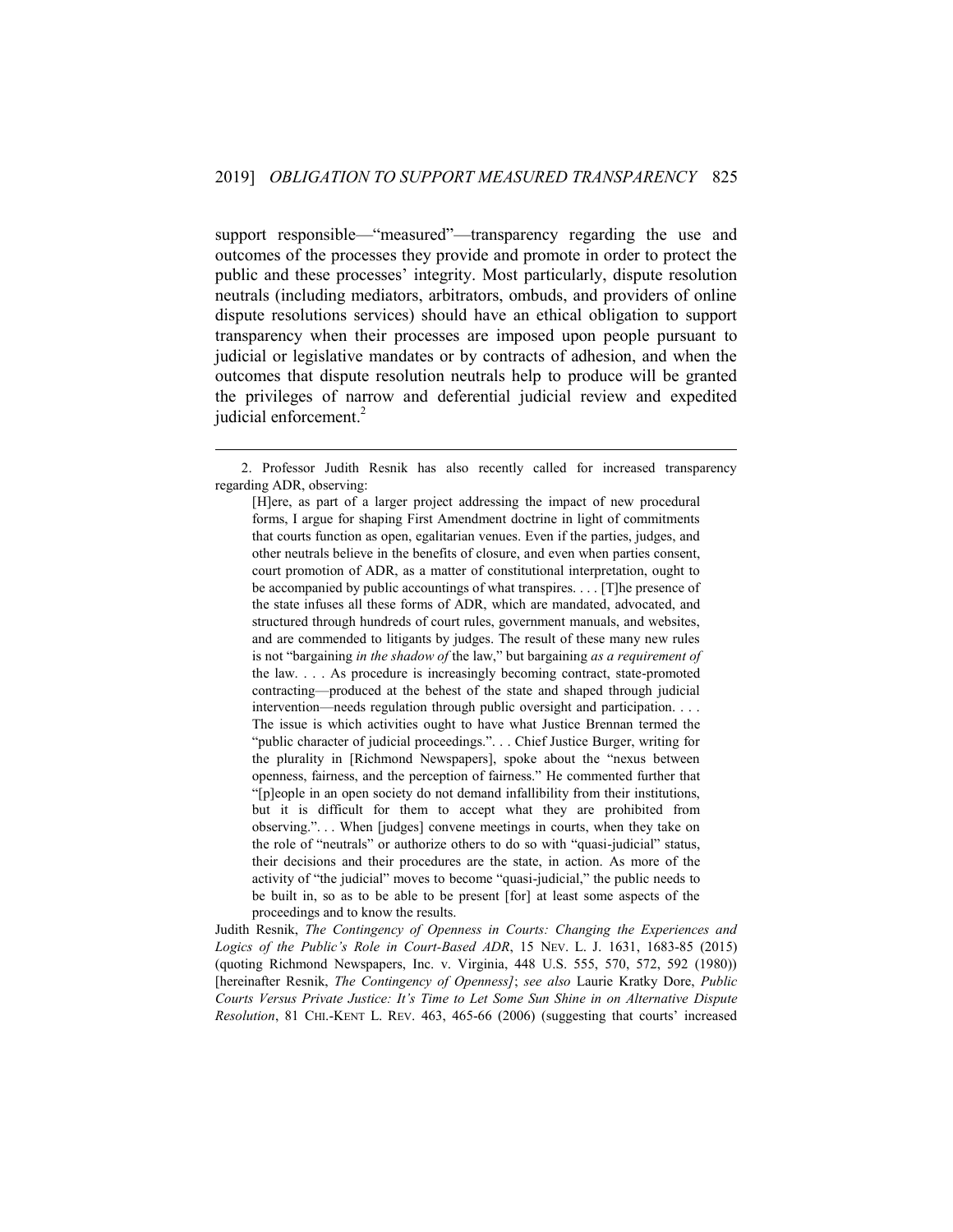Now is a particularly good time to consider the ethical obligations of one set of dispute resolution neutrals: mediators. This is because the Section, the American Arbitration Association ("AAA"), and the Association for Conflict Resolution ("ACR") are currently considering whether to review and revise the Model Standards of Conduct for Mediators. Courts and legislatures regularly mandate parties' participation in mediation. Mandatory pre-dispute mediation clauses are now turning up in the same contracts that contain mandatory pre-dispute consumer arbitration clauses.<sup>3</sup> Courts reliably enforce mediated settlement agreements, generally with little review.<sup>4</sup> Mediation is also the subject of substantial recent international activity. On December 20, 2018, the United Nations General Assembly adopted an international convention for the expedited enforcement of mediated settlement agreements. The convention will be open for signatures in Singapore in August 2019.<sup>5</sup>

3. *See* Alliance for Justice, *Lost in the Fine Print (HD)*, YOUTUBE (Oct. 6, 2014), https://www.youtube.com/watch?v=tgC3N802Sjk (picturing a contract that includes a mediation clause just before the arbitration clause).

4. *See* James R. Coben, *Creating a 21st Century Oligarchy: Judicial Abdication to Class Action Mediators*, 5 Y.B. ARB. & MEDIATION 162, 168-69 (2013) (describing cases in which courts state that class action settlements are entitled to a presumption of fairness if they were reached in mediation); Nancy A. Welsh, *The Thinning Vision of Self-Determination in Court-Connected Mediation: The Inevitable Price of Institutionalization?*, 6 HARV. NEGOT. L. REV. 1, 59-78 (2001) [hereinafter Welsh, *Thinning Vision*]; James R. Coben & Peter N. Thompson, *Disputing Irony: A Systematic Look at Litigation About Mediation*, 11 HARV. NEGOT. L. REV. 43, 74 (2006).

5. The United Nations Convention on International Settlement Agreements Resulting from Mediation will be known as the "Singapore Convention on Mediation." See *General Assembly Adopts the United Nations Convention on International Settlement Agreements Resulting from Mediation* at http://www.unis.unvienna.org/unis/en/pressrels/2018/ unisl271.html. The Singapore Convention is modeled upon the New York Convention, which requires signatory nations' courts to recognize and enforce international commercial arbitration awards with only narrow grounds for the denial of such enforcement. Article 1 of the Singapore Convention specifically excludes employment, family, and consumer matters. *See* REPORT OF THE UNITED NATIONS COMMISSION ON INTERNATIONAL TRADE LAW ON THE

commitment to transparency may have had the unintended effect of diverting more cases to arbitration and mediation); David Horton, *Arbitration as Delegation*, 86 N.Y.U. L. REV. 437, 485, 494 (2011) (pointing to delegation of legislative power to a private party, also pointing out lack of transparency, opacity); Judith Resnik, *A2J/A2K: Access to Justice, Access to Knowledge, and Economic Inequalities in Open Courts and Arbitrations*, 96 N.C. L. REV. 605, 629-30 (2018) [hereinafter Resnik, *A2J*] ("My focus is on the impact of these shifts to [mediation, arbitration, early neutral evaluation, ODR, and settlement] on access to knowledge about justice-seeking [processes].").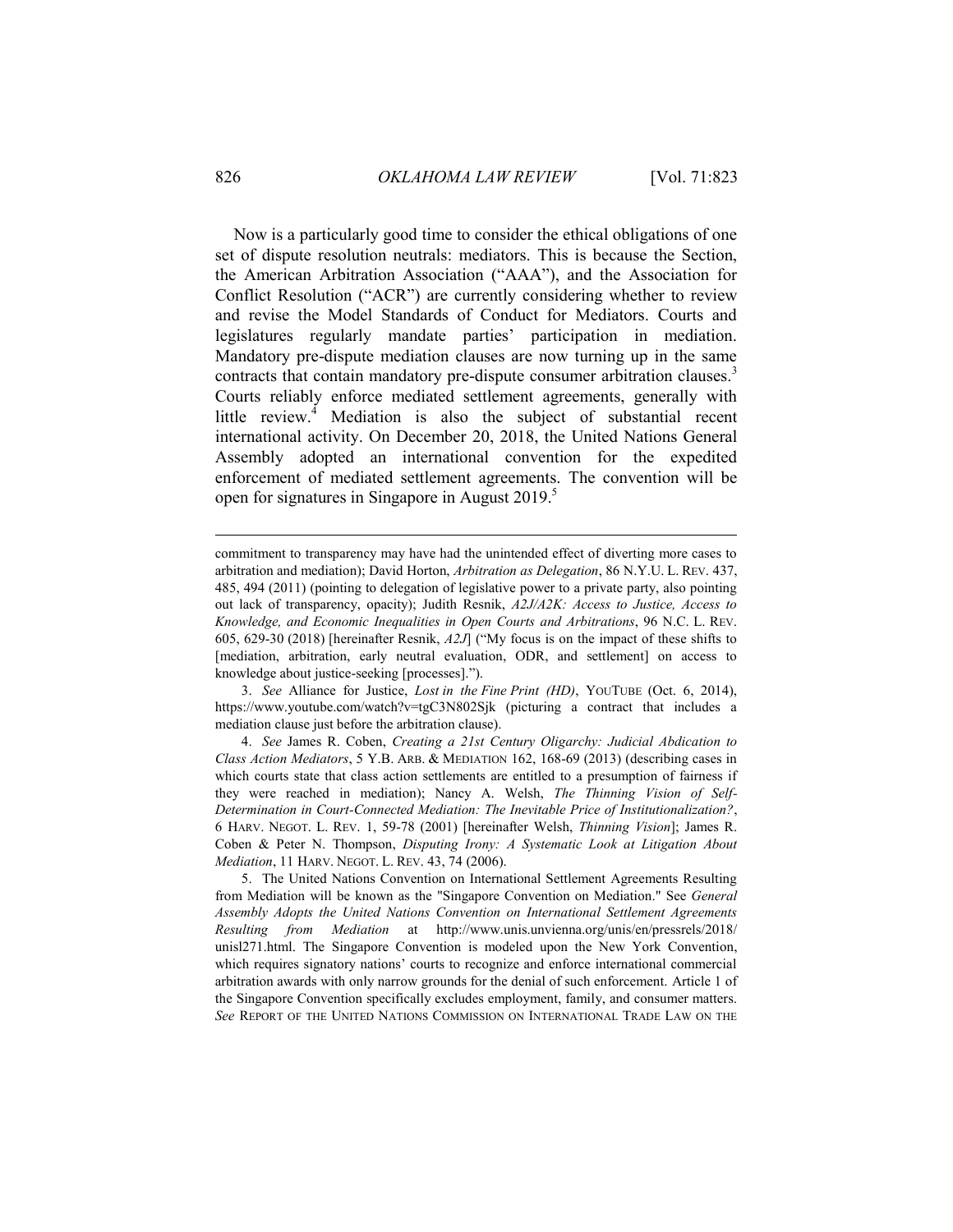This Article will begin by describing the event that triggered the Section's consideration of transparency—the CFPB's announcement of its Arbitration Reporting Proposal. The Article will also detail the Proposal's subsequent history, including its promulgation and repeal. The Article will then turn to the transparency that exists or has been proposed for various dispute resolution processes. For example, the Article will consider the transparency that (1) federal and state courts provide regarding their court filings and outcomes; (2) some states, some federal agencies, and some domestic and international dispute resolution organizations now require or provide regarding the use and outcomes of arbitration (and to a lesser degree, mediation); (3) some users of dispute resolution achieve through "self-help" initiatives; and (4) some commentators have proposed for online dispute resolution. Finally, the Article will consider whether the ethical principles that currently apply to mediators establish an affirmative ethical obligation to support transparency, at least under certain circumstances. Concluding that the Model Standards of Conduct for Mediators do not establish such an ethical obligation, the Article will end with a proposal to establish mediators' ethical obligation to support transparency to a responsible degree when mediations are mandated by courts, legislatures, or contracts of adhesion and the resulting mediated settlement agreements are subject to only narrow and deferential judicial review or are granted expedited judicial enforcement. In particular, the Article will argue for the creation of a set of customized Model Standards for "imposed mediation."

# <span id="page-5-0"></span>*I. The Precipitating Event: The CFPB's Arbitration Reporting Proposal*

The use of mandatory pre-dispute arbitration agreements in consumer transactions and employment contracts has elicited substantial controversy in the general public, the courts, and the dispute resolution field. It has also been the subject of countless articles in law reviews<sup>6</sup> and professional journals.<sup>7</sup>

WORK OF ITS FIFTY-FIRST SESSION: REPORT OF THE SIXTH COMMITTEE 11 (Nov. 7, 2018) at https://undocs.org/en/A/73/496. The UNCITRAL Working Group's documents regarding the Singapore Convention are available at *Working Group II: 2000 to Present: Arbitration and Conciliation / Dispute Settlement*, UNCITRAL, http://www.uncitral.org/uncitral/ en/commission/working\_groups/2Arbitration.html (last visited Oct. 31, 2018). For additional resources regarding the Singapore Convention, see *infra* note 153.

<sup>6.</sup> Regarding the general topic of mandatory pre-dispute arbitration in a disparate party context, see, for example, Hiro N. Aragaki, *The Federal Arbitration Act as Procedural Reform*, 89 N.Y.U. L. REV. 1939 (2014); Lisa Blomgren Amsler, *Combating Structural Bias*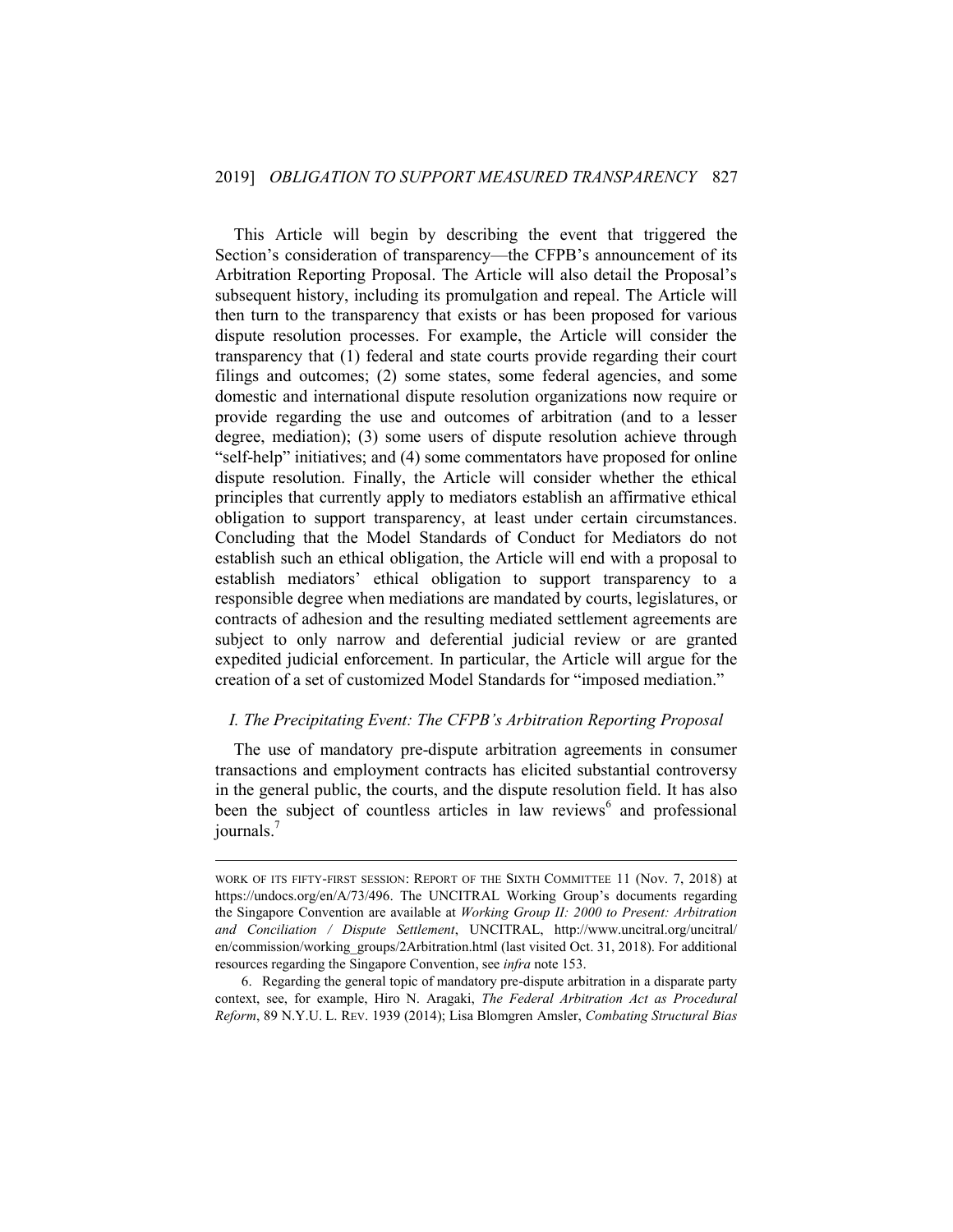*in Dispute System Designs that Use Arbitration: Transparency, the Universal Sanitizer*, 6 Y.B. ARB. & MEDIATION 32 (2014); Lisa Blomgren Bingham, *Designing Justice: Legal Institutions and Other Systems for Managing Conflict*, 24 OHIO ST. J. ON DISP. RESOL. 1, 5–6 (2008); Sarah Rudolph Cole, *Revising the FAA to Permit Expanded Judicial Review of Arbitration Awards*, 8 NEV. L.J. 214 (2007); Paul F. Kirgis, *Judicial Review and the Limits of Arbitral Authority: Lessons from the Law of Contract*, 81 ST. JOHN'S L. REV. 99 (2007); Darren P. Lindamood, Comment, *Redressing the Arbitration Process: An Alternative to the Arbitration Fairness Act of 2009*, 45 WAKE FOREST L. REV. 291 (2010); Victor D. Quintanilla & Alexander B. Avtgis, *The Public Believes Binding Arbitration Clauses Are Unjust: Ethical Implications for Dispute System Design in the Time of Vanishing Trials*, 85 FORDHAM L. REV. 2119, 2146 (2017) (reporting empirical research showing that as members of the public learn more about mandatory pre-dispute arbitration, the more they believe it to be unjust and illegitimate, and urging the adoption of a more inclusive, more virtuous ethical ideal for transactional attorneys to encourage them to "craft and design adhesion contracts [that] balance both the interests of their client with the needs and perspective of the public"); Richard C. Reuben, *Democracy and Dispute Resolution: The Problem of Arbitration*, 67 LAW & CONTEMP. PROBS. 279 (2004); Jeffrey W. Stempel, *Keeping Arbitrations from Becoming Kangaroo Courts*, 8 NEV. L.J. 251 (2007); Jean R. Sternlight, *Creeping Mandatory Arbitration: Is It Just?*, 57 STAN. L. REV. 1631 (2005); Stephen J. Ware, *The Centrist Case for Enforcing Adhesive Arbitration Agreements*, 23 HARV. NEGOT. L. REV. 29 (2017); Maureen A. Weston, *The Other Avenues of* Hall Street *and Prospects for Judicial Review of Arbitral Awards*, 14 LEWIS & CLARK L. REV. 929 (2010).

Regarding mandatory pre-dispute consumer arbitration in particular, see Sarah R. Cole & Kristen M. Blankley, *Empirical Research on Consumer Arbitration: What the Data Reveals*, 113 PENN ST. L. REV. 1051 (2009); Sarah Rudolph Cole, *On Babies and Bathwater: The Arbitration Fairness Act and the Supreme Court's Recent Arbitration Jurisprudence*, 48 HOUS. L. REV. 457 (2011); Christopher R. Drahozal & Samantha Zyontz, *Creditor Claims in Arbitration and in Court*, 7 HASTINGS BUS. L.J. 77 (2011); Theodore Eisenberg et al., *Arbitration's Summer Soldiers: An Empirical Study of Arbitration Clauses in Consumer and Non-Consumer Contracts*, 41 U. MICH. J.L. REFORM 871, 871 (2008); Myriam Gilles, *Opting Out of Liability: The Forthcoming, Near-Total Demise of the Modern Class Action*, 104 MICH. L. REV. 373 (2005); Jill I. Gross, *Justice Scalia's Hat Trick and the Supreme Court's Flawed Understanding of Twenty-First Century Arbitration*, 81 BROOK. L. REV. 111 (2015); David Horton & Andrea Cann Chandrasekher, *After the Revolution: An Empirical Study of Consumer Arbitration*, 104 GEO. L.J. 57 (2015); Judith Resnik, *Diffusing Disputes: The Public in the Private of Arbitration, the Private in Courts, and the Erasure of Rights*, 124 YALE L.J. 2804 (2015) [hereinafter Resnik, *Diffusing Disputes*]; Amy J. Schmitz, *Curing Consumers' Warranty Woes Through Regulated Arbitration*, 23 OHIO ST. J. ON DISP. RESOL. 627 (2008); Amy J. Schmitz, *Legislating in the Light: Considering Empirical Data in Crafting Arbitration Reforms*, 15 HARV. NEGOT. L. REV. 115 (2010); Jeff Sovern et al., *"Whimsy Little Contracts" with Unexpected Consequences*: *An Empirical Analysis of Consumer Understanding of Arbitration Agreements*, 75 MD. L. REV. 1 (2015); Jean R. Sternlight, *Mandatory Binding Arbitration Clauses Prevent Consumers from Presenting Procedurally Difficult Claims*, 42 SW. L. REV. 87 (2012); Jean R. Sternlight, *Tsunami:* AT&T Mobility LLC v. Concepcion *Impedes Access to Justice*, 90 OR. L. REV. 703 (2012);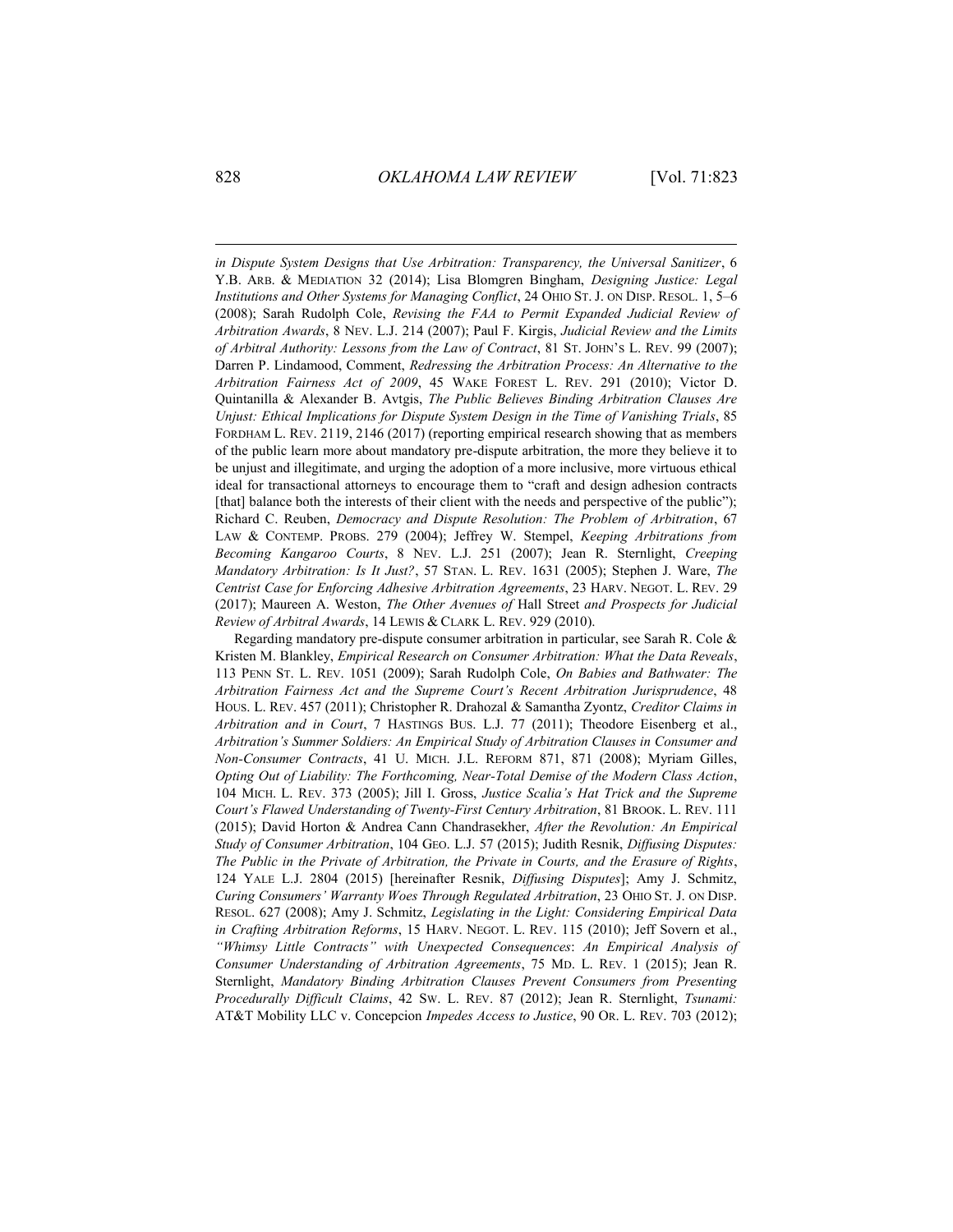As part of the Dodd-Frank Wall Street Reform and Consumer Protection Act ("Dodd-Frank Act"), Congress specifically authorized the CFPB to issue regulations that would "prohibit or impose conditions or limitations" on mandatory pre-dispute consumer arbitration clauses in contracts for

1

Regarding mandatory pre-dispute arbitration clauses in social media agreements, see Michael L. Rustad et al., *An Empirical Study of Predispute Mandatory Arbitration Clauses in Social Media Terms of Service Agreements*, 34 U. ARK. LITTLE ROCK L. REV. 643 (2012); Michael L. Rustad & Thomas H. Koenig, *Fundamentally Unfair: An Empirical Analysis of Social Media Arbitration Clauses*, 65 CASE W. RES. L. REV. 341 (2014).

7. *See, e.g.*, Sarah Rudolph Cole & Theodore H. Frank, *The Current State of Consumer Arbitration*, DISP. RESOL. MAG., Fall 2008, at 30; David B. Lipsky, *The* New York Times*' Attack on Arbitration*, DISP. RESOL. MAG., Summer 2016, at 6; Lisa Renee Pomerantz, *Consumer Arbitration: Pre-Dispute Resolution Clauses and Class Action Waivers*, ACRESOLUTION MAG., Fall 2015, at 16; Nancy A. Welsh & David B. Lipsky, *"Moving the Ball Forward" in Consumer and Employment Dispute Resolution: What Can Planning, Talking, Listening and Breaking Bread Together Accomplish?*, DISP. RESOL. MAG., Spring 2013, at 14 [hereinafter Welsh & Lipsky, *"Moving the Ball Forward"*]; Nancy A. Welsh & Stephan J. Ware, Ross et al. v. American Express et al.*: The Story Behind the Spread of Class Action-Barring Arbitration Clauses in Credit Card Agreements*, DISP. RESOL. MAG., Fall 2014, at 18.

THOMAS J. STIPANOWICH ET AL., AM. BAR ASS'N, NATIONAL ROUNDTABLE ON CONSUMER AND EMPLOYMENT DISPUTE RESOLUTION: CONSUMER ARBITRATION ROUNDTABLE SUMMARY REPORT (2012), https://www.americanbar.org/content/dam/aba/administrative/dispute\_ resolution/roundtable2012.authcheckdam.pdf; Nancy A. Welsh, *Class Action-Barring Mandatory Pre-Dispute Consumer Arbitration Clauses: An Example of (and Opportunity for) Dispute System Design?*, 13 U. ST. THOMAS L.J. 381 (2017) [hereinafter Welsh, *Class Action-Barring Mandatory Pre-Dispute Consumer Arbitration Clauses]*; Nancy A. Welsh, *Mandatory Predispute Consumer Arbitration, Structural Bias, and Incentivizing Procedural Safeguards*, 42 SW. L. REV. 187 (2012) [hereinafter Welsh, *Mandatory Predispute Consumer Arbitration*]; Nancy A. Welsh, *What Is "(Im)partial Enough" in a World of Embedded Neutrals?*, 52 ARIZ. L. REV. 395 (2010) [hereinafter Welsh, *What Is "(Im)partial Enough"*]; Christopher R. Drahozal & Samantha Zyontz, *Private Regulation of Consumer Arbitration* 44–45 (Univ. of Kan. Sch. of Law, Working Paper No. 2011-4) [hereinafter Drahozal & Zyontz, *Private Regulation*].

Regarding mandatory pre-dispute employment arbitration, see Michael Z. Green, *Debunking the Myth of Employer Advantage from Using Mandatory Arbitration for Employment Discrimination Claims*, 31 RUTGERS L.J. 399, 454–59 (2000); Michael Z. Green, *Measures to Encourage and Reward Post-Dispute Agreements to Arbitrate Employment Discrimination Claims*, 8 NEV. L.J. 59 (2007); Martin H. Malin, *The Arbitration Fairness Act: It Need Not and Should Not Be an All or Nothing Proposition*, 87 IND. L.J. 289, 312 (2012); Thomas J. Stipanowich, *The Arbitration Fairness Index: Using a Public Rating System to Skirt the Legal Logjam and Promote Fairer and More Effective Arbitration of Employment and Consumer Disputes*, 60 KAN. L. REV. 985 (2012) [hereinafter Stipanowich, *The Arbitration Fairness Index*].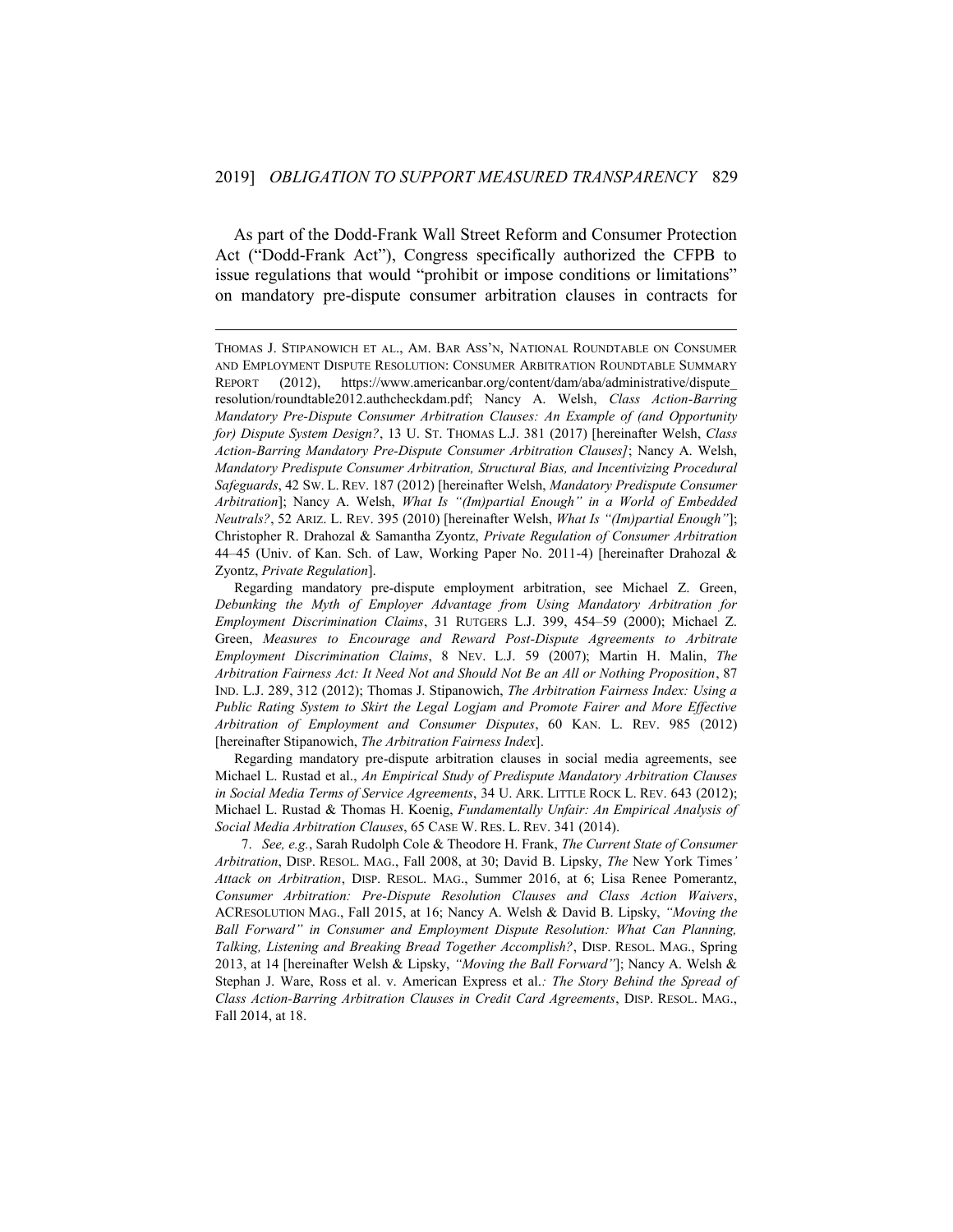financial products or services as long as the CFPB found that doing so was "in the public interest and for the protection of consumers."<sup>8</sup> Congress also required the CFPB to conduct a study of mandatory arbitration. Any regulatory findings made by the CFPB had to be consistent with the study.<sup>9</sup> The CFPB conducted its empirical study and issued its final, voluminous report in March 2015 ("March 2015 Report").<sup>10</sup> In May 2016, the CFPB announced its proposed rules.<sup>11</sup>

One portion of the CFPB's proposed rules—in which the CFPB barred class action waivers in mandatory pre-dispute consumer arbitration clauses—garnered substantial attention. The other portion of the CFPB's proposed rules—section 1040.4(b), or the Arbitration Reporting Proposal remained largely under the radar. This portion dealt with the issue of transparency. The CFPB proposed to require regulated providers of financial products and services to report information regarding their use and the outcomes of arbitrations conducted pursuant to mandatory pre-dispute arbitration clauses. Specifically, the Arbitration Reporting Proposal required submission, with redaction of individuals' names and other information, of the following five types of documents:

(1) the initial claim (whether filed by a consumer or by the provider) and any counterclaim; (2) the pre-dispute arbitration agreement filed with the arbitrator or arbitration administrator; (3) the award, if any, issued by the arbitrator or arbitration administrator; (4) any communications from the arbitrator or arbitration administrator with whom the claim was filed relating to a refusal to administer or dismissal of a claim due to the

11. This step was preceded by the CFPB's submission of its tentative proposed rules to a Small Business Review Panel in November 2015.

<sup>8.</sup> 12 U.S.C. § 5518 (2012). The Dodd-Frank Act also amended the Truth in Lending Act to impose a ban on the use of mandatory arbitration clauses in certain residential mortgage loan agreements.

<sup>9.</sup> *See* CONSUMER FIN. PROT. BUREAU, SMALL BUSINESS ADVISORY REVIEW PANEL FOR POTENTIAL RULEMAKING ON ARBITRATION AGREEMENTS: OUTLINE OF PROPOSALS UNDER CONSIDERATION AND ALTERNATIVES CONSIDERED (2015), http://files.consumerfinance.gov/ f/201510 cfpb small-business-review-panel-packet-explaining-the-proposal-under-

consideration.pdf [hereinafter CFPB, SMALL BUSINESS ADVISORY REVIEW PANEL FOR POTENTIAL RULEMAKING ON ARBITRATION AGREEMENTS].

<sup>10.</sup> *See* CONSUMER FIN. PROT. BUREAU, ARBITRATION STUDY: REPORT TO CONGRESS, PURSUANT TO DODD-FRANK WALL STREET REFORM AND CONSUMER PROTECTION ACT § 1028(A) (2015), http://files.consumerfinance.gov/f/201503\_cfpb\_arbitration-study-report-tocongress-2015.pdf [hereinafter CFPB Report].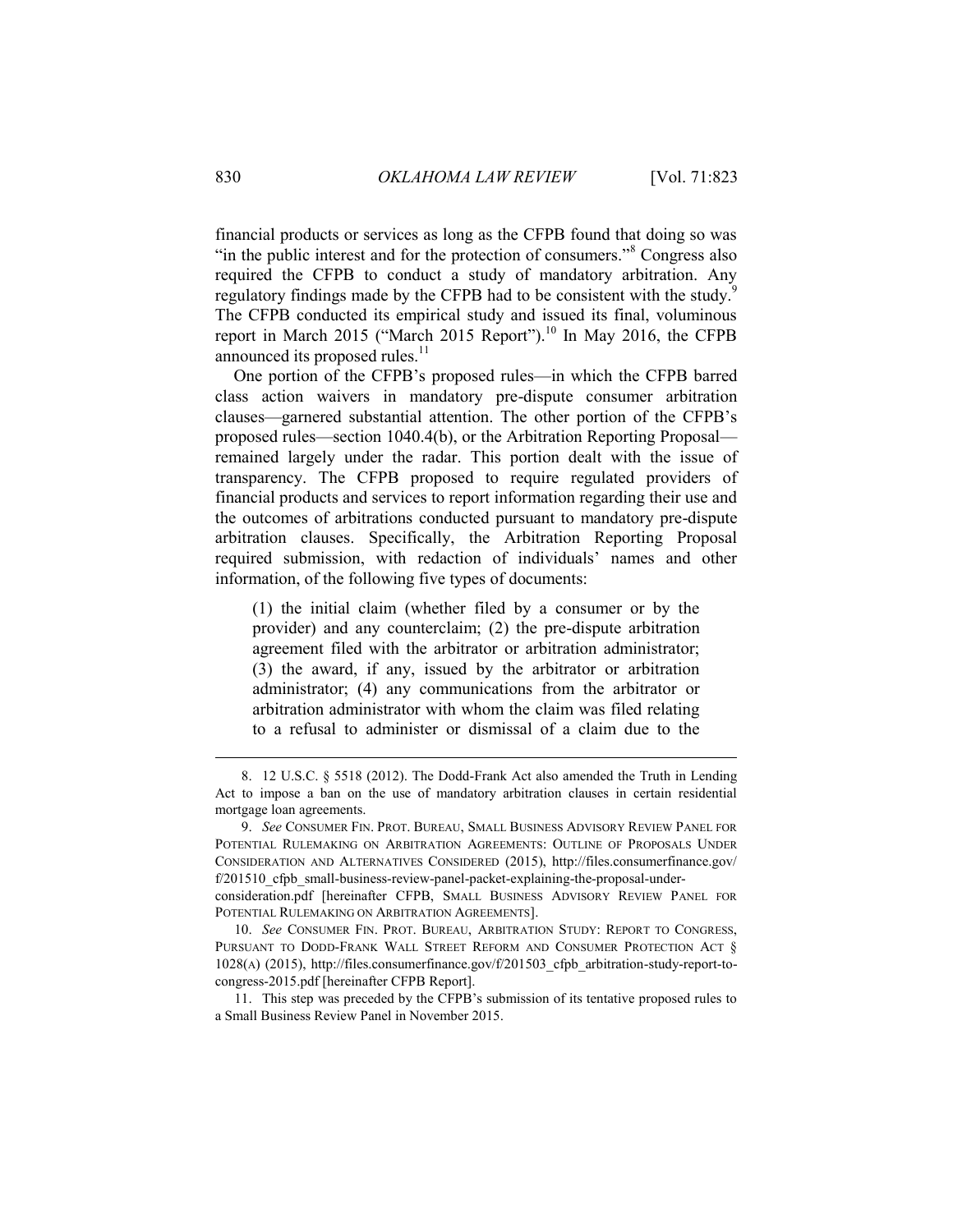provider's failure to pay required fees; and (5) any communications related to a determination that an arbitration agreement does not comply with the administrator's fairness principles.<sup>12</sup>

The CFPB also proposed to publish these materials on its website in some form, with appropriate redaction or aggregation.<sup>13</sup>

For most of the CFPB's proposed requirements, the agency's reasoning was, and remains, fairly apparent. However, the required reporting of communications regarding failure to comply with dispute resolution administrators' fairness principles deserves further explanation. In April 1998, the AAA's National Consumer Disputes Advisory Committee produced *A Due Process Protocol for Mediation and Arbitration of Consumer Disputes* to guide the use of ADR processes to resolve consumer disputes.<sup>14</sup> The Protocol's Statement of Principles asserted parties'

1

The CFPB currently makes data publicly available regarding the complaints it receives from consumers about financial services companies' alleged unfair, deceptive, or abusive acts or processes. Researchers have used this database in order to identify demographic differences in consumer complaints and in companies' responses to consumer complaints. *See, e.g.*, Ian Ayres, Jeff Lingwall & Sonia Steinway, *Skeletons in the Database: An Early Analysis of the CFPB's Consumer Complaints*, 19 FORDHAM J. CORP. & FIN. L. 343, 363-67 (2014) (reporting that mortgage complaints per mortgage were significantly higher in ZIP codes with larger proportions of African Americans, Latinos, and senior citizens, and that companies were less timely in responding to consumers located in areas with higher concentrations of college students).

14. *See* NAT'L CONSUMER DISPUTES ADVISORY COMM., AM. ARBITRATION ASS'N, CONSUMER DUE PROCESS PROTOCOL STATEMENT OF PRINCIPLES 1, 1-3 (1998), https://www.adr.org/sites/default/files/document\_repository/Consumer%20Due%20Process %20Protocol%20(1).pdf [hereinafter CONSUMER DUE PROCESS PROTOCOL STATEMENT OF PRINCIPLES]; *see also* AM. BAR ASS'N, ADDRESSING DISPUTES IN ELECTRONIC COMMERCE:

<sup>12.</sup> Arbitration Agreements, 81 Fed. Reg. 32,830, 32,868-69 (proposed May 24, 2016) (to be codified at 12 C.R.F. pt. 1040).

<sup>13.</sup> *See id.*; *see also* CFPB, SMALL BUSINESS ADVISORY REVIEW PANEL FOR POTENTIAL RULEMAKING ON ARBITRATION AGREEMENTS, *supra* note 9, at 20 ("The Bureau is considering a proposal to require covered entities that use arbitration agreements in their contracts with consumers to submit initial claim filings and written awards in consumer finance arbitration proceedings to the Bureau through a process the Bureau would expect to establish as part of this rulemaking. The Bureau is also considering whether to publish the claims or awards to its website, making them available to the public. Before collecting or publishing any arbitral claims or awards, the Bureau would ensure that these activities comply with privacy considerations.") The CFPB anticipates that regulated entities would be required to submit to the Bureau "an electronic file with documents that the entity already possesses" that may also be redacted. *Id.* at 25.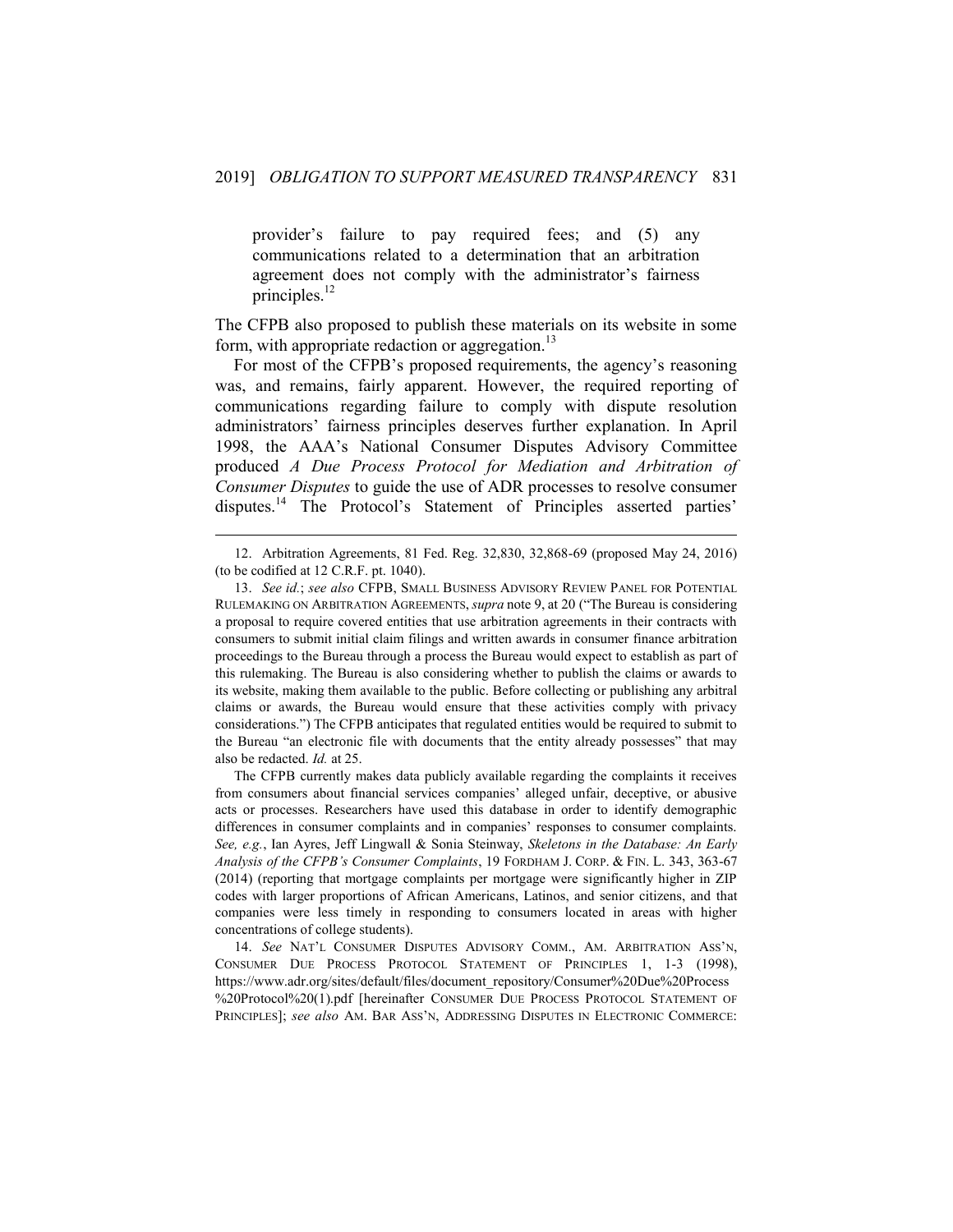entitlement to a "fundamentally-fair ADR process," with the Principles serving as "embodiments of fundamental fairness."<sup>15</sup> The Protocol provided, among other things, for "independent and impartial" neutrals and administration; consumers' continued access to small claims court; reasonable costs for consumers (including consideration of their ability to pay); "arbitrator-supervised exchange of information"; consumers' access to all remedies available in courts of law and equity; and consumers' access (upon request) to written explanations of arbitral awards.<sup>16</sup> The Protocol also strongly encouraged the use of mediation.<sup>17</sup> It did not address class action waivers. The AAA subsequently conditioned its provision of service upon compliance with the Protocol<sup>18</sup> and, over the years, has been removed

15. CONSUMER DUE PROCESS PROTOCOL STATEMENT OF PRINCIPLES, *supra* note 14, at 1, 9.

- 16. *Id.* at 1–3.
- 17. *Id.* at 2. The complete list of principles contained in the Protocol are:
	- 1. Fundamentally fair process
	- 2. Access to information regarding ADR program
	- 3. Independent and impartial neutral; independent administration
	- 4. Quality and competence of neutrals
	- 5. Small claims
	- 6. Reasonable cost
	- 7. Reasonably convenient location
	- 8. Reasonable time limits
	- 9. Right to representation
	- 10. Mediation
	- 11. Agreements to arbitrate
	- 12. Arbitration hearings
	- 13. Access to information
	- 14. Arbitral remedies
	- 15. Arbitration awards

*Id.* at 1–3. The Protocol does not address class action waivers.

18. *See AAA Statement of Ethical Principles*, AM. ARB. ASS'N, https://www.adr.org/ StatementofEthicalPrinciples (last visited Dec. 11, 2018). It provides:

! For consumer cases with claims under \$75,000, the AAA reviews the

FINAL RECOMMENDATIONS AND REPORTS OF THE AMERICAN BAR ASSOCIATION'S TASK FORCE ON ELECTRONIC COMMERCE AND ALTERNATIVE DISPUTE RESOLUTION 36 n.50 (2002); Resnik, *Diffusing Disputes*, *supra* note 6, at 2852–53 (observing that the AAA's decisions to produce the protocol "imposing fee schedules with caps, to create ethical standards, and to revise its rules and fee schedules" represented "matters of 'internal policy'" while other selfregulatory initiatives—like the adoption of ethical principles, the commitment to diversity, and information disclosure and dissemination—also represent "choices" that are not universally followed by ADR providers; also reporting that many social media arbitration clauses do "not meet the 'due process fairness tests' of the AAA").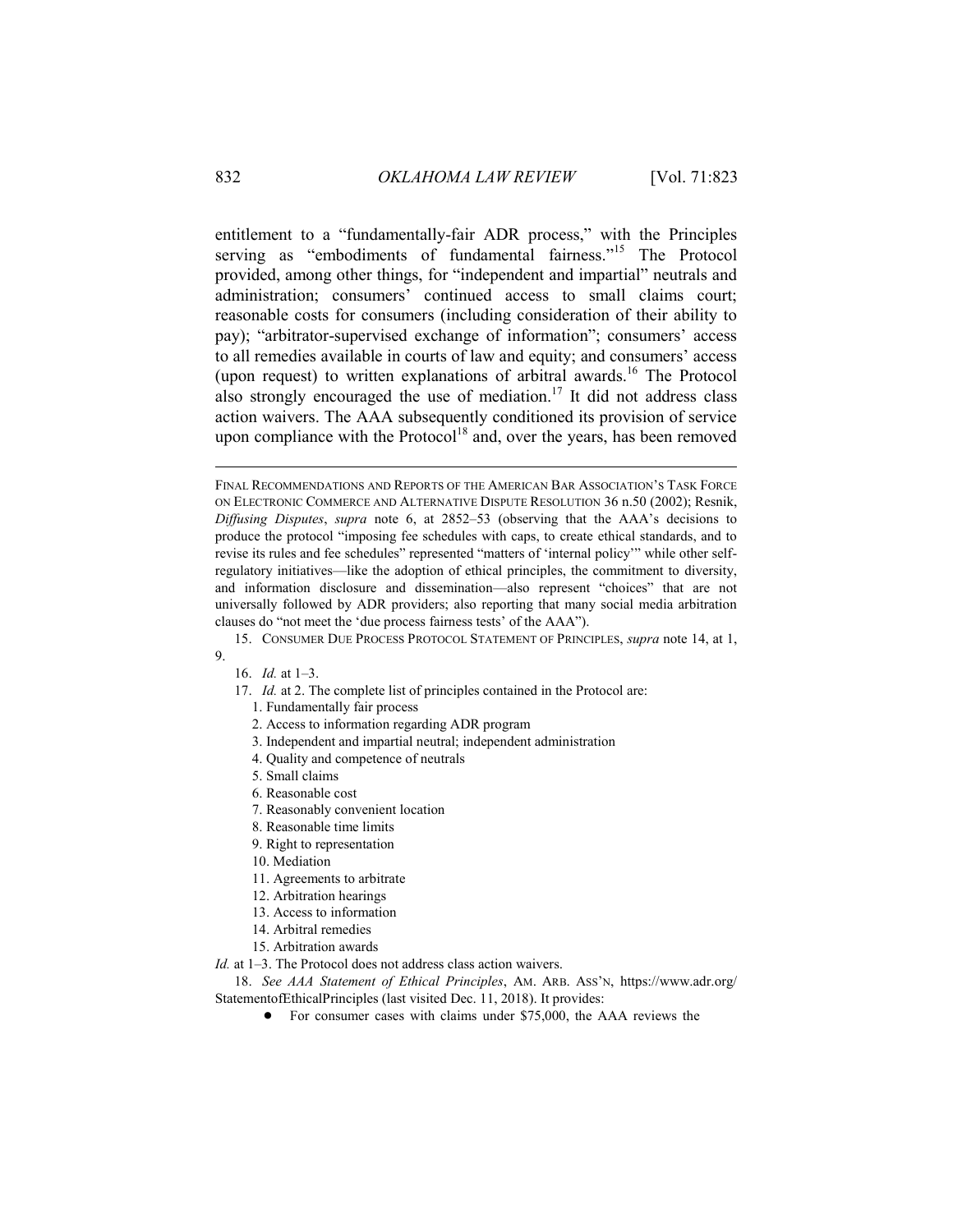from some consumer agreements due to businesses' unwillingness to abide by the principles contained in the Protocol.<sup>19</sup> Presumably, such removals involved communications regarding the AAA's determination that the businesses' consumer arbitration clauses did not meet the requirements of the Due Process Protocol. The CFPB proposed to require the submission of these communications.<sup>20</sup>

The ABA Section of Dispute Resolution had examined mandatory predispute consumer arbitration at various points over the years.<sup>21</sup> With some limited exceptions for particular applications,<sup>22</sup> the Section's Council had

> contract clause to determine if it substantially and materially deviates from the Consumer Due Process Protocol. The AAA reserves the right to refuse to administer arbitrations with consumer clauses that violate the Consumer Due Process Protocol.

! Pursuant to the AAA's National Rules for the Resolution of Employment Disputes, employers submit pre-dispute, corporate employment programs naming the AAA to the AAA for review to determine that the programs do not substantially and materially deviate from the Employment Due Process Protocol. The AAA reserves the right to decline its administrative services if the employer does not submit its plan for review or if the program does not comply with the Due Process Protocol.

*Id.*; *see also* Drahozal & Zyontz, *Private Regulation*, *supra* note 6, at 91 (reporting the results of first empirical study of the AAA's enforcement of its Consumer Due Process Protocol and finding that the AAA's review of arbitration clauses for protocol compliance appears to be effective at identifying and responding to those clauses with protocol violations); Horton & Chandrasekher, *supra* note 6, at 91 (observing that the "prophylactic steps" resulting from the AAA's adoption and enforcement of its Consumer Due Process Protocols may make the AAA "more amenable to consumer plaintiffs than other venues"); STIPANOWICH ET AL., *supra* note 6, at 48 ("Importantly, AAA reviews arbitration clauses for their compliance with the Due Process Protocol. When AAA has found deviation from the Protocol, it has rejected cases or has required the company to agree to correct deficiencies.").

19. *See* CONSUMER DUE PROCESS PROTOCOL STATEMENT OF PRINCIPLES, *supra* note 14, at 11.

20. *Id.* at 10.

1

21. *See, e.g.*, Herbert M. Kritzer, *To Regulate or Not to Regulate, or (Better Still) When to Regulate*, DISP. RESOL. MAG., Spring 2013, at 12 (part of a themed issue entitled "Considering Regulation of ADR"); STIPANOWICH ET AL., *supra* note 6; SECTION OF DISPUTE RESOLUTION, AM. BAR ASS'N, REPORT OF THE DISCUSSION OF THE CONSUMER ARBITRATION STUDY GROUP (2010).

22. For example, the Section's Council voted to support a proposed ABA House of Delegates resolution (Resolution 111B) opposing the use of mandatory, binding, pre-dispute arbitration agreements between nursing homes and residents or their agents and supporting legislation and regulations invalidating such arbitration agreements. The House of Delegates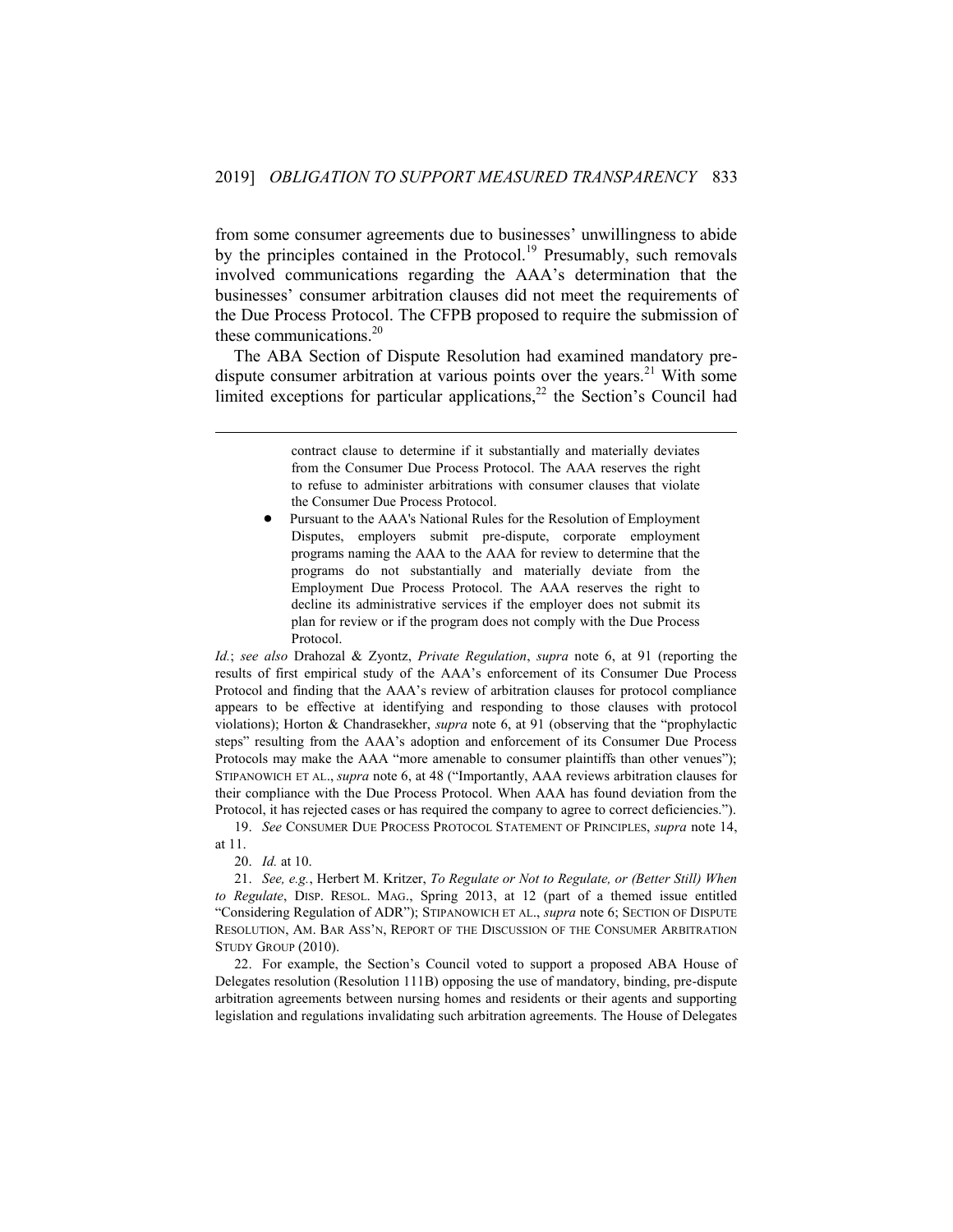been unable to achieve a general consensus on whether to support or oppose mandatory pre-dispute consumer arbitration.<sup>23</sup> Due to the importance of the CFPB's proposed rules to the dispute resolution field, however, the Section decided to try again. The Section's Council established a CFPB Review Task Force, composed of experienced and well-respected dispute resolution practitioners and academics knowledgeable regarding mandatory predispute arbitration (particularly consumer arbitration),  $24$  to review the  $CFPB's proposals<sup>25</sup>$  and provide advice to the Section. The subsequent deliberations of the Section's Executive Committee and Council were informed by the Task Force's report.<sup>26</sup>

After such deliberations, the Section's Council voted to express its strong support for the CFPB's Arbitration Reporting Proposal. In comments submitted to the CFPB in July 2016, $^{27}$  the Section noted the current lack of complete and consistent information regarding consumer arbitration and the need for such information. The Section referenced the CFPB's March 2015 report, in which the agency concluded that although it had a "reasonably complete picture of the claims that consumers are willing to file in arbitration where arbitration is an available option,"<sup>28</sup> its analysis was

24. The CFPB Review Task Force consisted of Nancy Welsh (Chair), Lisa Amsler, Louis Burke, Ben Davis, Homer Larue, Bruce Meyerson, Lawrence Mills, Peter Phillips, Colin Rule, Jean Sternlight, Thomas Stipanowich, and Beth Trent.

25. At this point, the CFPB had released tentative proposals as part of a review by the Small Business Review Panel. *See* CFPB, SMALL BUSINESS ADVISORY REVIEW PANEL FOR POTENTIAL RULEMAKING ON ARBITRATION AGREEMENTS, *supra* note 9 (regarding Small Business Review Panel).

26. WELSH ET AL., CONSUMER FIN. PROT. BUREAU, REPORT TO THE COUNCIL OF THE DISPUTE RESOLUTION SECTION FROM THE CFPB REVIEW TASK FORCE (on file with author).

27. Pursuant to Council direction, the Section sought and won permission from the ABA (through its "blanket authority" procedure) to submit comments to the CFPB. *See* Nancy A. Welsh, ABA Section of Dispute Resolution, Comment Letter on Proposed Rule of Arbitration Agreements (July 29, 2016), https://www.regulations.gov/document?D=CFPB-2016-0020-5905 [hereinafter Welsh, Comment Letter].

28. CFPB REPORT, *supra* note 10, § 5.1, at 4.

adopted this resolution in February 2009. More recently, the Section's Council also voted to support a proposed ABA House of Delegates resolution (Resolution 300) urging legal employers not to require mandatory arbitration of claims of sexual harassment. The House of Delegates adopted this resolution in August 2019.

<sup>23.</sup> *See* Welsh, *Class Action-Barring Mandatory Pre-Dispute Consumer Arbitration Clauses*, *supra* note 6, at 381-86 (describing history of Section's attempts to develop a policy and protocols on mandatory pre-dispute consumer arbitration); Welsh & Lipsky, *"Moving the Ball Forward," supra* note 7, at 14 (describing position taken by Section Council on Arbitration Fairness Act and its aftermath).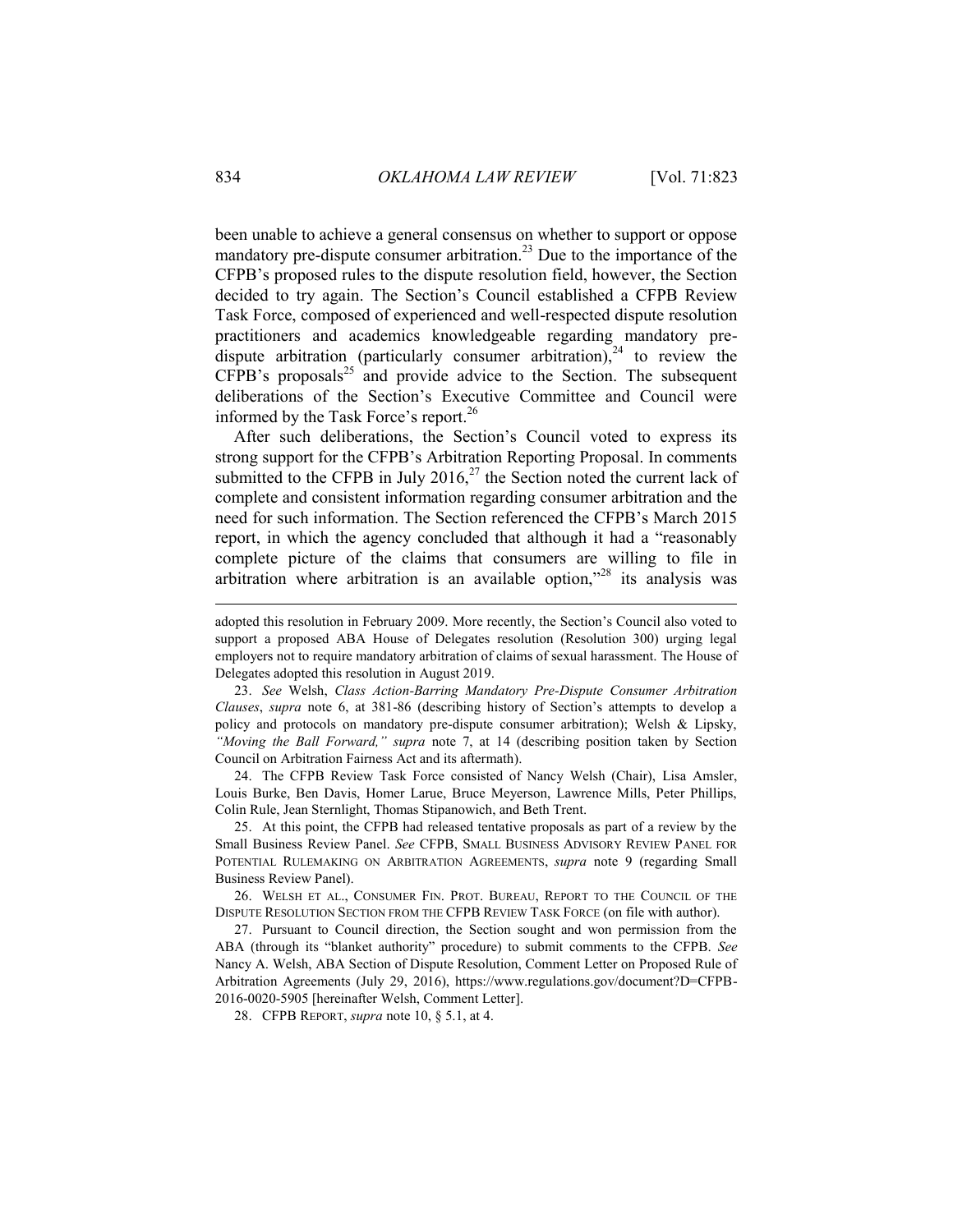subject to limitations. To a large extent, these limitations derived from the paucity of complete and consistent information regarding the numbers, types of claims, outcomes, arbitrators, parties, and party representatives involved in arbitrations conducted pursuant to mandatory pre-dispute consumer arbitration clauses. The Section concluded that "despite the prevalence of mandatory pre-dispute consumer arbitration clauses, the public generally has little information regarding use of the process or its outcomes."<sup>29</sup>

Specifically, the Section noted that the CFPB had been forced to rely on data from a single source—the AAA—that "voluntarily provided its case filings to the CFPB pursuant to a non-disclosure agreement.<sup>330</sup> While there was "substantial evidence that the AAA dominate[d] the administration of consumer financial arbitration cases $\left[,\right]^{3}$  the CFPB had pointed out in its March 2015 report that other dispute resolution organizations also administered consumer financial arbitration.<sup>32</sup> The Section found it significant that "only 18.3% of storefront payday-loan contracts, 16.7% of private student loan contracts, and 37.3% of prepaid cards studied by the CFPB provided for the AAA as the *sole* administrator, while most contracts identified the AAA as *either* the sole administrator or one of the available choices."<sup>33</sup> The CFPB had noted that "the types of claims handled by other providers might differ from the claims evidenced in the AAA filings, but due to the lack of required reporting, the CFPB had no means to determine whether such differences existed."<sup>34</sup> As a result, "the AAA might not be the

<sup>29.</sup> Welsh, Comment Letter, *supra* note 27, at 2.

<sup>30.</sup> *Id.* at 2-3.

<sup>31.</sup> *Id.* at 3, 10 n.10 ("[T]he AAA is specified as at least one potential choice of contractually-specified arbitration administrators in 98.5% of the credit card market we studied; 98.9% of the checking account market we studied; 100% of the GPR prepaid card market we studied; 85.5% of the storefront payday loan market we studied; and 66.7% of the private student loan agreements we reviewed. The AAA is specified as the *sole* choice in 17.9% of the GPR prepaid card market that we studied; 44.6% of the checking account market we studied; and one of the private student loan agreements we reviewed. With that said . . . when we reviewed the court records of class cases in which parties moved to compel arbitration, we found five records indicating a subsequent filing with the AAA and four indicating a filing in JAMS." (quoting CFPB REPORT, *supra* note 10, § 5.1, at 4 n.5)).

<sup>32.</sup> *Id.* at 3, 10 n.11 ("The CFPB specifically named JAMS, Inc., but it is very likely that there are also other dispute resolution providers handling these cases.").

<sup>33.</sup> *Id.* at 3 (citing CFPB REPORT, *supra* note 10, § 2.5.3, at 35-39).

<sup>34.</sup> *Id.*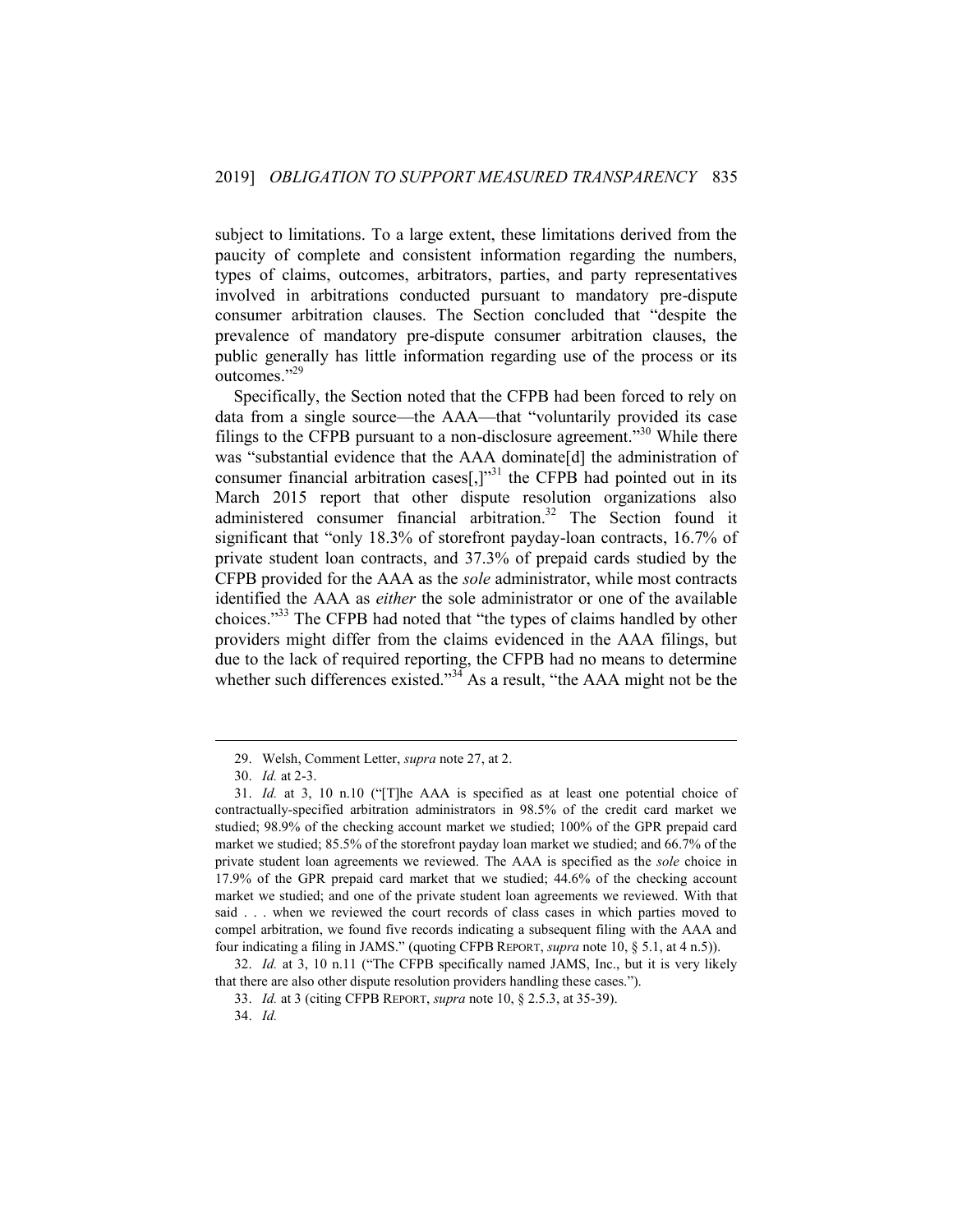dominant administrator of arbitration in consumer financial contexts that were not studied by the CFPB."<sup>35</sup>

The CFPB acknowledged other difficulties with the data upon which it relied for its report, including the following shortcomings: ambiguity in defining what should count as a "win" for a consumer or company; a lack of information regarding the cases in which arbitrators did not make awards or in which the parties settled;<sup>36</sup> and a lack of information regarding the outcomes of cases that did not proceed to arbitration or did not result in awards.

Ultimately, the Section was troubled by the lack of complete and consistent information regarding consumer arbitration and believed there was a need for such information.

The Section also found that the experience of quasi-public dispute resolution organizations, private organizations, and states demonstrated the value of collecting and publishing arbitration-related information, suggested specific information that would benefit from disclosure, and evidenced a developing trend toward transparency. The Section acknowledged that some dispute resolution professionals and organizations had raised legitimate concerns regarding the costs of complying with the CFPB's Arbitration Reporting Requirement<sup>37</sup> and the potential loss of confidentiality for processes that many describe as "private" dispute resolution. Nonetheless, the Section urged that transparency was essential to protect the integrity of arbitration and that:

[the] reporting and publication proposed by the CFPB—and the consequent availability of the information for those participating in consumer arbitration, those researching consumer arbitration, and those overseeing consumer arbitration—will help to protect the integrity of arbitration and, by extension, the integrity of the

<sup>35.</sup> *Id.*

<sup>36.</sup> CFPB REPORT, *supra* note 10, § 5.1, at 5-6 (observing that most state and federal courts also do not require reporting regarding settlements).

<sup>37.</sup> *See, e.g.*, Letter from Nessa Feddis, Vice President & Senior Counsel, Ctr. for Regulatory Compliance, Am. Bankers Ass'n; Steven I. Zeisel, Exec. Vice President & Gen. Counsel, Consumer Bankers Ass'n; and K. Richard Foster, Senior Vice President & Senior Counsel for Regulatory & Legal Affairs, Fin. Servs. Roundtable, to Richard Cordray, Dir., CFPB (Aug. 22, 2016).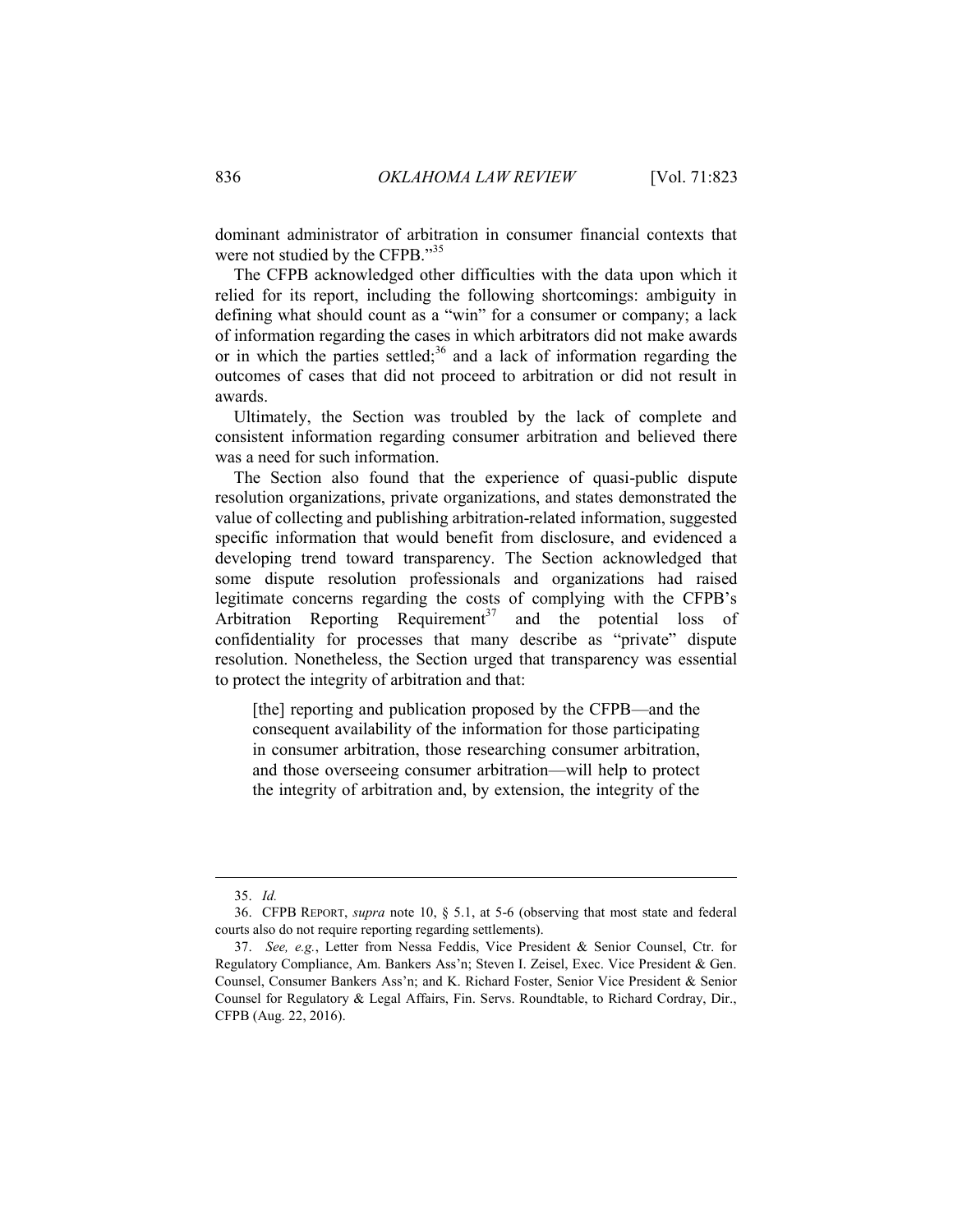strong federal policy in favor of arbitration that has been expressed by the Supreme Court.<sup>38</sup>

The Section then specifically identified the use of arbitration at issue here and explained the factors that demanded modification of the usual understanding of arbitration as a "creature of contract" that could and should be entirely private.

[T]ransparency is particularly important when, as here, one of the parties to a dispute is imposing a dispute resolution process upon the other party and the courts may be asked to enforce and thus lend their coercive power and legitimacy to—the award produced by the process.<sup>39</sup>

In sum, the Section strongly supported the CFPB's proposal to require regulated entities to submit arbitration claim filings, awards, and other documents to the CFPB, and to publish such information. The Section also urged the CFPB to consider how quasi-public and private organizations had structured their databases to ensure easy access, searchability, and an overall sense of the dispute resolution system and its outcomes. The Section was particularly struck by those organizations that provided for both an online searchable database of individual awards and useful aggregated data (including data regarding mediation and different types of arbitral panels).

The Section also proposed a few modifications, based on the importance of assuring parties and the public that "individual arbitrators and dispute resolution providers offer an effective and impartial forum."<sup>40</sup> Regarding impartiality, the Section advocated for a searchable database of claim filings and awards that would reveal the number of times that a regulated entity had been a party in an arbitration filed with or administered by a particular dispute resolution provider, the number of times that a regulated entity's arbitration had been conducted by a particular arbitrator, and the number of times that particular lawyers had represented clients in such arbitrations and before particular arbitrators. Thus, a searchable database would reveal repeat players of various types and potential conflicts of

<sup>38.</sup> Welsh, Comment Letter, *supra* note 27, at 2. Notably, defenders of arbitration have also remarked upon "the need for more thorough empirical research into the dynamics of arbitration specifically and the resolution of disputes more generally." Peter B. Rutledge, *Who Can Be Against Fairness? The Case Against the Arbitration Fairness Act*, 9 CARDOZO J. CONFLICT RESOL. 267, 281 (2008).

<sup>39.</sup> Welsh, Comment Letter, *supra* note 27, at 8.

<sup>40.</sup> *Id.*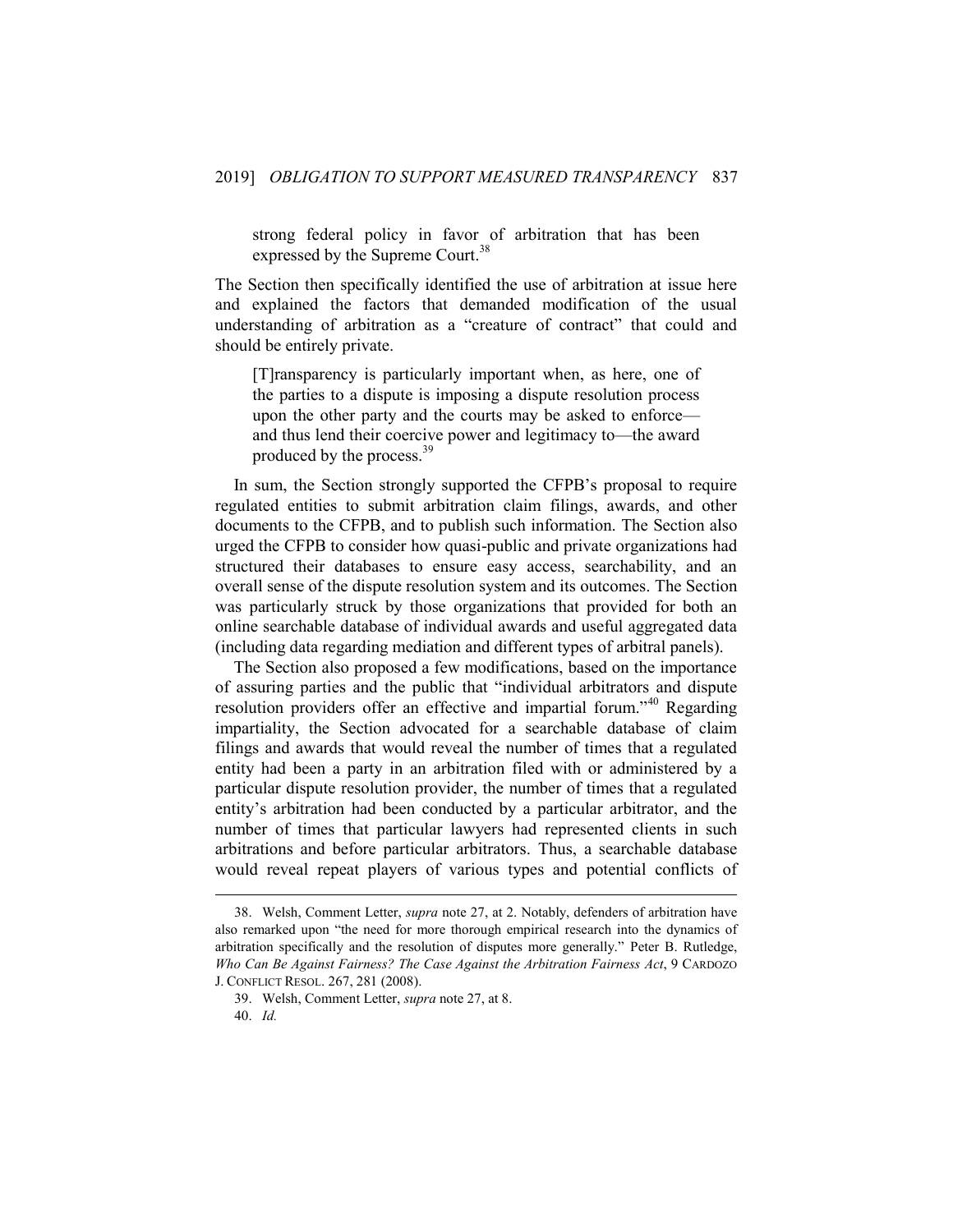interest. The database proposed by the CFPB did not, however, include information regarding "prior *mediation* experience with a particular dispute resolution organization or neutral, or the financial interests that might exist among dispute resolution organizations, parties, and legal representatives."<sup>41</sup> The Section urged the CFPB to require disclosure regarding such prior experience and relationships to further assist with protecting the impartiality, effectiveness, and integrity of arbitration, and recommended considering the experience of the states in requiring disclosures regarding prior mediations<sup>42</sup> and financial interests that might represent conflicts of interest. Finally, the Section urged the CFPB to consider specifying the mechanisms it would use to enforce its reporting requirements.

The election of Donald Trump as President in November 2016 apparently scuttled any chance that the CFPB's proposed rules would be made effective.<sup>43</sup> Nonetheless, on July 10, 2017, the CFPB announced its new rule barring mandatory pre-dispute consumer arbitration clauses that included class action waivers and requiring the reporting of arbitration claim filings, pre-dispute arbitration agreements, awards, and communications regarding compliance with fairness principles and payment requirements.<sup>44</sup> The rule also provided for making such information public after appropriate aggregation or redaction.<sup>45</sup>

There were only a few differences between the Arbitration Reporting Proposal and the final rule announced in July 2017. Most notably, the CFPB had added two more reporting requirements. Providers of financial services and goods would be required to submit the answer to any initial claim or counterclaim and, "[i]n connection with any case in court by or

<sup>41.</sup> *Id.* (emphasis added).

<sup>42.</sup> *See* Carrie Menkel-Meadow, *Do the "Haves" Come Out Ahead in Alternative Judicial Systems?: Repeat Players in ADR*, 15 OHIO ST. J. DISP. RESOL. 19, 34 n.71 (1999) ("Beyond the use of one ADR firm as a repeat provider, this law firm represented to me that a single mediator had been used over 300 times in one year! The repeat play law firm (by specialty) was able to maximize its use of a single repeat play mediator. So far, neither ethics regulations nor other rules require the law firm or the mediator to disclose to one-shot litigants that he had performed for this firm before.").

<sup>43.</sup> *See* Welsh, *Class Action-Barring Mandatory Pre-Dispute Consumer Arbitration Clauses*, *supra* note 6, at 431 (expressing doubts regarding the likelihood that the CFPB would announce final rules).

<sup>44.</sup> Arbitration Agreements, 82 Fed. Reg. 33,210, 33,210 (July 19, 2017) (to be codified at 12 C.F.R. pt. 1040).

<sup>45.</sup> *Id.*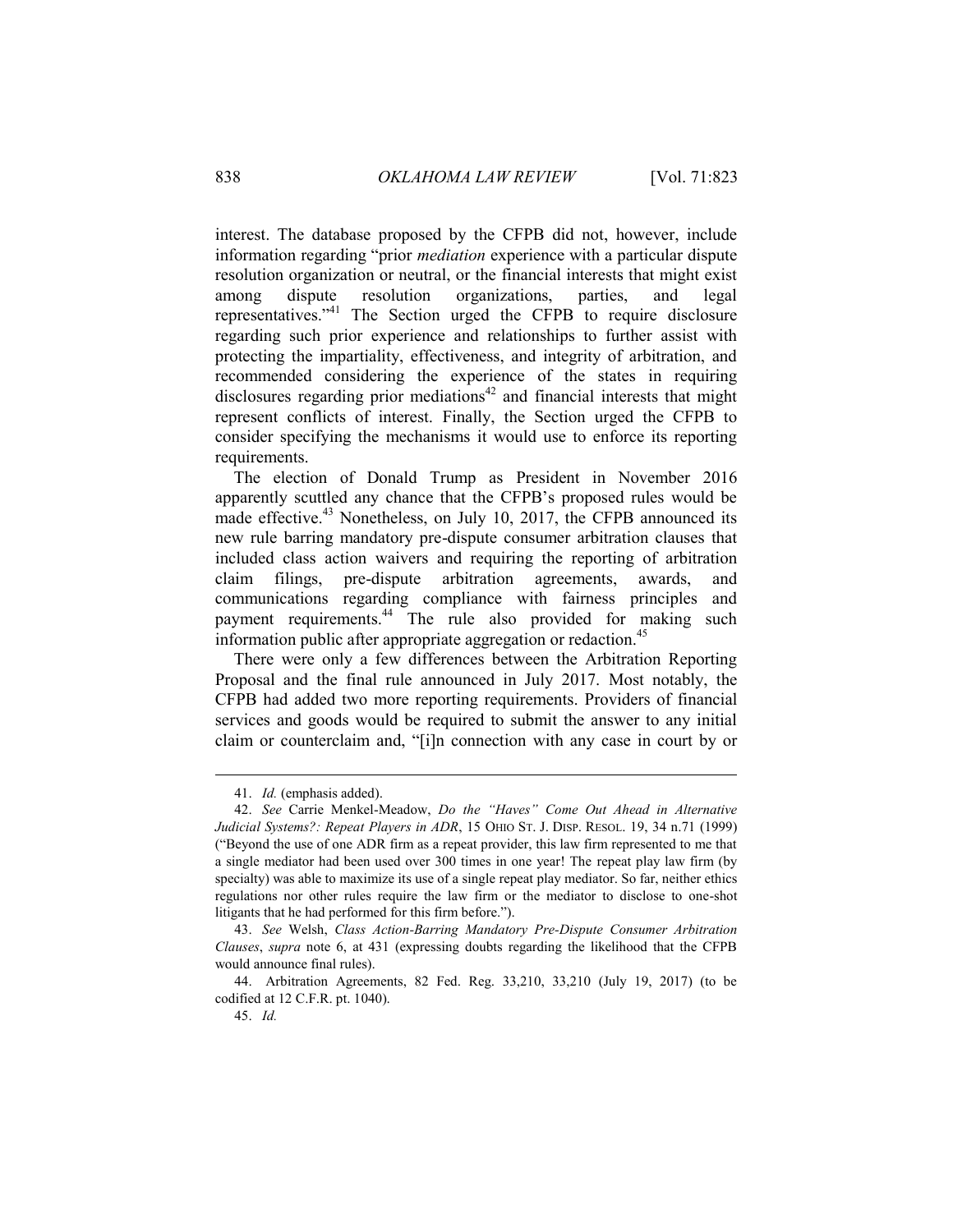against the provider . . . [a]ny submission to a court that relies on a predispute arbitration agreement in support of [an] attempt to seek dismissal, deferral, or stay  $\dots$  and [t]he pre-dispute arbitration agreement [itself].<sup>746</sup> The final rule also provided for the CFPB's posting of the redacted records (with possible additional redactions by the CFPB) on a publicly available website that the CFPB would establish and maintain, with easy access and retrieval functions.

Opponents quickly mounted  $\text{legal}^{47}$  and legislative<sup>48</sup> challenges. Before the end of July 2017, the House of Representatives voted to nullify the CFPB's new rule.<sup>49</sup> On October 24, with a tie-breaking vote cast by Vice President Pence, the U.S. Senate joined the House.<sup>50</sup> On November 1, President Trump signed the repeal of the CFPB's rule.<sup>51</sup>

A surprisingly broad swath of the media covered the Senate's and the President's action nullifying the CFPB's final rule.<sup>52</sup> As before, though, almost no attention was paid to the reporting provisions in the rule. Few

1

51. *See* Sylvan Lane, *Trump Repeals Consumer Arbitration Rule, Wins Banker Praise*, HILL (Nov. 1, 2017, 4:43 PM), https://thehill.com/policy/finance/358297-trump-repealsconsumer-bureau-arbitration-rule-joined-by-heads-of-banking.

<sup>46.</sup> *Id.* at 33,430.

<sup>47.</sup> *See* Complaint for Declaratory and Injunctive Relief, U.S. Chamber of Commerce v. Consumer Fin. Prot. Bureau, No. 3:17-cv-02670-D (N.D. Tex. Sept. 29, 2017).

<sup>48.</sup> *See* Lisa Lambert, *House Votes to Kill Consumer Lawsuit Rule*, REUTERS (July 25, 2017, 5:12 PM), https://www.reuters.com/article/us-usa-congress-arbitration/house-votes-tokill-consumer-lawsuit-rule-idUSKBN1AA2SI.

<sup>49.</sup> *Id.*

<sup>50.</sup> *See* Gillian B. White, *Congress's Late-Night Vote to Protect Banks from Lawsuits*, ATLANTIC (Oct. 25, 2017), https://www.theatlantic.com/business/archive/2017/10/cfpbmandatory-arbitration/543918/ (noting opposition to the CFPB rule from the Treasury Department "headed by the former Goldman Sachs banker Steve Mnuchin" and the "Office of the Comptroller of the Currency, currently led by the one-time Wells Fargo defense attorney Keith Noreika").

<sup>52.</sup> *See, e.g.*, Chris Arnold, *Senate Kills Rule on Class-Action Lawsuits Against Financial Firms*, NAT'L PUB. RADIO (Oct. 25, 2017, 4:43 PM ET), https://www.npr.org/ 2017/10/25/560089065/senate-kills-rule-on-class-action-lawsuits-against-financial-firms;

Jessica Silver-Greenberg, *Consumer Bureau Loses Fight to Allow More Class-Action Suits*, N.Y. TIMES (Oct. 24, 2017), https://www.nytimes.com/2017/10/24/business/senate-votewall-street-regulation.html; Megan Leonhardt, *Lawmakers Just Made It Nearly Impossible for You to Sue Companies Like Equifax and Wells Fargo*, MONEY (Oct. 25, 2017), http://time.com/money/4996613/senate-kills-cfpb-arbitration-rules/; Jim Spencer, *Class-Action Rule's Defeat Came Despite Widespread Appeal*, MINNEAPOLIS STAR TRIB. (Oct. 28, 2017, 12:28 AM), http://www.startribune.com/class-action-rule-s-defeat-came-despitewidespread-appeal/453692293/.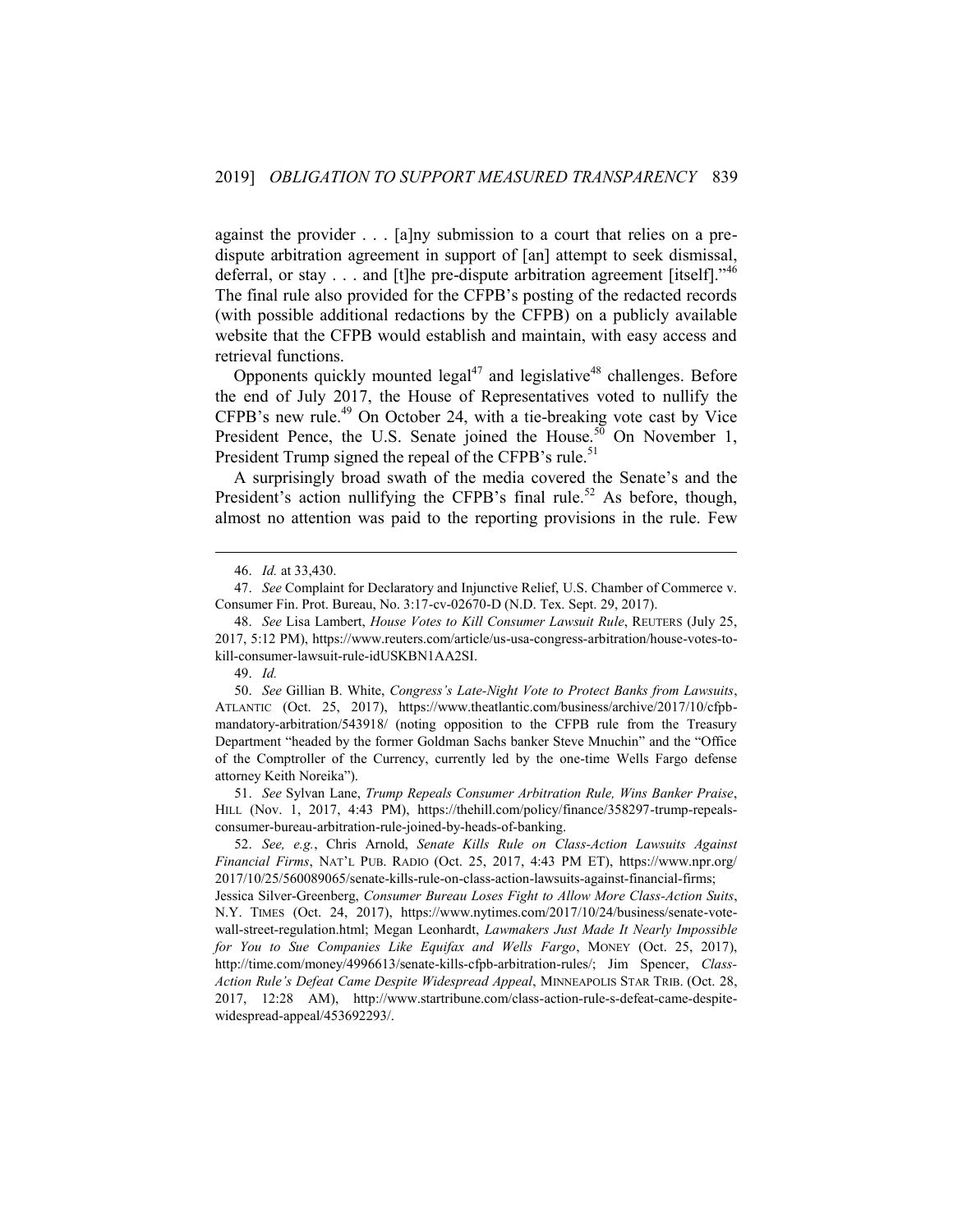noticed when the CFPB first proposed to require reporting. Few noticed when the CFPB announced its reporting requirements. Few noticed when the reporting requirements were repealed. Regardless, by the end of this saga, the opportunity to bring some measure of transparency to mandatory pre-dispute consumer arbitration was dead.

<span id="page-18-0"></span>Why, at this point, should anyone care?

# *II. The Experience of Federal and State Courts with the Collection and Publication of Information Regarding Civil Litigation*

Professor Judith Resnik has observed recently that judges regularly "posit that openness supports informed discussions of government, fosters perceptions of fairness, checks corruption, enhances performance, facilitates accountability, discourages fraud, and permits communities to vent emotions."<sup>53</sup> Perhaps the courts' appreciation of the benefits of openness, particularly in a democracy, helps to explain federal and state courts' general history of ensuring access to information regarding their operations.<sup>54</sup>

Of course, court filings have long been presumed to be accessible to the public. As a result, information regarding the claims in individual cases, relief sought, counterclaims, defenses, parties, lawyers, and court judgments have been available to those willing to undertake the effort and time required to travel to individual courthouses and page through court files.<sup>55</sup> Access to federal filings became much easier in 1990 with the creation of PACER (Public Access to Court Electronic Records), an online system maintained by the Administrative Office of the U.S. Courts.<sup>56</sup> Access is not free, however,<sup>57</sup> which has placed limits on the availability of

<sup>53.</sup> Resnik, *The Contingency of Openness*, *supra* note 2, at 1671-72.

<sup>54.</sup> *See id.* at 1636 ("Judges gain legitimacy from being embedded in public exchanges."); Dru Stevenson & Nicholas J. Wagoner, *Bargaining in the Shadow of Big Data*, 67 FLA. L. REV. 1337, 1355-57 (2015) (tracing transparency of the courts back to Medieval Europe and Colonial America).

<sup>55.</sup> *See* David S. Ardia & Anne Klinefelter, *Privacy and Court Records: An Empirical Study*, 30 BERKELEY TECH. L.J. 1807, 1817-18 (2015); *see also* Elizabeth Figueroa, *Transparency in Administrative Courts: From the Outside Looking In*, 35 J. NAT'L ASS'N ADMIN. L. JUDICIARY 1, 36-37 (2015) (regarding administrative courts).

<sup>56.</sup> *See* Stevenson & Wagoner, *supra* note 54, at 1357-59.

<sup>57.</sup> The cost is ten cents per page, with a thirty-page cap on such costs for documents and case-specific reports. This cap does not apply to other searches. *See Frequently Asked Questions*, PACER, https://www.pacer.gov/psc/faq.html (last visited Nov. 27, 2018); *see also* Stevenson & Wagoner, *supra* note 54, at 1359-62 (regarding complaints about pay wall,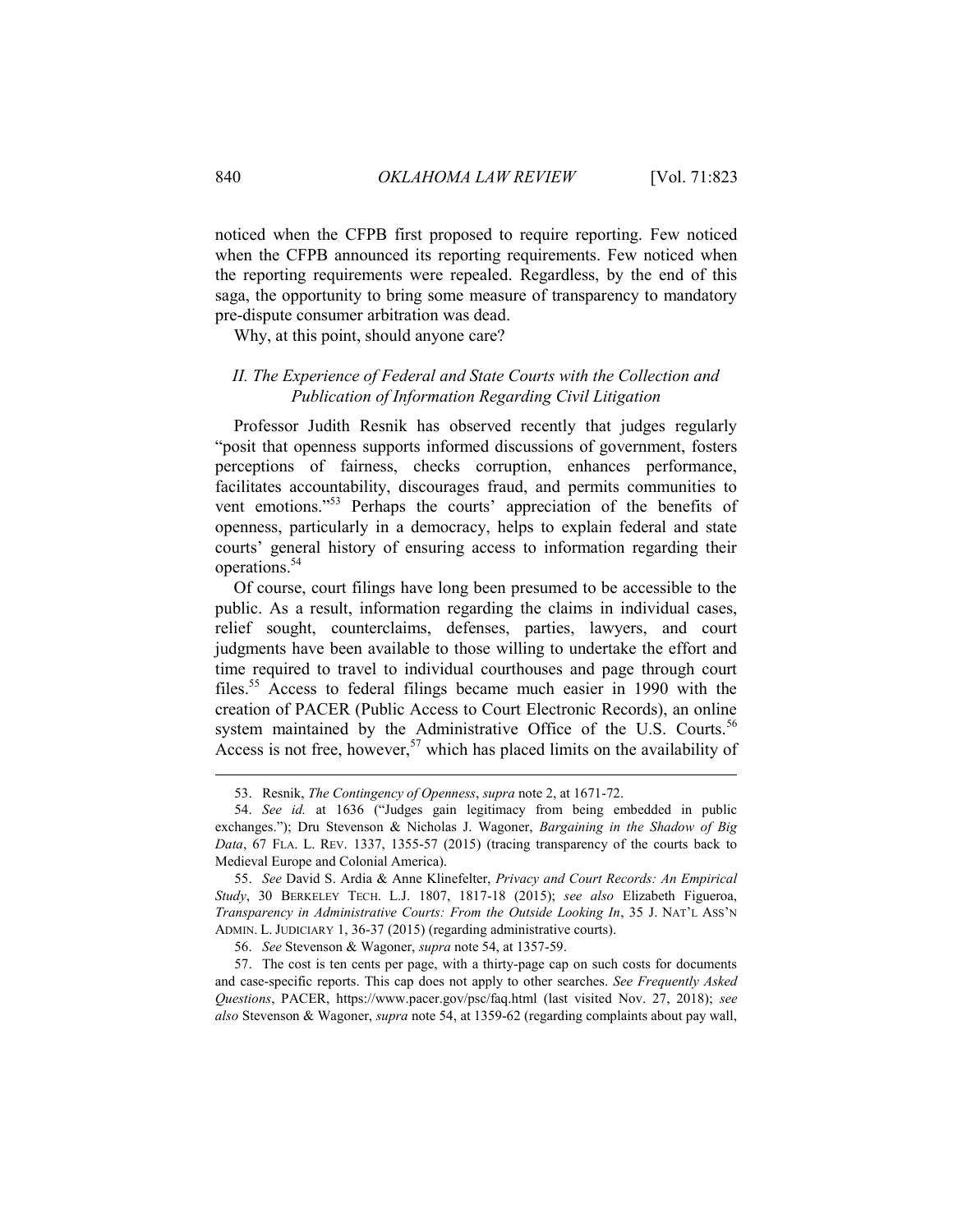this resource for empirical research.<sup>58</sup> In addition, as Peter Rutledge has observed, "the litigation system is not always bathed in sunshine protective orders, closed proceedings, filings under seal, and settlements all reduce the degree of public scrutiny of the system."<sup>59</sup>

Both federal and state courts make aggregate information available regarding their operations. Interestingly, the Attorney General of the United States was responsible for the first publication of statistical tables regarding the federal courts in  $1871.^{60}$  Today, the Administrative Office of the U.S. Courts produces and publishes annual reports that discuss the federal courts generally, with separate sections devoted to component parts of the federal judiciary. The reports provide aggregate numbers regarding complaints against judges and their disposition.<sup>61</sup> They also highlight and explain unusual increases or declines in civil filings or dispositions. $62$  These

1

59. Rutledge, *supra* note 38, at 276-77 (urging that "the virtues of confidentiality at least counterbalance some of the loss of transparency"); *see also* Michael Kagan, Rebecca Gill & Fatma Marouf, *Invisible Adjudication in the U.S. Courts of Appeals*, 106 GEO. L.J. 683, 685-86 (2018) (reporting results of empirical research showing that many federal circuit court decisions on immigration appeals are unavailable and essentially invisible to the public).

61. *See, e.g.*, *Judicial Business 2016*, U.S. CTS., http://www.uscourts.gov/statisticsreports/judicial-business-2016 (last visited Nov. 27, 2018).

62. *See, e.g.*, *U.S. District Courts—Judicial Business 2017*, U.S. CTS., http://www. uscourts.gov/statistics-reports/us-district-courts-judicial-business-2017 (last visited Nov. 27, 2018) (explaining significant increases or drops in case numbers, and regional variations, due to claims arising out of foreclosures, purchases of genetically modified corn seeds from

free-access pilot program, subsequent hacking of PACER, and creation of web application, RECAP, which saves duplicates of downloaded documents). Recently, Congressman Greg Collins introduced the Electronic Court Records Reform Act (H.R. 6714, 115th Cong. (2018)), which would require documents downloaded from the PACER database to be free. *See* Jason Tashea, *Proposed Legislation Would Eliminate PACER Fees*, ABA J. (Sept. 18, 2018, 10:55 AM CDT), http://www.abajournal.com/news/article/new\_bill\_wants\_to\_end\_ pacer fees.

<sup>58.</sup> *See* Lynn M. LoPucki, *Court-System Transparency*, 94 IOWA L. REV. 481, 537 (2009) (urging that federal courts should require the use of data-enabled PDF forms) ("Policymakers, litigants, and the public could see the amounts of damages granted in personal-injury cases, the lengths of criminal sentences, the likelihood of success on various kinds of motions, the differences in outcomes among courts, the relative effectiveness of lawyers and expert witnesses, and the answers to a myriad of other questions."); *see also* Stevenson & Wagoner, *supra* note 54, at 1359-60.

<sup>60.</sup> *See* Resnik, *A2J*, *supra* note 2, at 627 (citing PETER G. FISH, THE POLITICS OF FEDERAL JUDICIAL ADMINISTRATION 91-95 (1973); David S. Clark, *Adjudication to Administration: A Statistical Analysis of Federal District Courts in the Twentieth Century*, 55 S. CAL. L. REV. 65, 97 (1981)).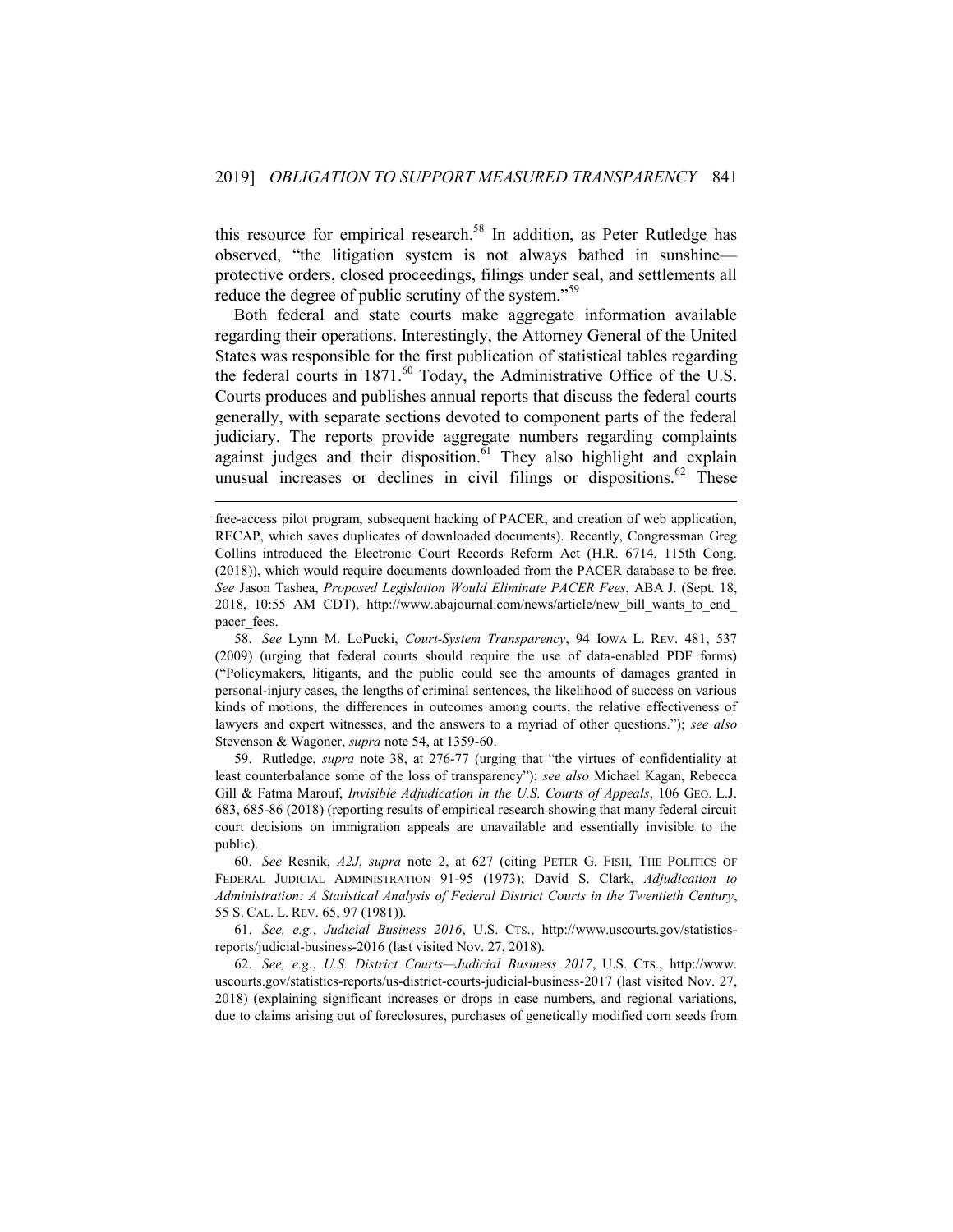explanations alert interested parties to trends throughout the federal courts or in particular jurisdictions. Twice each year, the Administrative Office of the U.S. Courts also publishes the most frequently requested tables of statistics regarding the workload of the federal courts. These tables contain aggregate data regarding a variety of information: numbers of cases filed, terminated, and pending by jurisdiction; numbers of cases filed by jurisdiction, nature of suit, and district; numbers of cases terminated, by nature of suit and action taken; and median time from filing to disposition of civil cases, by action taken. $63$  Both the annual reports and the semiannual tables of statistics are available online at no cost.

These reports and statistical tables are not perfect. Concerns have been raised regarding the accuracy and consistency of the data input by court clerks.<sup>64</sup> In addition, there are some notable exclusions in the data captured for aggregation and publication. For example, while the reports and tables reveal the occurrence of dispositions, they do not provide information regarding the terms of such dispositions. Further, while the reports and tables show the number of civil cases terminated during a twelve-month period and provide some breakdowns regarding the actions taken that resulted in termination,<sup>65</sup> such breakdowns are extremely limited. For example, there is no information regarding the number of terminations resulting from judicial settlement conferences, mediation, other facilitated settlement procedures, or traditional bilateral negotiations between the lawyers.<sup>66</sup> Notably, a few district courts have taken the initiative to provide

64. *See, e.g.*, Gillian K. Hadfield, *Judging Science: An Essay on the Unscientific Basis of Beliefs About the Impact of Legal Rules on Science and the Need for Better Data About Law*, 14 J.L. & POL'Y 137, 156 (2006); Gillian K. Hadfield, *Where Have All the Trials Gone? Settlements, Nontrial Adjudications, and Statistical Artifacts in the Changing Disposition of Federal Civil Cases*, 1 J. EMPIRICAL LEGAL STUD. 705, 722 (2004).

65. The tables indicate how many civil cases are terminated with no court action and with court action occurring before trial, during or after pretrial, during or after a non-jury trial, and during or after a jury trial. *See, e.g.*, *Table C-4—U.S. District Courts—Civil Statistical Tables for the Federal Judiciary*, U.S. CTS. (Dec. 31, 2017), http://www.uscourts. gov/statistics/table/c-4/statistical-tables-federal-judiciary/2017/12/31.

66. Nancy A. Welsh, *Magistrate Judges, Settlement and Procedural Justice*, 16 NEV. L.J. 983, 1044-45 (2016) ("While much is reported about magistrate judges' functions, much more is unknown—e.g., how many dispositions actually result from magistrate judges'

Syngenta AG, Deepwater Horizon's oil spill, and use of pelvic repair products, the cholesterol drug Lipitor, and Skechers Toning Shoe Products).

<sup>63.</sup> *See Statistical Tables for the Federal Judiciary—June 2016*, U.S. CTS., http://www.uscourts.gov/statistics-reports/statistical-tables-federal-judiciary-june-2016 (last visited Nov. 27, 2018).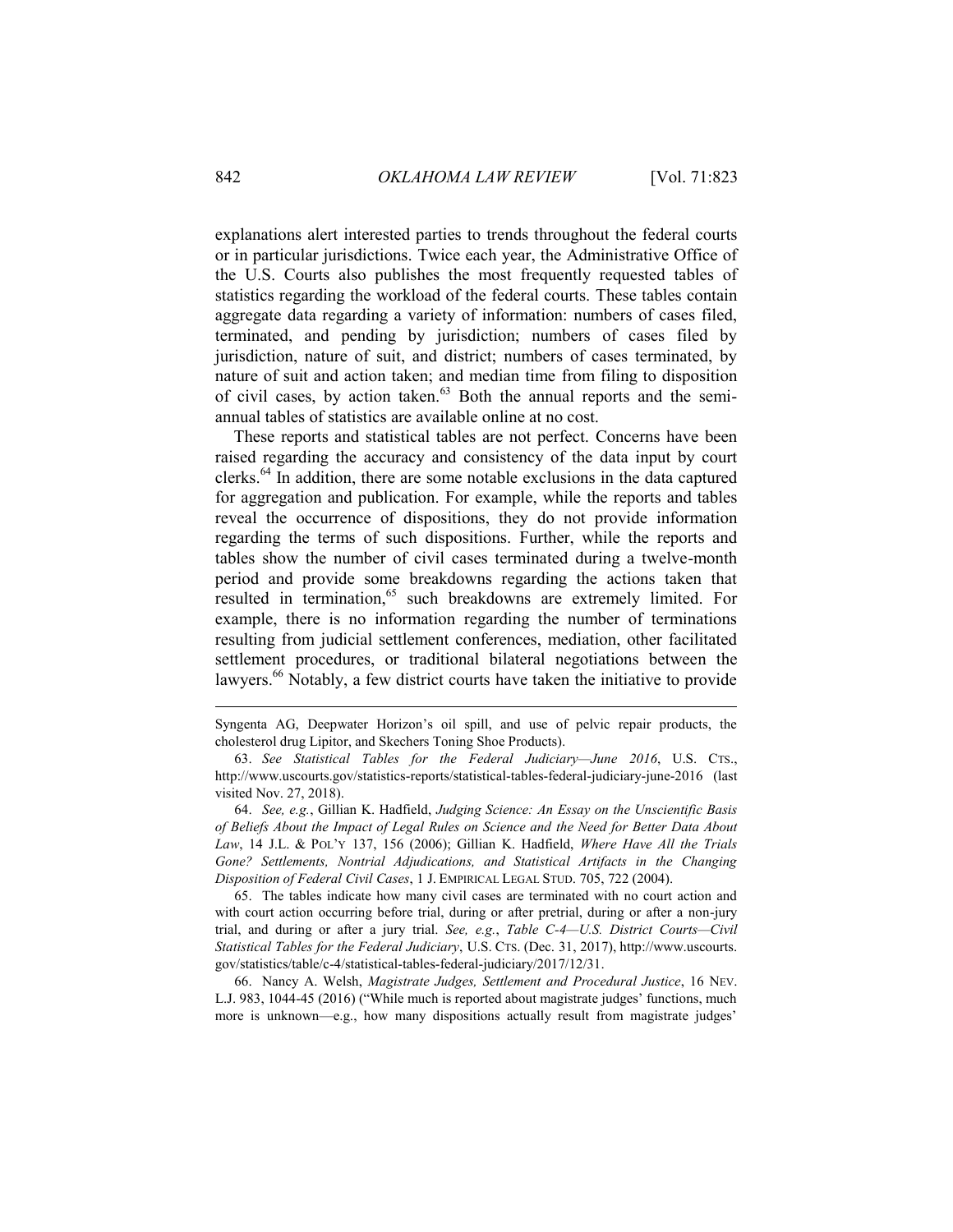aggregated information regarding their use of mediation and other ADR procedures.<sup>67</sup> Other district courts have developed their own jurisdictionspecific settlement databases. Federal magistrate judges facilitating settlement conferences then use these databases with parties to allow comparisons with settlements reached in similar matters.<sup>68</sup> These databases are not made available to the public generally.

State courts also publish aggregate information regarding their operations. For civil caseloads, state courts tend to report the number of filings and dispositions, often indicating whether the dispositions were the result of defaults, jury trials, or bench trials.<sup>69</sup> However, only a few state

1

68. *See* Morton Denlow, *Magistrate Judges' Important Role in Settling Cases*, 61 FED. LAW. 103, 103 (2014); John Lande, *How Much Justice Can We Afford?: Defining the Courts' Roles and Deciding the Appropriate Number of Trials, Settlement Signals, and Other Elements Needed to Administer Justice*, 2006 J. DISP. RESOL. 213, 235–36 (citing Morton Denlow & Jennifer E. Shack, *Judicial Settlement Databases: Development and Uses*, JUDGES' J., Winter 2004, at 19, 19-21 (writing about settlement databases)).

69. *See, e.g.*, MD. CTS., MARYLAND JUDICIARY STATISTICAL ABSTRACT 2017 (2018), https://www.courts.state.md.us/sites/default/files/import/publications/annualreport/reports/20 17/fy2017statisticalabstract.pdf (providing number of civil cases filed and terminated; no detail regarding the manner of disposition); *Summary Reporting System*, FLA. CTS., http://trialstats.flcourts.org/TrialCourtStats/ReportTrialCourtStats (last visited Oct. 25, 2018) (showing that Circuit Civil cases' disposition types include: dismissed before hearing; dismissed after hearing; disposed by default; disposed by judge; disposed by non-jury trial; disposed by jury trial; and other); OFFICE OF COURT ADMIN., TEX. JUDICIAL BRANCH, ANNUAL STATISTICAL REPORT FOR THE TEXAS JUDICIARY: FISCAL YEAR 2017, at 22, 23, 46 (2018), http://www.txcourts.gov/media/1441398/ar-fy-17-final.pdf (providing information regarding filings and dispositions for civil cases as a result of: dismissal by plaintiff, default judgment, agreed judgment, bench trial, dismissal for want of prosecution, all other dispositions, summary judgment, jury/directed verdict); JUDICIAL COUNCIL OF CAL., CAL.

settlement sessions, how many cases go to mediation, how often magistrate judges serve as mediators, how many dispositions result from mediation and other settlement procedures, and the terms of these dispositions.").

<sup>67.</sup> *See, e.g.*, REBECCA PRICE, U.S. DIST. COURT S. DIST. OF N.Y., MEDIATION PROGRAM: ANNUAL REPORT JANUARY 1, 2016 – DECEMBER 31, 2016 (Dec. 5, 2017); U.S. DIST. COURT OF THE N. DIST. OF CAL., ADR PROGRAM REPORT, FISCAL YEAR 2017 (OCTOBER 1, 2016 THROUGH SEPTEMBER 30, 2017); U.S. DIST. COURT OF THE CENT. DIST. OF CAL., ADR PROGRAM REPORT – CALENDAR YEAR 2016; *see also* Wayne Brazil, *Informalism and Formalism in the History of ADR in the United States and An Exploration of the Sources, Character, and Implications of Formalism in a Court-sponsored ADR Programme*, *in* FORMALISATION AND FLEXIBILISATION IN DISPUTE RESOLUTION 250, 303-04, 317, 330-332 (Joachim Zekoll et al. eds., 2014) (using data gathered by District Court staff to discuss party perceptions of mediator interventions and fairness, as well as parties' or their attorneys' preference for mediation).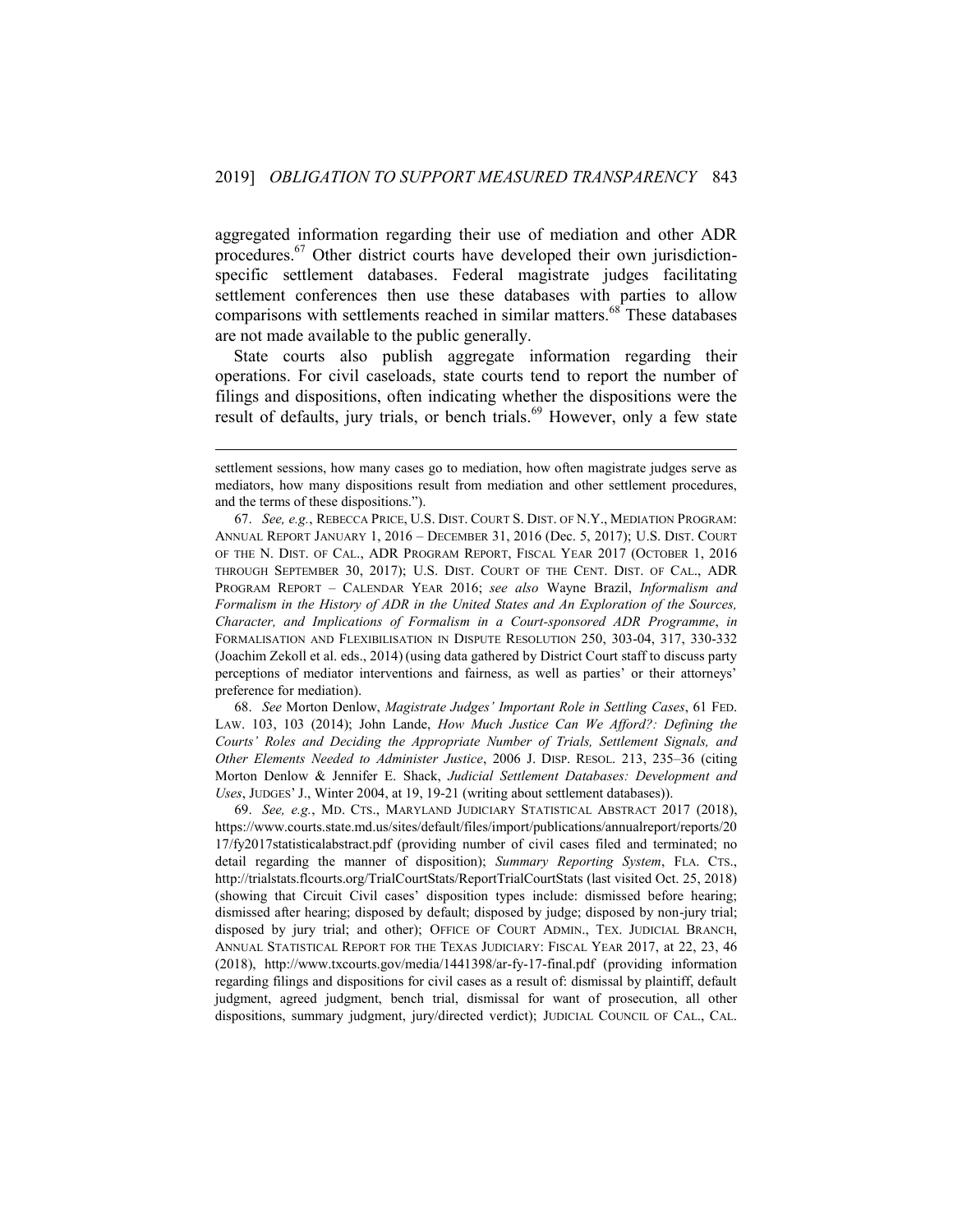courts provide more detailed aggregate numbers regarding the dispositions resulting from the use of dispute resolution processes, such as courtconnected mediation, arbitration, early neutral evaluation, or judicial settlement conferences.<sup>70</sup>

Significantly, federal and state courts are not alone in providing access to filings and aggregate information. Increasingly, quasi-public and "private" dispute resolution procedures are also subject to some degree of transparency.

# <span id="page-22-0"></span>*III. The Experience of Quasi-Public and Private Organizations, States, and Users with the Collection and Publication of Information Regarding Dispute Resolution*

The experience of quasi-public arbitration programs, private dispute resolution organizations, states and users with the collection and publication of data regarding arbitration proceedings (and to a much lesser degree, mediation sessions) is also instructive. The transparency and accountability offered by such reporting and publication have helped to promote the integrity of the dispute resolution processes.

A few examples follow regarding quasi-public and private arbitration programs' provision for the transparency and accountability of their processes and outcomes by making their awards available and searchable online, much as proposed by the CFPB and supported by the Section. These are followed by examples of states' disclosure requirements, users' "selfhelp" initiatives, and calls for ODR to provide for transparency.

COURTS, 2017 COURT STATISTICS REPORT: STATEWIDE CASELOAD TRENDS: 2006–2007 THROUGH 2015–2016, at 95-98 (2017), http://www.courts.ca.gov/documents/2017-Court-Statistics-Report.pdf (listing dispositions for delay of prosecution, through other means, after a jury trial or after a bench trial).

<sup>70.</sup> *See, e.g.*, *Uniform Data Reporting, Alternative Dispute Resolution Programs: Cases Ordered July through September 2017*, FLA. CTS. (Oct. 27, 2017), http://www.flcourts.org/ core/fileparse.php/541/urlt/Alternative-Dispute-Resolution-Program-Jul-Sep17.pdf ("This data is reported by court administration through the Uniform Data Reporting system web application and is not audited. In addition, data may be amended at a later date."). *But see* Resnik, *The Contingency of Openness*, *supra* note 2, at 1667-68 (reporting that in Illinois, court-connected arbitration includes a public dimension and that outcomes are in a court database).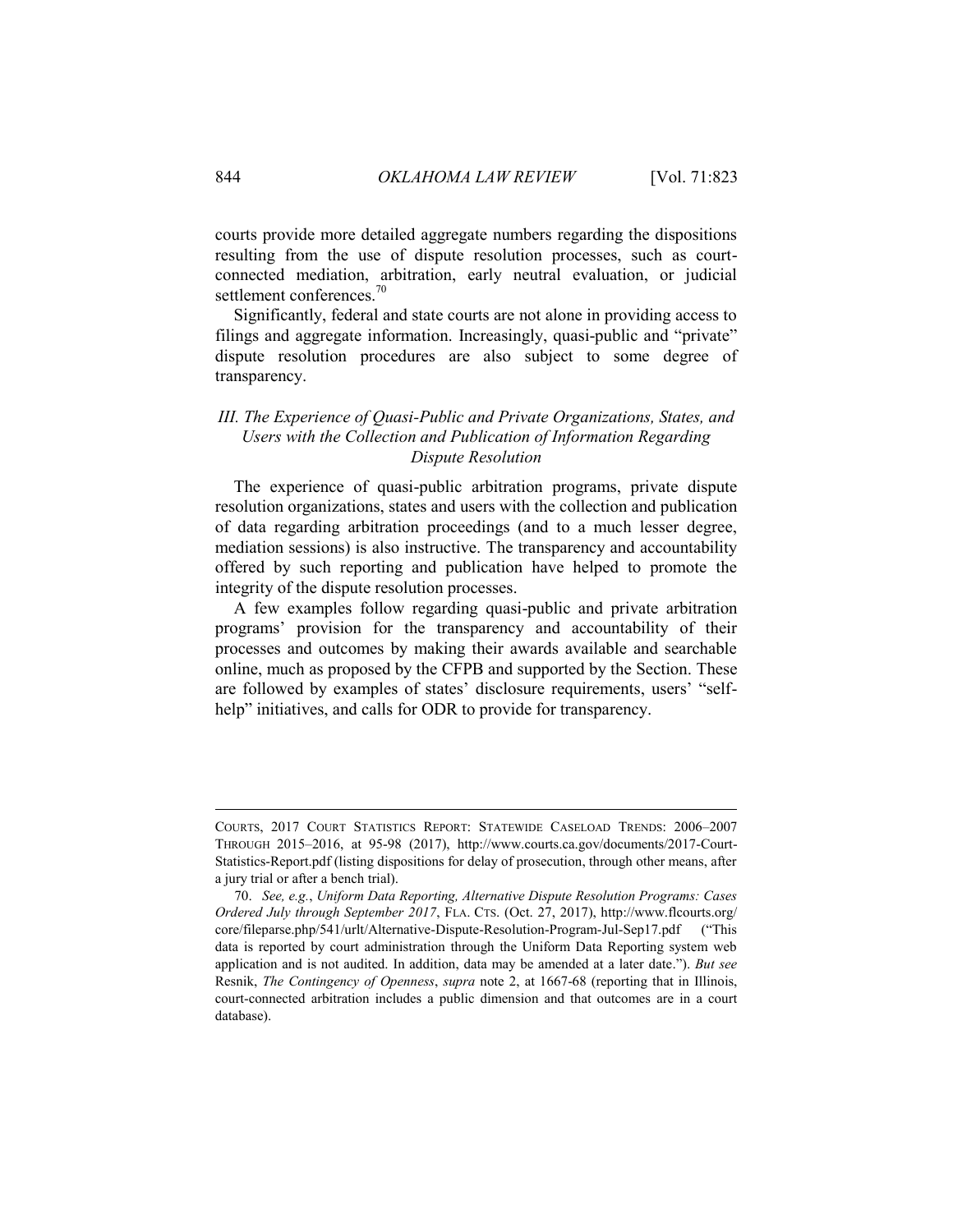# <span id="page-23-0"></span>*A. FINRA: Required Publication of Awards and Other Aggregate Data*<sup>71</sup>

The rules of the Financial Industry Regulatory Authority ("FINRA"), a not-for-profit organization authorized by Congress, require its awards to be made publicly available.<sup>72</sup> The awards are online and searchable through the FINRA Arbitration Awards Online database, $^{73}$  as well as commercial databases, such as Westlaw. The FINRA database is available without charge, and users can access FINRA arbitration awards from January 1989 through the present. In addition, users can access the awards of all arbitration programs absorbed over the years by FINRA (which include the American Stock Exchange, Chicago Board Options Exchange, International Stock Exchange, Philadelphia Stock Exchange, and Municipal Securities Rulemaking Board) and the New York Stock Exchange ("NYSE") (which includes Pacific Exchange/NYSE ARCA).

The database provides users with instantaneous access to awards and the ability to search for awards by using multiple criteria, such as by case number, keywords within awards, arbitrator names, party names, date ranges set by the user, and any combination of these features. FINRA also now includes information about the panel selection method and panel composition.

In addition, FINRA publishes various statistics online:

- The number of cases filed and closed thus far during the current year
- ! Historical statistics for cases filed and closed

- ! The top fifteen controversy types in customer arbitrations
- ! The top fifteen security types in customer arbitrations
- ! The top fifteen controversy types in intra-industry arbitrations

<sup>71.</sup> *See* Fin. Indus. Regulatory Auth., The Financial Industry Regulatory Authority's Dispute Resolution Activities 21 (rev. Apr. 16, 2018) (part of 2018 FINRA Annual Conference materials).

<sup>72.</sup> *See* FIN. INDUS. REGULATORY AUTH., FINRA MANUAL r. 12904(h) (2018), http://finra.complinet.com/en/display/display\_main.html?rbid=2403&element\_id=4192 [hereinafter FINRA MANUAL] ("All awards shall be made publicly available."); *Arbitration Process: Decision and Award*, FINRA, https://www.finra.org/arbitration-andmediation/decision-award (last visited Dec. 7, 2018) ("FINRA makes all arbitration awards publicly available for free by posting them on Arbitration Awards Online.").

<sup>73.</sup> *See FINRA Arbitration Awards Online*, FINRA, http://www.finra.org/arbitrationand-mediation/arbitration-awards (last visited Dec. 7, 2018).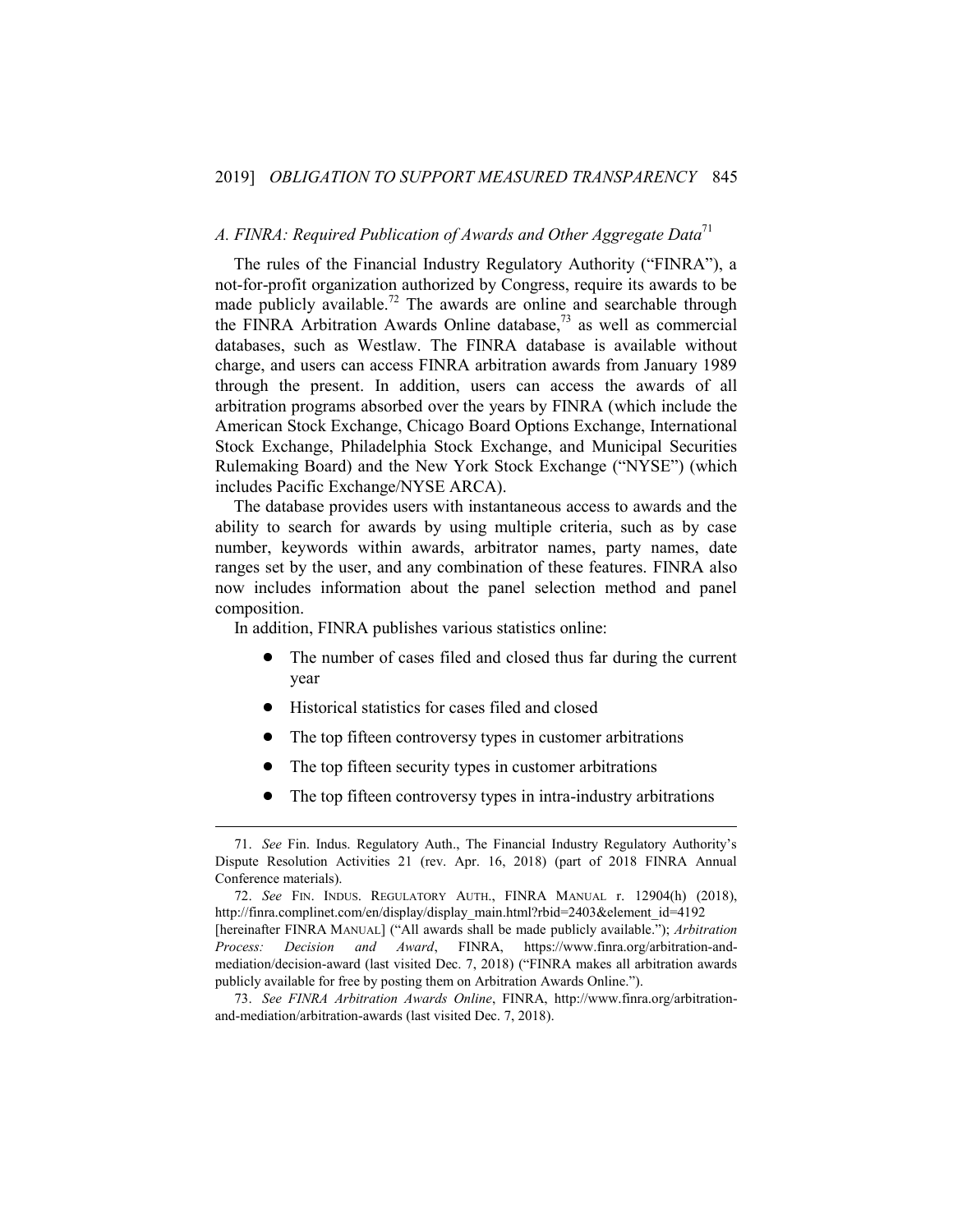- ! How arbitration cases close (e.g., after arbitration hearing, after arbitrators' review of documents, direct settlement by parties, settled via mediation,<sup>74</sup> withdrawn, all others)
- Results of customer claimant arbitration award cases (e.g., percentage of all customer claimant cases closed that were decided by arbitrators, percentage (and number) of cases where customer awarded damages)
- Results of all-public panels and majority-public panels in customer cases
- ! Arbitrators by type and location
- Mediation statistics thus far during the current year.<sup>75</sup>

The resulting disclosures have helped to protect the integrity of the arbitration process by providing parties with information they need to prepare for arbitrations and, more broadly, enabling important empirical research and systemic analysis that otherwise would not be possible.<sup>76</sup> These disclosures also have permitted regulators and observers to become aware of potentially worrisome trends in the financial services industry.

FINRA has continued to examine its procedures to enhance their transparency and legitimacy. Since 2009, for example, FINRA has required its arbitrators to issue an explained award—defined as "a fact-based award stating the general reason(s) for the arbitrators' decision"—if all parties to the dispute jointly request one.<sup>77</sup> Few parties have jointly requested an explained award since the rule's enactment. In response, the FINRA Dispute Resolution Task Force recommended that FINRA change its rule to require an explained decision unless any party notifies the panel before the initial pre-hearing conference that it is opting out of such requirement.<sup>78</sup>

<sup>74.</sup> FINRA also offers mediation. *See Mediation Overview*, FINRA, https://www.finra. org/arbitration-and-mediation/mediation-overview (last visited Dec. 7, 2018).

<sup>75.</sup> *See Dispute Resolution Statistics*, FINRA, https://www.finra.org/arbitration-andmediation/dispute-resolution-statistics (last visited Dec. 7, 2018).

<sup>76.</sup> *See, e.g.*, Stephen J. Choi & Theodore Eisenberg, *Punitive Damages in Securities Arbitration: An Empirical Study*, 39 J. LEGAL STUD. 497 (2010).

<sup>77.</sup> *See* FINRA MANUAL, *supra* note 72, at r. 12904(g)(2), http://finra.complinet.com/ en/display/display.html?rbid=2403&element\_id=4192.

<sup>78.</sup> *See* FINRA DISPUTE RESOLUTION TASK FORCE, FINAL REPORT AND RECOMMENDATIONS 20-23 (2015), https://www.finra.org/sites/default/files/Final-DR-taskforce-report.pdf*.*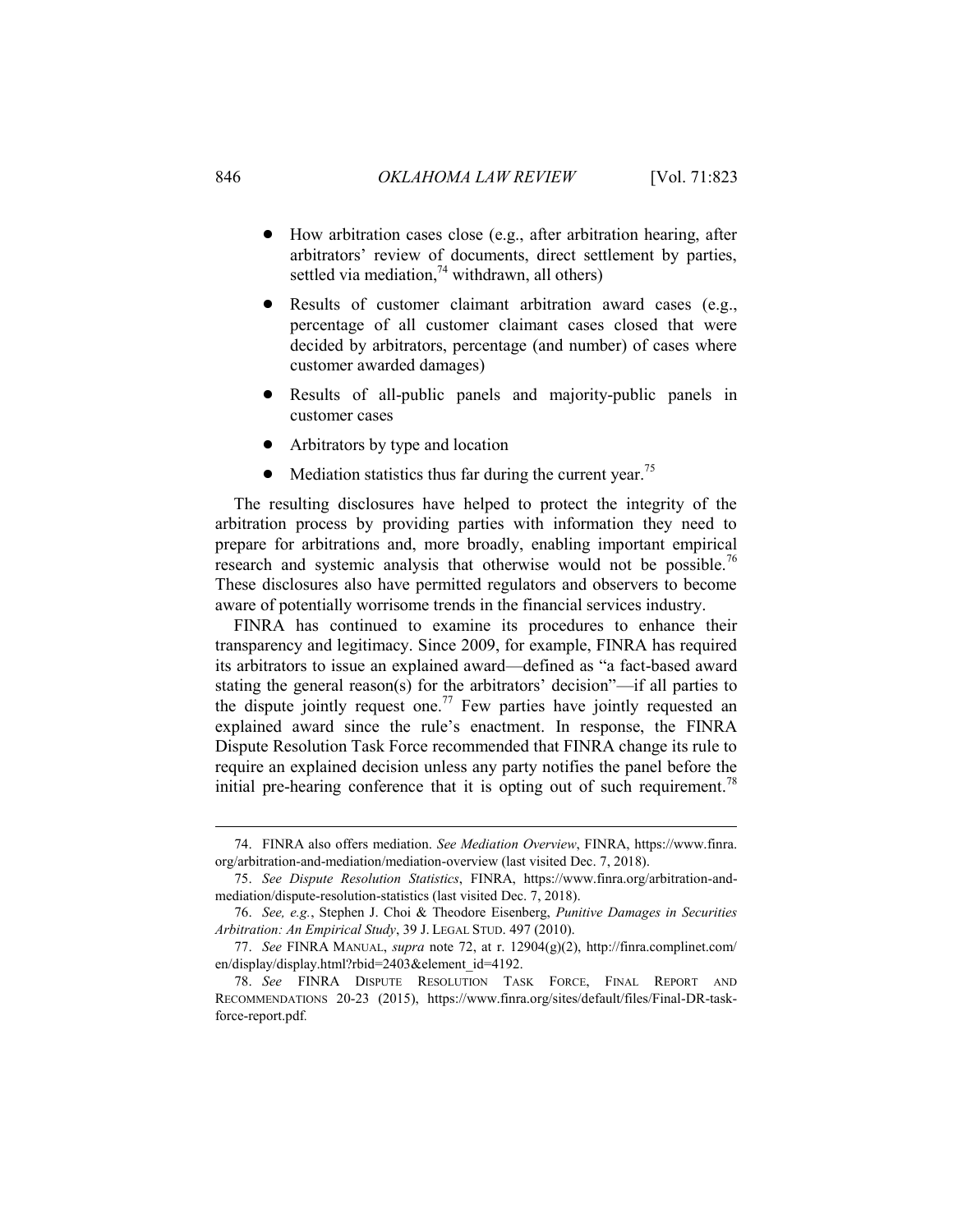The Task Force noted that it believed "increased confidence in the fairness of the system would likely flow from the l increased transparency.<sup>"79</sup>

### <span id="page-25-0"></span>*B. ICANN: Required Publication of Awards*

The Internet Corporation for Assigned Names and Numbers ("ICANN"), a not-for-profit public benefit corporation, similarly requires its approved dispute resolution service providers to make Uniform Domain-Name Dispute-Resolution Policy ("UDRP") decisions publicly available online,<sup>80</sup> thus providing the public, parties, and arbitrators with easy access to arbitrators' decisions and their reasoning.<sup>81</sup> Publication of neutrals' decisions is understood as necessary to enhance the legitimacy and predictability $82$  of the system. One of the dominant providers, the World Intellectual Property Organization (WIPO), has also established a system for querying its database regarding particular issues or categories of cases.<sup>83</sup> As a result of the required publication of decisions, the ICANN system has permitted patterns of decision-making and institutions' repeat appointments of arbitrators to be highlighted. Such transparency has assisted the integrity of the dispute resolution system.<sup>84</sup>

1

81. *See List of Approved Dispute Resolution Service Providers*, ICANN, https://www.icann.org/resources/pages/providers-6d-2012-02-25-en (last visited Nov. 28, 2018) (listing approved dispute resolution service providers, including links to their databases of proceedings and decisions).

82. *See* World Intellectual Prop. Org., FINAL REPORT OF THE WIPO INTERNET DOMAIN NAME PROCESS ¶ 219 (1999).

<sup>79.</sup> *Id.* at 21.

<sup>80.</sup> *See Rules for Uniform Domain Name Dispute Resolution Policy (the "Rules")*, ICANN r. 16(b)), https://www.icann.org/resources/pages/udrp-rules-2015-03-11-en (last visited on Dec. 11, 2018) ("Except if the Panel determines otherwise [per Paragraph 4(j) of the Policy, 'when an Administrative Panel determines in an exceptional case to redact portions of its decision'], the Provider shall publish the full decision and the date of its implementation on a publicly accessible web site. In any event, the portion of any decision determining a complaint to have been brought in bad faith (see Paragraph 15(e) of these Rules) shall be published.").

<sup>83.</sup> *See* Ethan Katsh & Colin Rule, *What We Know and Need to Know About Online Dispute Resolution*, 67 S.C. L. REV. 329, 336-37 (2016) (noting that the other major provider, National Arbitration Forum, enables only a full-text search of its decisions, and it is necessary to access a third party in order to conduct a full-text search of the decisions of both WIPO and NAM).

<sup>84.</sup> *See* Benjamin G. Davis, *The New New Thing: Uniform Domain Name Dispute Resolution Policy of the Internet Corporation for Assigned Names and Numbers*, 3 J. World Intell. Prop. 525, 532 (2000) (updated version); Benjamin G. Davis, *The New New Thing: Uniform Domain Name Dispute Resolution Policy of the Internet Corporation for Assigned*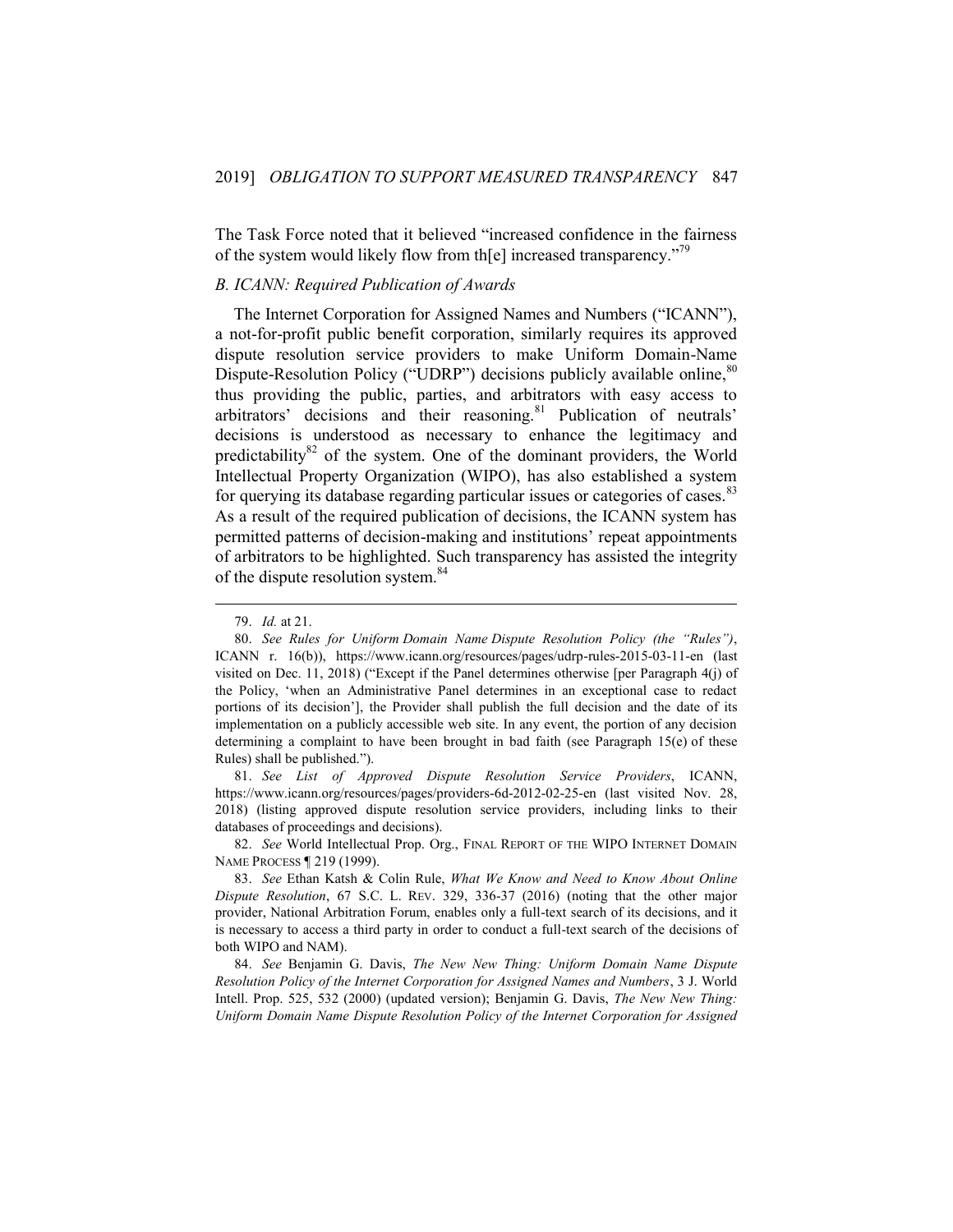# <span id="page-26-0"></span>*C. International Arbitration: Required and Increased Voluntary Publication of Awards*

International dispute resolution providers regularly make information public regarding their proceedings and awards. The World Trade Organization ("WTO"), for example, provides a searchable, online database of trade disputes brought to the WTO for resolution pursuant to the Dispute Settlement Understanding.<sup>85</sup> The awards are public, while pleadings are public only at the election of nations.<sup>86</sup> In the investor-state arbitration

Transparency helps to ensure that an ODR system is operating the way that it should. ICANN's Uniform Domain Name Dispute Resolution Protocol (UDRP) is an excellent example of a transparent online dispute resolution process (even though it may have challenges in some of the other ethical standards). Under the UDRP, every case filing and decision is publicly accessible. This has led to quite a bit of external scrutiny for the UDRP process. As one may expect, it is not necessarily comfortable for the participants and the dispute resolution service providers to have full public scrutiny for all cases coming through the system. However, transparency can be a very important way for ODR systems to retain public trust, and for problems to be detected quickly and resolved. Much like how sunlight laws in the public sector promote honesty, process transparency in ODR is key to combating systemic bias.

AMY SCHMITZ & COLIN RULE, THE NEW HANDSHAKE: ONLINE DISPUTE RESOLUTION AND THE FUTURE OF CONSUMER PROTECTION 76 (2017).

85. *See Dispute Settlement Archive*, World Trade Org., https://www.wto.org/english/ tratop\_e/dispu\_e/dispu\_e.htm#disputes (last visited Nov. 28, 2018).

86. For example, the United States makes its pleadings available. *Id.*

*Names and Numbers*, 17 J. INT'L ARB., no. 3, 2000, at 115, 115-17, 122; *Uniform Domain Name Dispute Resolution Policy*, ICANN, https://www.icann.org/resources/pages/policy-2012-02-25-en (last visited Nov. 28, 2018); Benjamin G. Davis, *Une Magouille Planetaire: The UDRP Is an International Scam: An Independent Assessment of the Uniform Domain Name Dispute Resolution Policy of the Internet Corporation for Assigned Names and Numbers*, 72 MISS. L.J. 815 (2002); Daniel Klerman & Greg Reilly, *Forum Selling*, 89 S. CAL. L. REV. 241, 298 (2016) (reporting that "[a]nalysis of arbitrator selection showed that among dominant providers [NAF and WIPO], arbitrators who decided most often in favor of the complainant received more cases, while persons with reputations for decisions protective of domain name owners were seldom if ever selected as sole arbitrators" and were instead "placed on [relatively rarely used] three-person panels"; also observing, based on subsequent research, that "the system improved over time") (citing Michael Geist, *Fair.com?: An Examination of the Allegations of Systemic Unfairness in the ICANN UDRP*, 27 BROOK. J. INT'L L. 903, 928-30 (2002); *2012 Domain Dispute Study*, DNATTORNEY.COM (Aug. 28, 2012), https://dnattorney.com/resources/case-studies/); *Domain Name Dispute Resolution Policies*, ICANN, https://www.icann.org/resources/pages/dndr-2012-02-25-en (last visited Nov. 28, 2018) (providing other domain name dispute resolution policies). Recently, Amy Schmitz and Colin Rule have pointed out the importance of ICANN's transparency: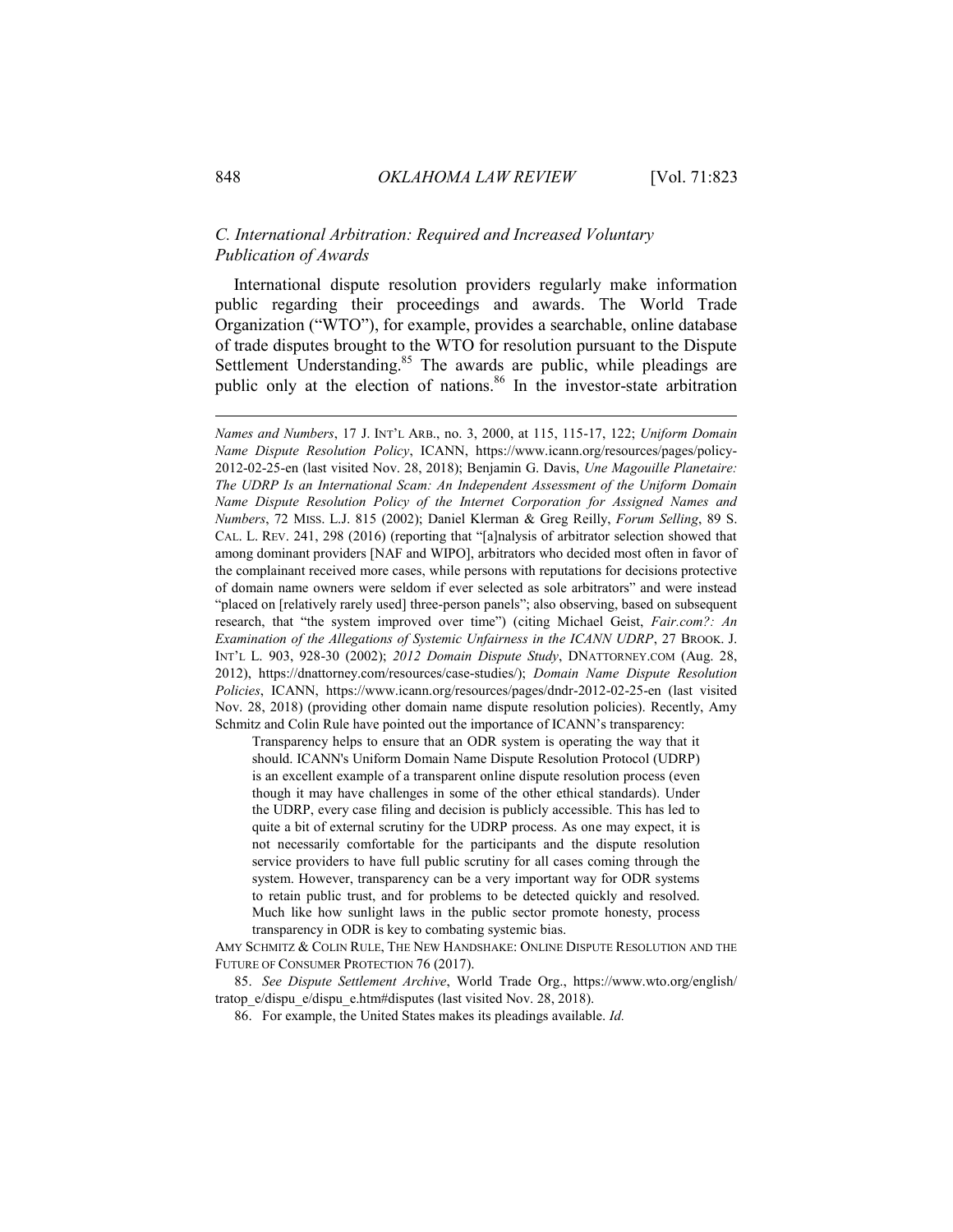context, the International Center for Settlement of Investment Disputes ("ICSID") currently offers an online, searchable list of cases and arbitral awards. $87$  ICSID only publishes awards with the consent of the parties. However, even without the parties' consent, ICSID publishes excerpts of arbitral panels' legal reasoning.<sup>88</sup> This information has been useful for the parties directly involved in investor-state disputes and for those conducting systemic, empirical analysis.<sup>89</sup>

Indeed, in the investor-state context, substantial attention has been paid to the need for transparency. For example, the United Nations Rules on Transparency in Treaty-Based Investor-State Arbitration, which became effective on April 1, 2014, provide for the publication of documents, open hearings, and the opportunity for interested third parties to file and make submissions.<sup>90</sup> For disputes arising out of treaties concluded before April 1, 2014, these rules regarding transparency apply only at the election of the parties to the arbitration or the parties to the relevant treaty.<sup>91</sup>

1

89. *See, e.g.*, Daniel Behn, *Legitimacy, Evolution, and Growth in Investment Treaty Arbitration: Empirically Evaluating the State-of-the-Art*, 46 GEO. J. INT'L. L. 363 (2015); Susan D. Franck, *Empirically Evaluating Claims About Investment Treaty Arbitration*, 86 N.C. L. REV. 1 (2007); Susan D. Franck & Lindsey E. Wylie, *Predicting Outcomes in Investment Treaty Arbitration*, 65 DUKE L.J. 459 (2015).

90. UNITED NATIONS COMM'N ON INT'L TRADE L., UNCITRAL RULES ON TRANSPARENCY IN TREATY-BASED INVESTOR-STATE ARBITRATION art. 3, 4 (2014), http:// www.uncitral.org/uncitral/en/uncitral\_texts/arbitration/2014Transparency.html; *see also* Deborah R. Hensler, *The Private in Public, the Public in Private: The Blurring Boundary Between Public and Private Dispute Resolution*, *in* FORMALISATION AND FLEXIBILISATION IN DISPUTE RESOLUTION, *supra* note 67, at 45, 63-65 (discussing the controversy over transparency).

<sup>87.</sup> *See ICSID Award Database*, World Bank, https://icsid.worldbank.org/en/Pages/ cases/AdvancedSearch.aspx. (last visited Nov. 28, 2018).

<sup>88.</sup> *See* INT'L CTR. FOR SETTLEMENT OF INV. DISPUTES, ICSID CONVENTION, REGULATIONS AND RULES Arbitration Rule 48(4), at 122 (Apr. 2006), https://icsid. worldbank.org/en/documents/icsiddocs/icsid%20convention%20english.pdf ("The Centre shall not publish the award without the consent of the parties. The Centre shall, however, promptly include in its publications excerpts of the legal reasoning of the Tribunal.").

<sup>91.</sup> *See generally* U.N. COMM'N ON INT'L TRADE L., UNITED NATIONS CONVENTION ON TRANSPARENCY IN TREATY-BASED INVESTOR-STATE ARBITRATION [THE "MAURITIUS CONVENTION ON TRANSPARENCY"] (2014), https://www.uncitral.org/pdf/english/texts/ arbitration/transparency-convention/Transparency-Convention-e.pdf. *See also* James Hope, *Transparency in International Arbitration*, CDR: COM. DISP. RESOL. (May 11, 2016), https://www.cdr-news.com/categories/expert-views/6376-transparency-in-internationalarbitration (describing the application of the United Nations Commission on International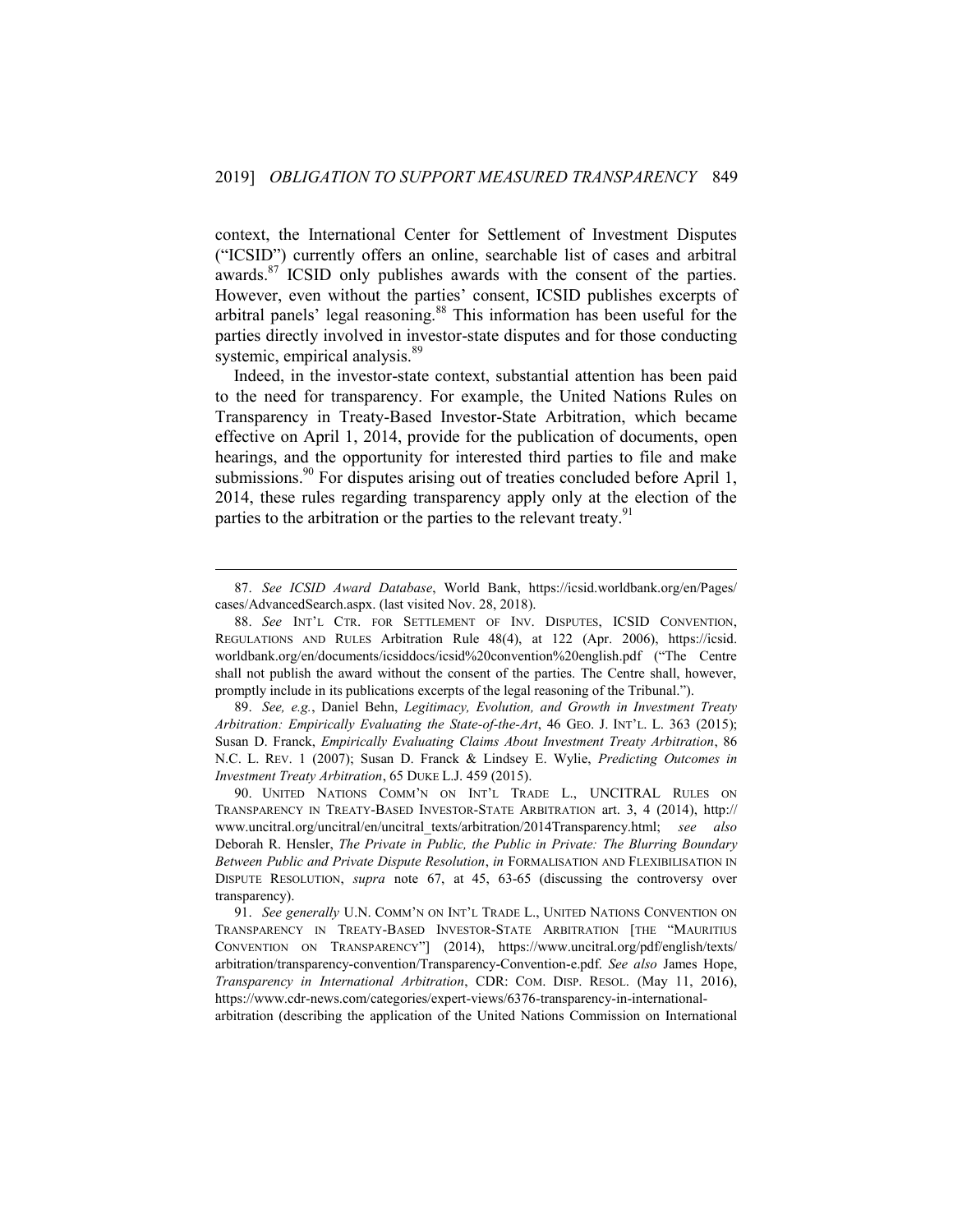Even though international commercial arbitration awards are not required to be published, there are indications that such awards and aggregated information are being published voluntarily with greater frequency. In the past, only a selective group of lawyers and law firms was likely to know about and use international commercial arbitrators' decisions. Now, however, international commercial arbitral institutions are advocating increased publication, "with some institutions even shifting to a presumption in favor of redacted awards in the absence of party objection."<sup>92</sup> Legal journals, such as the Collection of ICC Arbitral Awards, publish arbitral awards with the redaction of names and other identifying information.<sup>93</sup> As a result of shifting presumptions regarding the publication of awards, some commentators perceive an increasingly transparent body of non-binding but persuasive precedent being produced by international commercial arbitration.<sup>94</sup> Other commentators acknowledge a trend toward transparency (especially in the investor-state arbitration context as described above), but they also note that "most if not all" international commercial arbitral institutions continue to publish only selected awards and then only in redacted form, and that such awards "are not always easy to search or find."<sup>95</sup> Indeed, access to such awards is generally available only by subscription.

Meanwhile, online subscription services now exist that use aggregated data regarding international commercial mediation and arbitration contributed by dispute resolution organizations from around the world (and involving data from 185 nations) to generate up-to-date geographic and case-type reports on "average claim amounts by case type, average claim amount versus amount awarded, arbitration and/or settlement outcomes by

Trade Law (UNCITRAL) Rules on Transparency, Mauritius Convention on Transparency, and the UNCITRAL Transparency Registry).

<sup>92.</sup> Catherine A. Rogers, *Transparency in International Commercial Arbitration*, 54 Univ. Kan. L. Rev. 1301, 1319-20 (2006); *see also Cases*, PERMANENT CT. OF ARB., https://pca-cpa.org/en/cases/ (last visited Nov. 28, 2018) (providing public information regarding cases at parties' election).

<sup>93.</sup> *See* Christian Duve & Jill I. Gross, *Commercial Arbitration: Germany and the United States*, DISP. RESOL. MAG., Fall 2017, at 15, 18 (citing *Berger*, SchiedsVZ 2009, 289, 296).

<sup>94.</sup> *See* Rogers, *supra* note 92, at 1319-20.

<sup>95.</sup> Ank Santens & Romain Zamour, *Dreaded Dearth of Precedent in the Wake of International Arbitration: Could the Cause Also Bring the Cure?*, 7 Y.B. ON ARB. & MEDIATION 73, 78 (2015) (citing S.I. Strong, *Research in International Commercial Arbitration: Special Skills, Special Sources*, 20 AM. REV. OF ARB. 119 (2009)).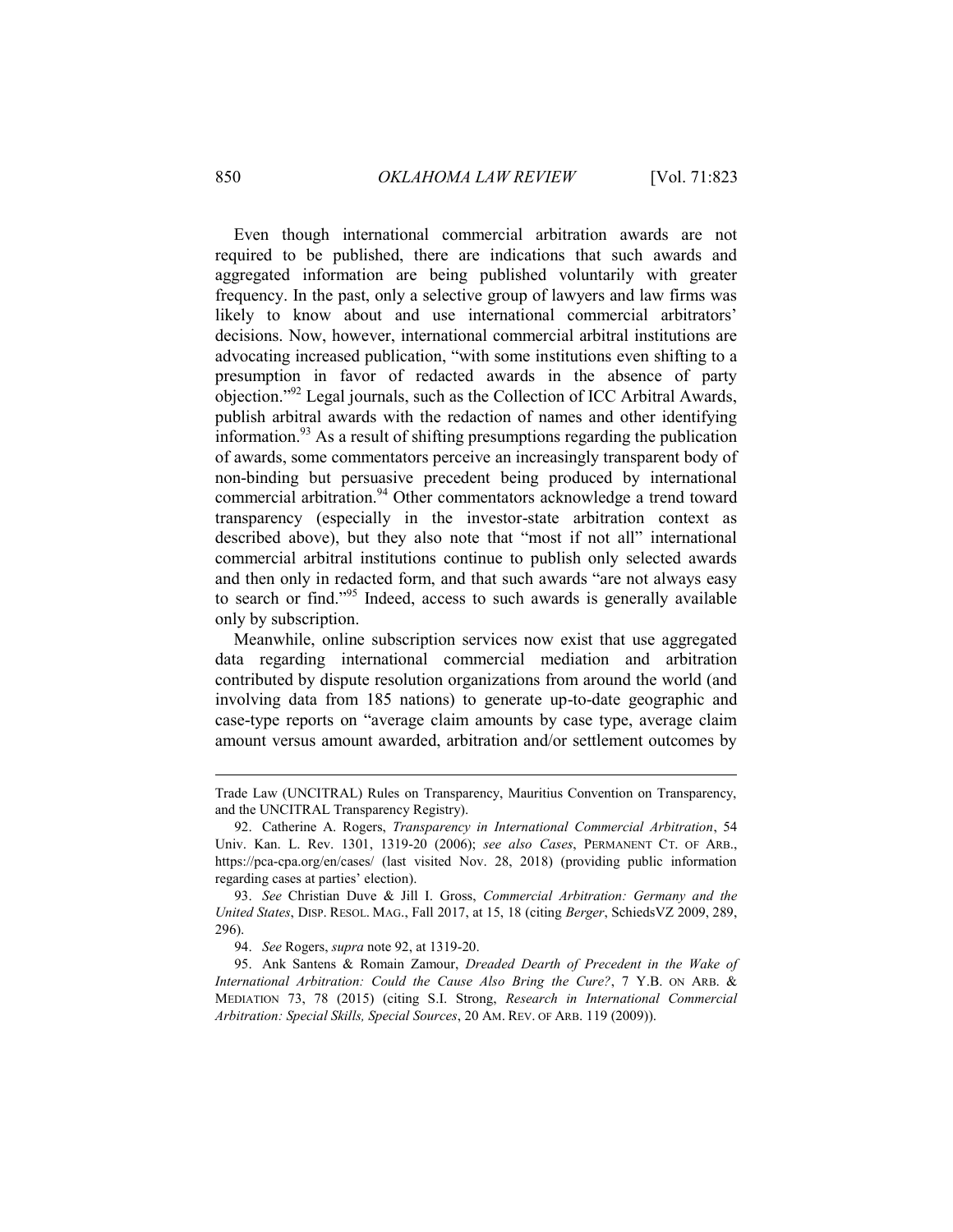case type, whether parties frequently file counterclaims and their success rates, and the average length of case."<sup>96</sup> Subscribers also can learn about "the frequency of the use of discovery tools, including e-discovery, and the success rate of counterclaims by case type."<sup>97</sup> Access to these aggregated data regarding international commercial arbitration and mediation requires payment of a fee.

#### <span id="page-29-0"></span>*D. Labor Arbitration: Required and Voluntary Publication of Awards*

Labor arbitration provides another model for the publication of information regarding arbitrations and their results.<sup>98</sup> Many state providers of labor arbitration make their awards available online.<sup>99</sup> Some states also make public the results of grievance arbitrations with public sector unions. $100$ 

97. *What Does the Data Show?*, *supra* note 96.

1

99. *See, e.g.*, *Arbitration Awards*, St. of Minn. Bureau of Mediation Serv., http://mn.gov/admin/bms/arbitration/awards/; (last visited Nov. 28, 2018); *Interest Arbitration Awards*, WASH. ST. PUB. EMP. RELATIONS COMM'N, https://decisions.perc.wa. gov/waperc/interest-arbritations/en/nav\_date.do (last visited Nov. 28, 2018).

100. *See, e.g.*, *Grievance Arbitration Decisions*, WASH. OFF. OF FIN. MGMT., http://www.ofm.wa.gov/labor/arbitration/grievance/decisions.asp (last visited Nov. 28, 2018).

<sup>96.</sup> *Q&A with Bill Slate, Chairman, CEO and Co-founder of Dispute Resolution Data*, NORTON ROSE FULBRIGHT (Oct. 2017), http://www.nortonrosefulbright.com/knowledge/ publications/157150/data-insights*; see also International Commercial Arbitration and Mediation: What Does the Data Show?,* DISP. RESOL. DATA, [http://www.disputeresolutiondata.com/international\\_commercial\\_arbitration](http://www.disputeresolutiondata.com/international_commercial_arbitration) (last visited Dec. 11, 2018) [hereinafter *What Does the Data Show?*] *("[D]ispute Resolution Data* (DRD) is receiving data from 17 international entities and then aggregating the data by case type (28 different) and seven geographic regions. In this process, each closed international commercial arbitration provides information for up to 100 data fields and each closed international mediation up to 45 data fields. Presently, over 1,000 cases have provided information, in excess of, 40,000 data fields.").

<sup>98.</sup> In contrast, this sort of information is not generally available for employment arbitration. *See* David B. Lipsky, J. Ryan Lamare & Michael D. Maffie, *Mandatory Employment Arbitration: Dispelling the Myths*, 32 ALTERNATIVES TO HIGH COST LITIG. 133, 142 (2014) (critiquing claims regarding expansive use of mandatory pre-dispute employment arbitration clauses but also acknowledging "that no institution or individual has ever been able to collect a comprehensive set of data on the total number of employment arbitration claims"). *But see* text at *infra* notes 103-04 (regarding AAA disclosures, including disclosures regarding employment arbitration conducted pursuant to mandatory pre-dispute arbitration clauses).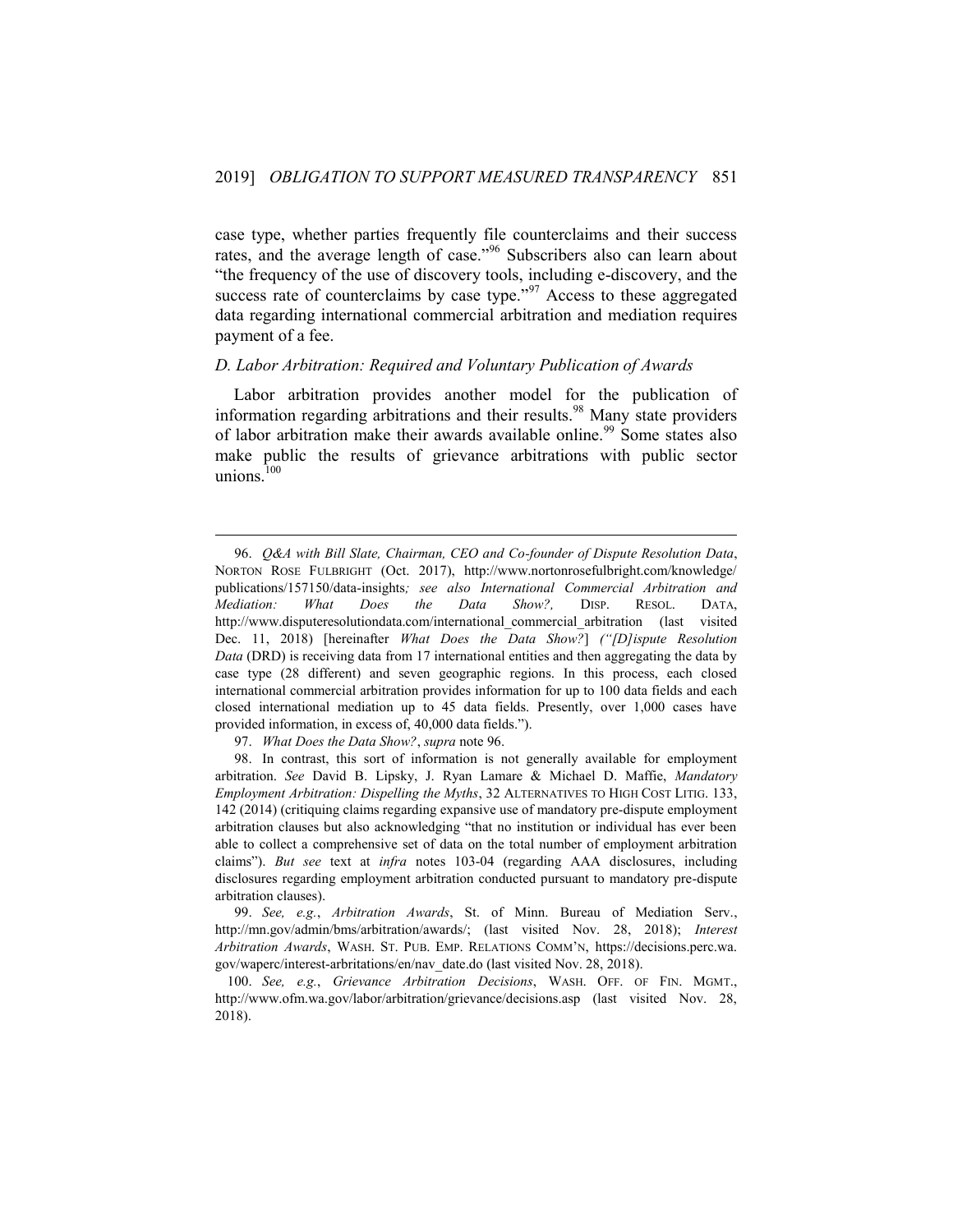In other settings, labor arbitration awards are not required to be published. However, those that are published are generally accompanied by reasoned opinions that provide parties with valuable information.<sup>101</sup> Parties can access searchable online databases of these labor arbitration awards through various private providers (e.g., Bloomberg BNA, CCH, and Thomson West's LAIS). Bloomberg BNA's Arbitration Award Navigator, for example, allows users to access a collection of at least 20,000 arbitration awards to assess trends, evaluate arbitrators, and pinpoint awards. Users can search awards by case name, arbitrator, topic, union, employer, industry, classification outline number, and several other criteria. These sources are non-public and require payment.

## <span id="page-30-0"></span>*E. Consumer Arbitration in California, District of Columbia, Maine, and Maryland: Required Disclosures*

There is also substantial state (and District of Columbia) experience with the required submission and publication of data, specifically regarding consumer arbitration. Again, such disclosures have enabled vital empirical research and systemic analysis. $102$ 

<sup>101.</sup> The benefits of arbitrator opinion writing are many and varied. *See* Sarah R. Cole, *The Federalization of Consumer Arbitration: Possible Solutions*, 2013 U. CHI. LEGAL F. 271, 280. First, opinion writing improves the quality of arbitral decision-making. The process of writing an opinion encourages the arbitrator to carefully consider her decision. In addition, opinion writing assists parties in selecting an arbitrator because it provides them with better information about a particular arbitrator's decision-making process and potential biases. The opinion-writing requirement also improves the hearing process (because the arbitrator will need to make sure he or she understands all of the issues presented) and provides a greater sense of resolution to the parties, who will now have a deeper understanding of the reasons they won or lost. Moreover, this relatively inexpensive process change would have a significant impact on parties' and the public's perception of arbitration as a fair and legitimate forum for the resolution of disputes. *See generally* Chad M. Oldfather, *Writing, Cognition, and the Nature of the Judicial Functions*, 96 GEO. L.J. 1283 (2008).

<sup>102.</sup> *See, e.g.*, Alexander J.S. Colvin, *Empirical Research on Employment Arbitration: Clarity Amidst the Sound and Fury?*, 11 EMP. RTS. & EMP. POL'Y J. 405, 407 (2007). The AAA has been most conscientious in complying with California's disclosure requirements. Access to the AAA data first indicated both the presence of a "repeat player" effect in employment arbitration and the improvement in employees' success rates after the AAA began enforcing the Employment Due Process Protocol. *See* Lisa B. Bingham & Shimon Sarraf, *Employment Arbitration Before and After the Due Process Protocol for Mediation and Arbitration of Statutory Disputes Arising Out of Employment: Preliminary Evidence that Self-Regulation Makes a Difference*, *in* ALTERNATIVE DISPUTE RESOLUTION IN THE EMPLOYMENT ARENA 303, 303 (Samuel Estreicher & David Sherwyn eds., 2004).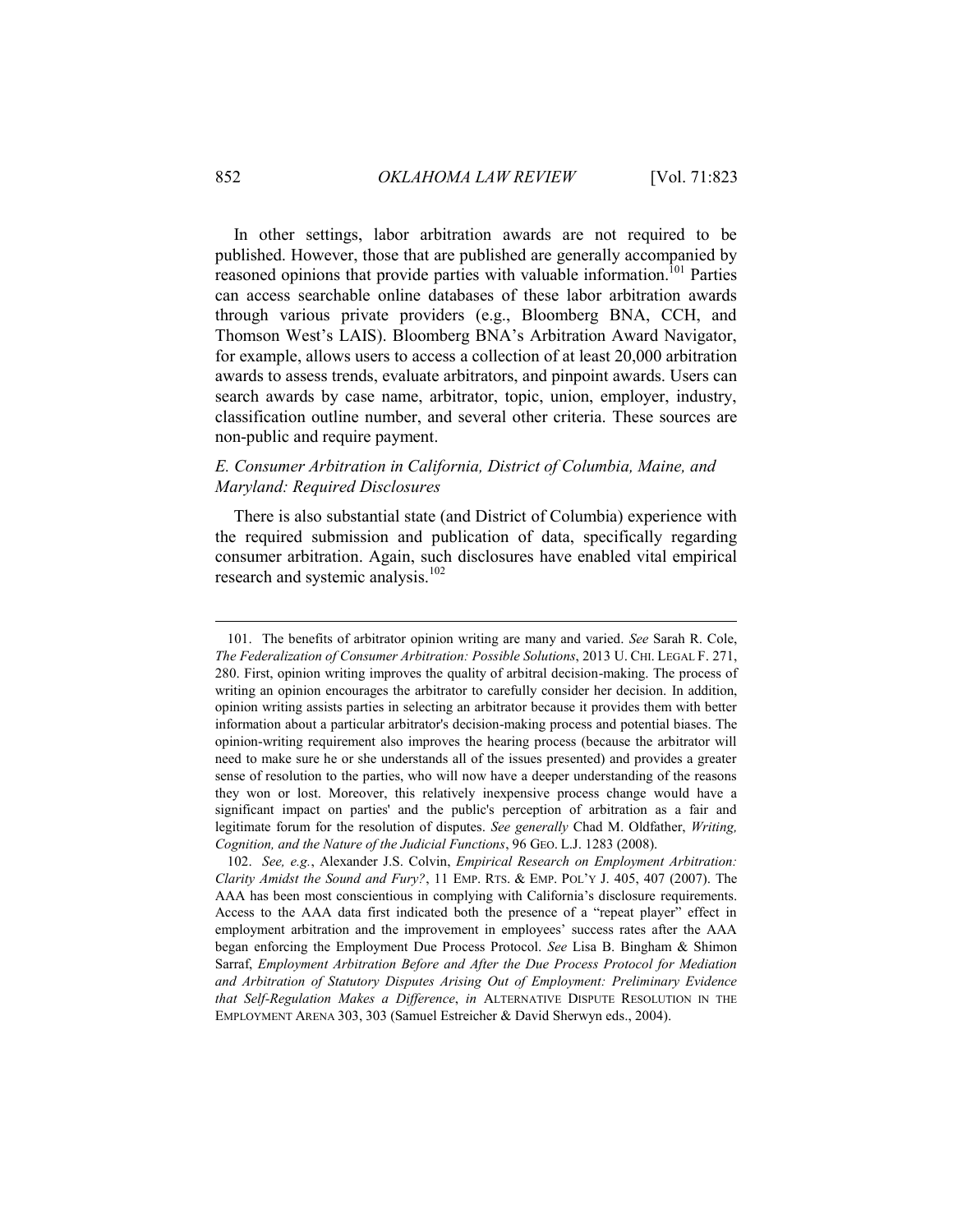Unlike the quasi-public and private organizations described *supra*, the states have not provided for the disclosure and publication of awards. Instead, they have required dispute resolution providers to collect and disclose specific pieces of information. In some respects, the resulting data provides less information than would be available from a review of arbitration filings and awards; in other respects, the resulting data exceeds what would be available from such a review.

California is the leader in requiring disclosures regarding consumer arbitration. Effective January 1, 2003, California Civil Procedure Code section 1281.96 began requiring dispute resolution providers to collect, publish at least quarterly,  $103$  and make available to the public on the provider's website (and on paper upon request) a report containing information about the provider's consumer arbitrations within the preceding five years.<sup>104</sup> The statute also requires the report's format to be searchable and sortable by members of the public using "readily available software" and "to be directly accessible from a conspicuously displayed link" that is identified as "consumer case information."<sup>105</sup>

The statute, which was amended in 2014, currently requires publication of the following pieces of information:

(1) Whether arbitration was demanded pursuant to a predispute arbitration clause and, if so, whether the pre-dispute arbitration clause designated the administering private arbitration company.

(2) The name of the nonconsumer party, if the nonconsumer party is a corporation or other business entity, and whether the nonconsumer party was the initiating party or the responding party, if known.

<sup>103.</sup> CAL. CIV. PROC. CODE § 1281.96(a) (West 2016). Certain providers that handle fewer than 50 consumer arbitrations are required to report only semiannually. *Id.* § 1281.96(c)(2).

<sup>104.</sup> *Id.* § 1281.96(a). *See generally* Jay Folberg, *Arbitration Ethics—Is California the Future?*, 18 OHIO ST. J. DISP. RESOL. 343, 347 (2003); Ruth V. Glick, *California Arbitration Reform: The Aftermath*, 38 U.S.F. L. REV. 119, 122 (2003); Richard Chernick, *Imposed-Arbitration Reforms Threaten to Stifle Strengths of Commercial Arbitration*, DISP. RESOL. MAG., Fall 2002, at 16; Jay Folberg, *Arbitration Ethics: Winds of Reform Blowing from the West?*, DISP. RESOL. MAG., Fall 2002, at 5 (describing reasons underlying establishment of new disclosure requirements for arbitrators in California); Gail Hillebrand, *Should California's Ethics Rules Be Adopted Nationwide?*, DISP. RESOL. MAG., Fall 2002, at 10.

<sup>105.</sup> CAL. CIV. PROC. CODE § 1281.96(b) (West 2016).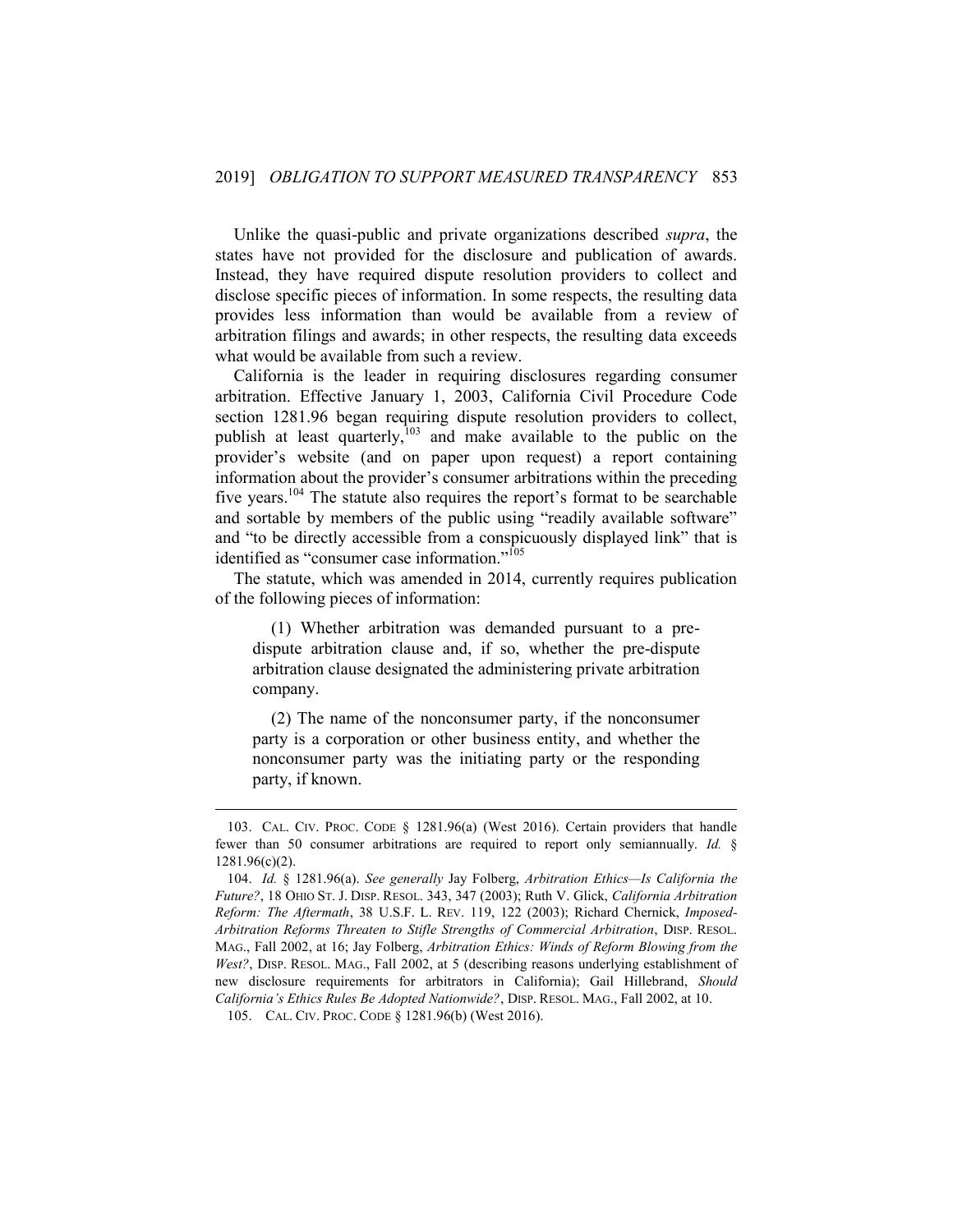(3) The nature of the dispute involved as one of the following: goods; credit; other banking or finance; insurance; health care; construction; real estate; telecommunications, including software and Internet usage; debt collection; personal injury; employment<sup>106</sup>; or other. . . .

(4) Whether the consumer or nonconsumer party was the prevailing party. As used in this section, "prevailing party" includes the party with a net monetary recovery or an award of injunctive relief.

(5) The total number of occasions, if any, the nonconsumer party has previously been a party in an arbitration administered by the private arbitration company.

(6) The total number of occasions, if any, the nonconsumer party has previously been a party in a mediation administered by the private arbitration company.

(7) Whether the consumer party was represented by an attorney and, if so, the name of the attorney and the full name of the law firm that employs the attorney, if any.

(8) The date the private arbitration company received the demand for arbitration, the date the arbitrator was appointed, and the date of disposition by the arbitrator or private arbitration company.

(9) The type of disposition of the dispute, if known, identified as one of the following: withdrawal, abandonment, settlement, award after hearing, award without hearing, default, or dismissal without hearing. If a case was administered in a hearing, indicate whether the hearing was conducted in person, by telephone or video conference, or by documents only.

(10) The amount of the claim, whether equitable relief was requested or awarded, the amount of any monetary award, the amount of any attorney's fees awarded, and any other relief granted, if any.

<u>.</u>

<sup>106.</sup> California is unique in including the arbitration of employment matters within a statute structured to focus on consumer arbitration. The Section was careful to take no position on this inclusion.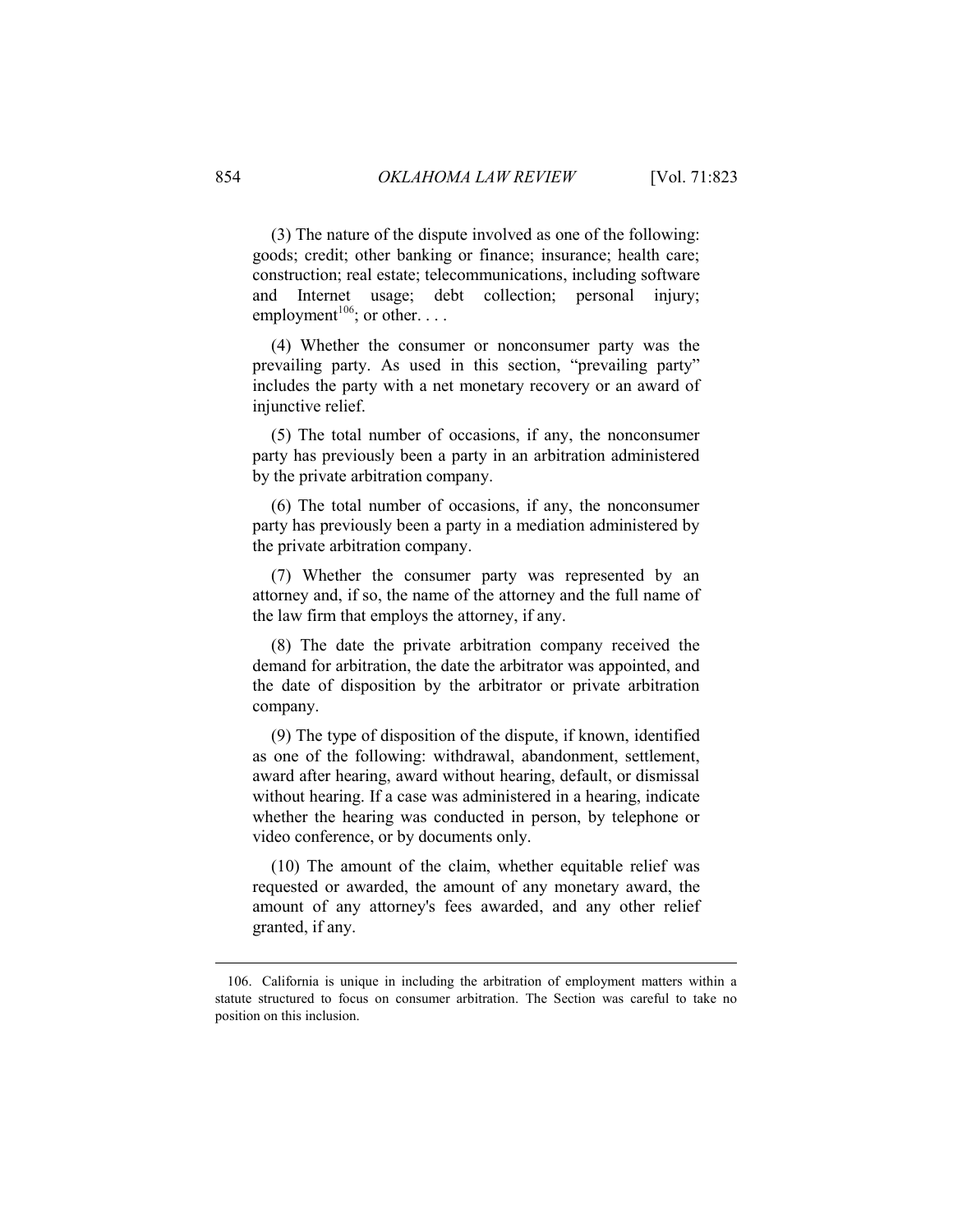(11) The name of the arbitrator, his or her total fee for the case, the percentage of the arbitrator's fee allocated to each party, whether a waiver of any fees was granted, and, if so, the amount of the waiver. 107

It is particularly notable that California's statute requires disclosure of a non-consumer's prior mediation experience with a dispute resolution provider, as well as prior arbitration experience.<sup>108</sup> Meanwhile, the statute does not require disclosure of the name of the consumer, the specific legal claims involved, the basis for an arbitral award, or the terms of any settlement. The statute also does not provide for any mechanism to enforce its requirements.<sup>109</sup>

Some commentators and scholars report that despite the value of the information disclosed pursuant to California's requirements, many dispute resolution providers are not in compliance.<sup>110</sup> The AAA has been particularly conscientious in complying with the state's requirements. The AAA displays the relevant data quite prominently on its website, discloses information about the statutes that require provision of the data, provides guidance on how to search the database,<sup>111</sup> and, as noted *supra*, cooperated with the CFPB in furnishing data for the study required by the Dodd-Frank Act. Recently, however, Professor Judith Resnik reported deficiencies in even the  $AAA$ 's disclosures<sup>112</sup> and concluded that the available information

1

111. *See Practice Areas: AAA Consumer and Employment Arbitration Statistics*, AM. ARB. ASS'N, https://www.adr.org/Consumer (last visited Nov. 28, 2018).

the names of the business entity and of the arbitrators and lawyers (if appearing), as well as whether the claim closed by settlement or award, the amounts sought, the fees, and fee allocations between the disputants. Of the

<sup>107.</sup> CAL. CIV. PROC. CODE § 1281.96(a) (West 2016).

<sup>108.</sup> *Id.*

<sup>109.</sup> *Id.*

<sup>110.</sup> *See* Resnik, *A2J*, *supra* note 2, at 648 (observing that a 2017 study reported that of the 32 entities offering consumer arbitration, only about one third (eleven) posted the data and one tenth (three) met all the California requirements); Resnik, *Diffusing Disputes*, *supra* note 6, at 2898 (citing DAVID J. JUNG, JAMIE HOROWITZ, JOSE HERRERA & LEE ROSENBERG, PUB. LAW RESEARCH INST., REPORTING CONSUMER ARBITRATION DATA IN CALIFORNIA: AN ANALYSIS OF COMPLIANCE WITH CALIFORNIA CODE OF CIVIL PROCEDURE § 1281.96, at 9, 51 (2013)).

<sup>112.</sup> Resnik, *Diffusing Disputes*, *supra* note 6, at 2900. A research team analyzed the AAA's disclosures regarding claims that had been filed and closed between July 2009 and June 2014 (and thus were governed by the 2003 version of California's disclosure requirements). They found disclosures regarding 7,303 consumer claims, excluding real estate and construction, and the disclosures generally revealed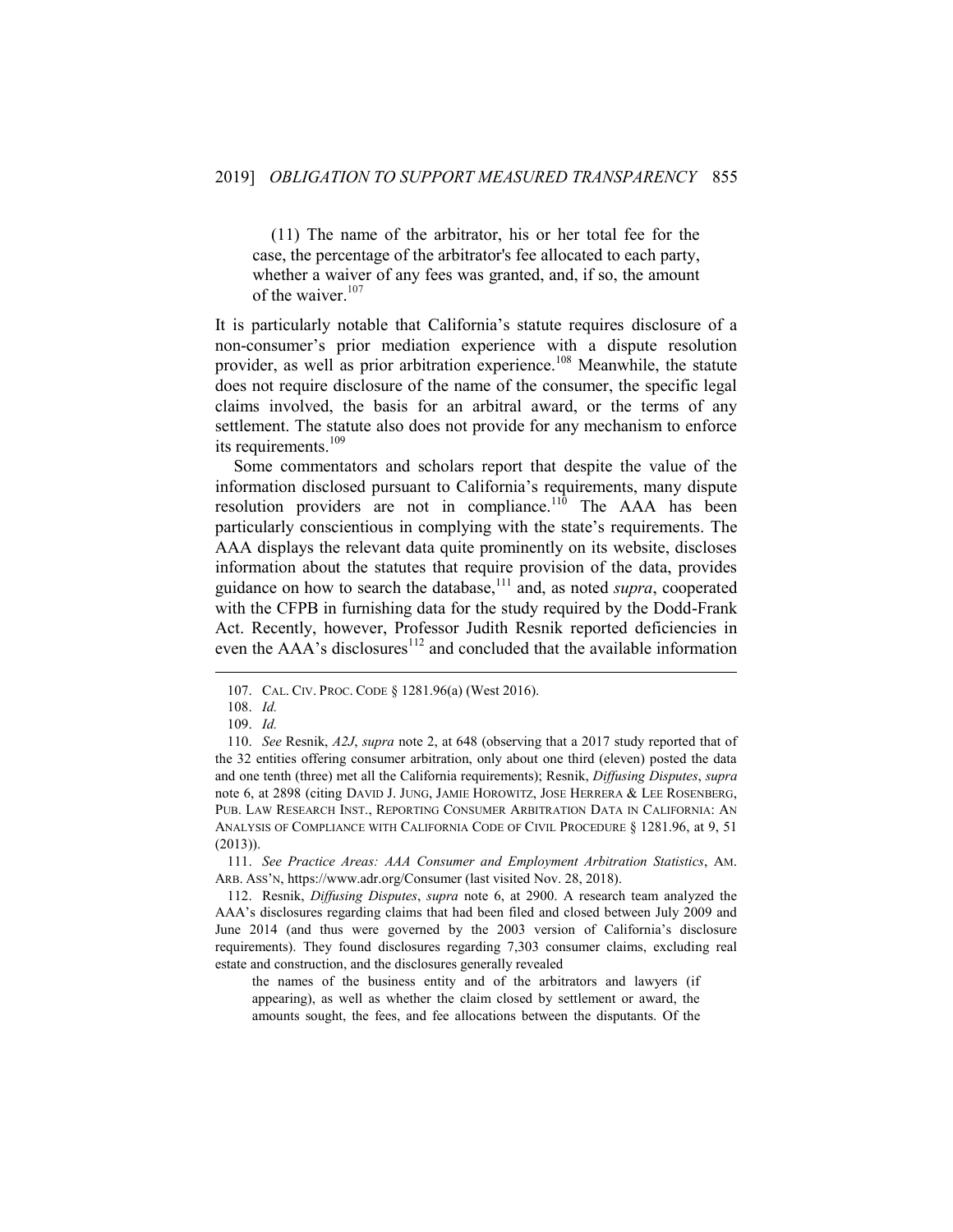was "spotty."<sup>113</sup> It does not appear that any dispute resolution provider has suffered any negative consequence as a result of the failure to make the disclosures required by California.<sup>114</sup>

Three other jurisdictions have also enacted arbitration disclosure requirements: Maine,<sup>115</sup> Maryland,<sup>116</sup> and the District of Columbia.<sup>117</sup> All are patterned after California's 2003 statute, although they include variations.

The District of Columbia's reporting requirements, which became effective in 2008, look much like those in California.<sup>118</sup> However, the

114. CAL. CIV. PROC. CODE § 1281.96(f) provides: "It is the intent of the Legislature that private arbitration companies comply with all legal obligations of this section." However, there is no express provision for enforcement of such obligation. *See, e.g.*, Appellants' Opening Brief at 10, Cross Country Bank v. California, No. A108572 (Cal. Ct. App. Jan. 2005), 2005 WL 677738 (observing that in dicta, the trial court in the case had noted that an arbitration agreement naming NAF as the provider "might be unenforceable" due to NAF's failure to comply with the California disclosure requirements, but also noting the lack of any express provision for such disqualification). *But see* Honeycutt v. JPMorgan Chase Bank, N.A., 236 Cal. Rptr. 3d 255, 270-71 (Cal. Ct. App. 2018) (entering a judgment of vacatur of arbitral award in employment matter due to arbitrator's failure to make disclosures as required by California statute and ethics provisions).

- 116. MD. CODE ANN., COM. LAW § 14-3903 (West 2011).
- 117. D.C. CODE ANN. § 16-4430 (West 2008).

118. Interestingly, the District of Columbia's reporting requirements also provide for the waiver of arbitration fees and costs "for any person having a gross monthly income that is less than 300% of the federal poverty guidelines issued annually by the United States Department of Health and Human Services." *Id.* § 16-4430(d)(1). The District of Columbia's

<sup>5,224</sup> claims "terminated by an award," about half included a dollar figure.

*Id.* at 2899-900. Resnik also observes, "The information on prevailing parties comes with the caveat that arbitrators are the source; the AAA has not 'reviewed, investigated, or evaluated the accuracy or completeness' of such information." *Id.* at 2900; *see also* Resnik, *A2J*, *supra* note 2, at 649 (observing that arbitration files are not accessible and often are held by individual arbitrators, not the reporting dispute resolution providers, and that the providers do not independently verify the individual arbitrators' reports; also noting that "coding errors can occur at both individual and aggregate levels" and providing an example of sixty-two cases in which the consumers were coded erroneously as seeking exactly the same amount and receiving exactly the same award).

<sup>113.</sup> Resnik, *Diffusing Disputes*, *supra* note 6, at 2898; *see also* Amsler, *supra* note 6, at 42 (noting that California data was incomplete, thus precluding systematic analysis of outcomes (citing Lisa Blomgren Bingham, Jean R. Sternlight & John C. Healey, Arbitration Data Disclosure in California: What We Have and What We Need (Apr. 15, 2005) (unpublished paper presented at the American Bar Association Section of Dispute Resolution Conference in Los Angeles))).

<sup>115.</sup> ME. REV. STAT. ANN. tit. 10, § 1394 (2010).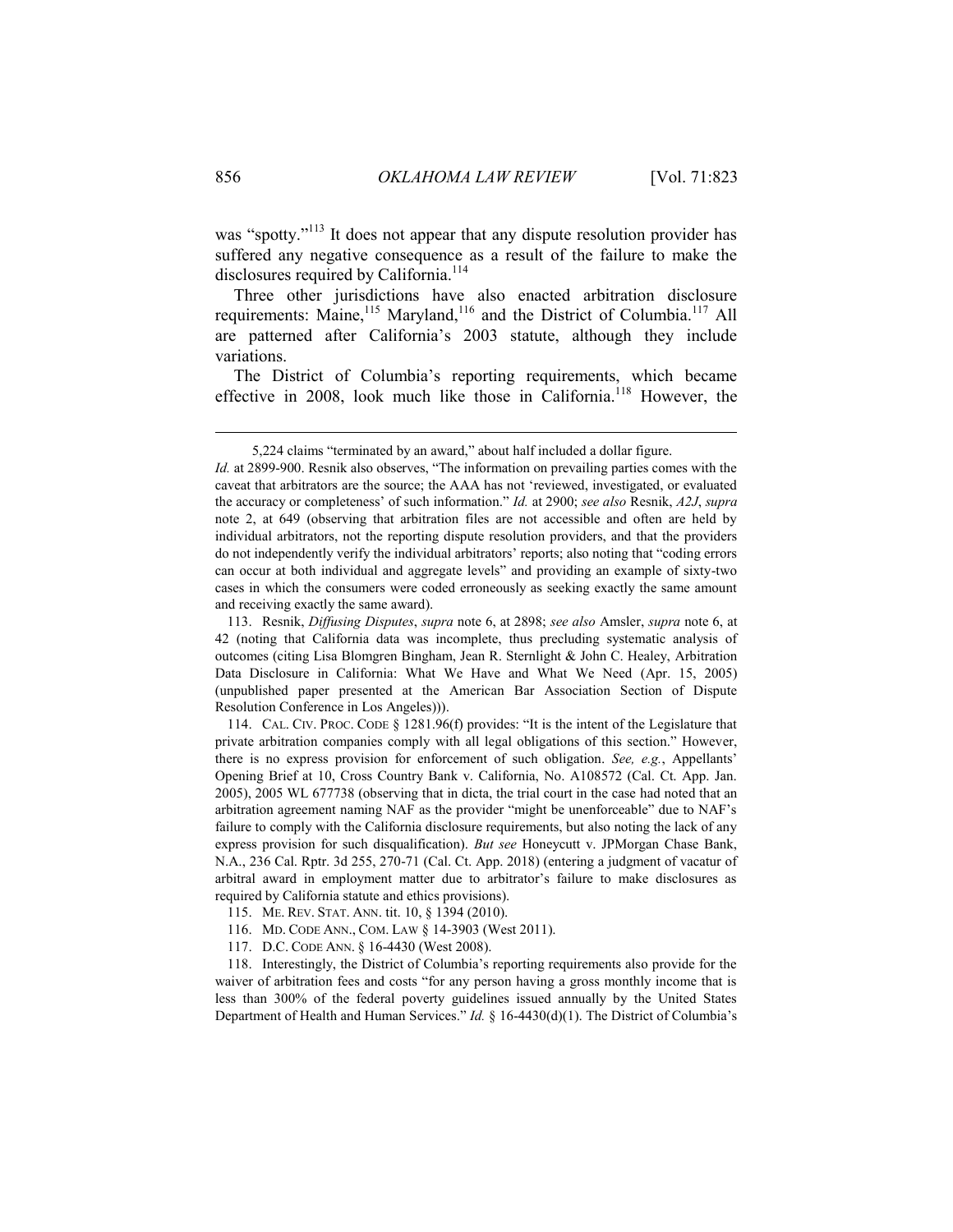District of Columbia specifically provides for enforcement by permitting any person or entity affected by a violation of the provisions to seek an injunction against, and appropriate restitution from, the allegedly violating arbitration organization. If the person or entity bringing the action prevails, or if the arbitration organization voluntarily complies after the commencement of the action, then the arbitration organization can be held liable for the person or entity's attorney's fees and costs.<sup>119</sup>

In addition, the District of Columbia requires each dispute resolution provider to disclose any financial interests that the provider has in a party or the legal representation of a party, as well as any financial interests that a party has in the provider.<sup>120</sup> This additional requirement is consistent with the recommendations of scholars and the CPR-Georgetown Commission on Ethics and Standards in the Practice of  $ADR<sup>121</sup>$  and addresses important

119. D.C. CODE ANN. § 16-4430(i).

1

120. *Id.* § 16-4430(h). Maine also requires disclosures regarding financial interest. *See* ME. REV. STAT. ANN. tit. 10, § 1394(1)(K) (2010).

121. In 2002, the CPR-Georgetown Commission on Ethics and Standards in the Practice of ADR published the CPR-Georgetown Principles for ADR Provider Organizations. These principles include the following regarding disclosures:

ADR Provider Organizations should take all reasonable steps to provide clear, accurate and understandable information about the following aspects of their services and operations:

- a. The nature of the ADR Provider Organization's services, operations, and fees;
- b. The relevant economic, legal, professional or other relationships between the ADR Provider Organization and its affiliated neutrals;
- c. The ADR Provider Organization's policies relating to confidentiality, organizational and individual conflicts of interests, and ethical standards for neutrals and the Organization;
- d. Training and qualifications requirements for neutrals affiliated with the Organization, as well as other selection criteria for affiliation; and

provision also requires dispute resolution organizations to provide notice to consumers regarding the potential for waiver of fees. *Id.* § 16-4430(f). The District of Columbia also does not permit arbitrators or arbitration organizations to administer consumer arbitrations pursuant to an agreement or rule that requires the non-prevailing consumer to pay the fees and costs of the opposing party. *Id.* § 16-4430(g). See Brief of Appellant, Keeton v. Wells Fargo Corp., 987 A.2d 1118 (D.C. 2009) (No. 08-CV-990), in which a consumer argued that an arbitration provision should not be enforced because the arbitration provider refused to provide for a waiver of fees, despite the requirements of the District of Columbia's provision. The District of Columbia Court of Appeals ultimately required the trial court to permit discovery and hold an evidentiary hearing to determine the unconscionability of the arbitration agreement. *Keeton*, 987 A.2d at 1118.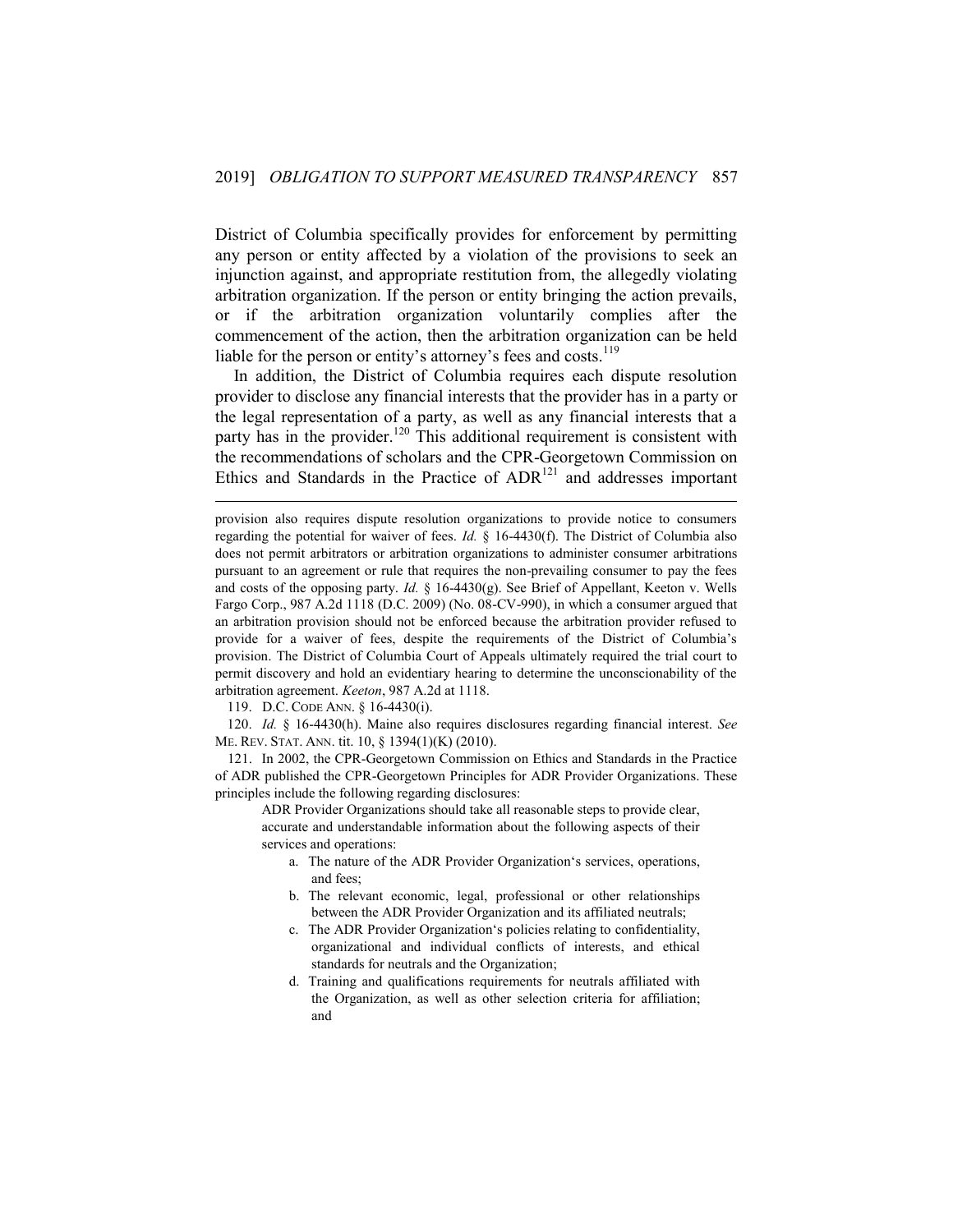concerns regarding the potential for conflicts of interest. Such concerns were heightened after the Minnesota Attorney General brought a highly publicized suit against the National Arbitration Forum ("NAF"), a dispute resolution provider that conducted consumer arbitrations pursuant to mandatory pre-dispute arbitration clauses.<sup>122</sup> The Attorney General alleged that NAF and its operations had become financially entangled with lawyers

122. *See generally* Welsh, *What Is "(Im)partial Enough," supra* note 6, at 427-30.

1

. . . .

e. The method by which neutrals are selected for service.

<sup>. . .</sup> The ADR Provider Organization should disclose the existence of any interests or relationships which are reasonably likely to affect the impartiality or independence of the Organization or which might reasonably create the appearance that the Organization is biased against a party or favorable to another, including (i) any financial or other interest by the Organization in the outcome; (ii) any significant financial, business, organizational, professional or other relationship that the Organization has with any of the parties or their counsel, including a contractual stream of referrals, a *de facto* stream of referrals, or a funding relationship between a party and the organization; or (iii) any other significant source of bias or prejudice concerning the Organization which is reasonably likely to affect impartiality or might reasonably create an appearance of partiality or bias.

CPR-GEORGETOWN COMM'N ON ETHICS & STANDARDS OF PRACTICE IN ADR, PRINCIPLES FOR ADR PROVIDER ORGANIZATIONS 9-10 (May 1, 2002), https://www.cpradr.org/resourcecenter/protocols-guidelines/ethics-codes/principles-for-adr-provider-organizations/\_res/ id=Attachments/index=0/Principles-for-ADR-Provider-Organizations.pdf [hereinafter PRINCIPLES FOR ADR PROVIDER ORGANIZATIONS]; *see also* Welsh, *Mandatory Predispute Consumer Arbitration*, *supra* note 6, at 225-26 (suggesting disclosures of the following in order to understand the operation of any negotiated or facilitated processes that precede arbitration—e.g., "written policies (or performance evaluation factors) to guide employees' decisions regarding the amount of their *first* [and subsequent] settlement offers to consumers"; the number of times that a consumer must refuse "settlement offers in order to be offered the full amount of [their] claim"; the length of time that employees wait before the consumer's selection of an arbitrator to offer the full amount requested by a consumer; also suggesting disclosure of the following regarding arbitration—e.g., how the "available pool of arbitrators [was] selected for these types of cases;" how arbitrators are selected for particular cases; the "contractual and financial relationship" between companies and their arbitral provider(s); the company's "share of each arbitral provider's gross and net revenues"; the "potential for the arbitral provider, or individual arbitrators, to receive bonuses for their work" for a company and the basis for such bonuses; the information that the company receives about "the claims made by consumers, the results of these claims and the arbitrators responsible for deciding the claims"; how the company has used this information; and whether the company has ever used this information to "improve its products or services" and, if yes, in what way).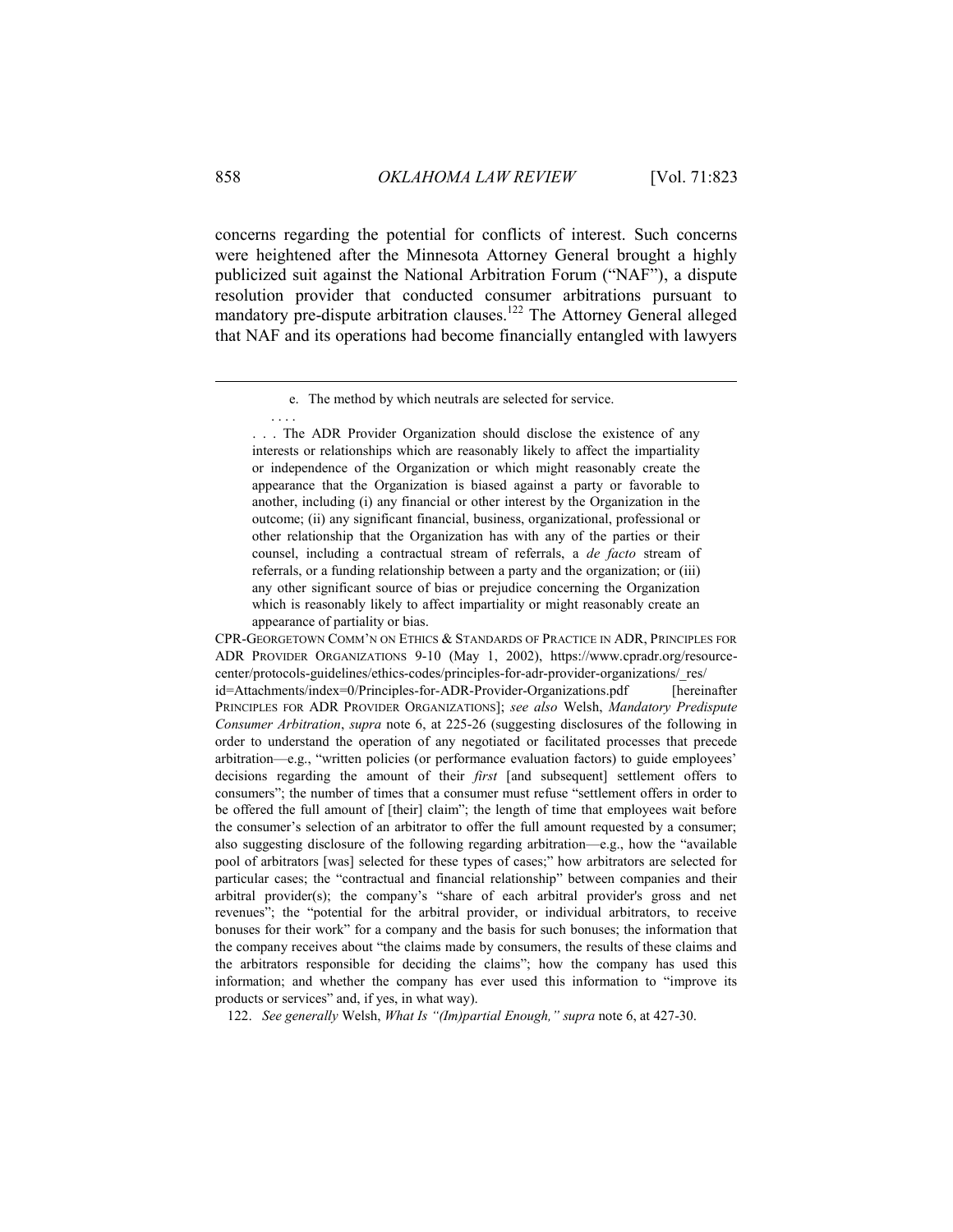and other actors involved in debt collection matters subject to arbitration.<sup>123</sup> NAF subsequently entered into a settlement with the Attorney General and discontinued its provision of consumer arbitrations pursuant to mandatory pre-dispute arbitration clauses.

Maine also requires a disclosure regarding financial interests that could represent a conflict of interest. In addition, the consumer protection division of Maine's Office of the Attorney General is directly involved in publicizing dispute resolution providers' disclosures to consumers. Specifically, each dispute resolution provider must notify the Attorney General of the website where its disclosures are posted (and must provide notification of the discontinuation of the use of such website), and the Attorney General is required to include links on its own publicly accessible website.<sup>124</sup>

Maryland varies from both California and Maine in additionally requiring disclosure of the address where a consumer arbitration was conducted.<sup>125</sup>

## <span id="page-37-0"></span>*F. Disclosures by Users of Dispute Resolution Services*

Some proponents of international commercial and investor-state arbitration have pioneered online initiatives that empower users of dispute resolution services to publicize information regarding their experience with international arbitrators and arbitration.<sup>126</sup> For example, the non-profit organization Arbitrator Intelligence solicits arbitral awards from users and posts them online. In addition, Arbitrator Intelligence uses a two-phase Arbitrator Intelligence Questionnaire ("AIQ") to collect both objective

<sup>123.</sup> *Id.*; Consent Decree, Minnesota v. Nat'l Arbitration Forum, No. 27-CV-07-18550 (Minn. Dist. Ct. July 17, 2009), http://pubcit.typepad.com/files/nafconsentdecree.pdf; Deepak Gupta, *Consent Decree in Minnesota v. NAF*, Pub. Citizen (July 20, 2009, 11:38 AM), http://pubcit.typepad.com/clpblog/2009/07/consent-decree-in-minnesota-v-naf.html (press release regarding the consent decree).

<sup>124.</sup> ME. REV. STAT. ANN. tit. 10, § 1394(2) (West 2010).

<sup>125.</sup> MD. CODE ANN., COM. LAW § 14-3903(a)(11) (West 2011). Maryland also varies from both California and Maine in not requiring disclosures regarding the arbitration of employment-related disputes or the number of times that a non-consumer has been a party in a mediation conducted by the disclosing dispute resolution organization. *Id.* § 14-3903(a)(2), (5).

<sup>126.</sup> *See, e.g.*, *Contribute an Award*, ARB. INTELLIGENCE, https://web.archive.org/web/ 20180630230841/http://www.arbitratorintelligence.org/contribute-award/ (last visited Jan. 13, 2019). The same trend is occurring for international commercial mediation. *See e.g.*, *Find IMI-Certified Professionals*, INT'L MEDIATION INST., https://imimediation.org/certifiedmediator-search (last visited Jan. 13, 2019).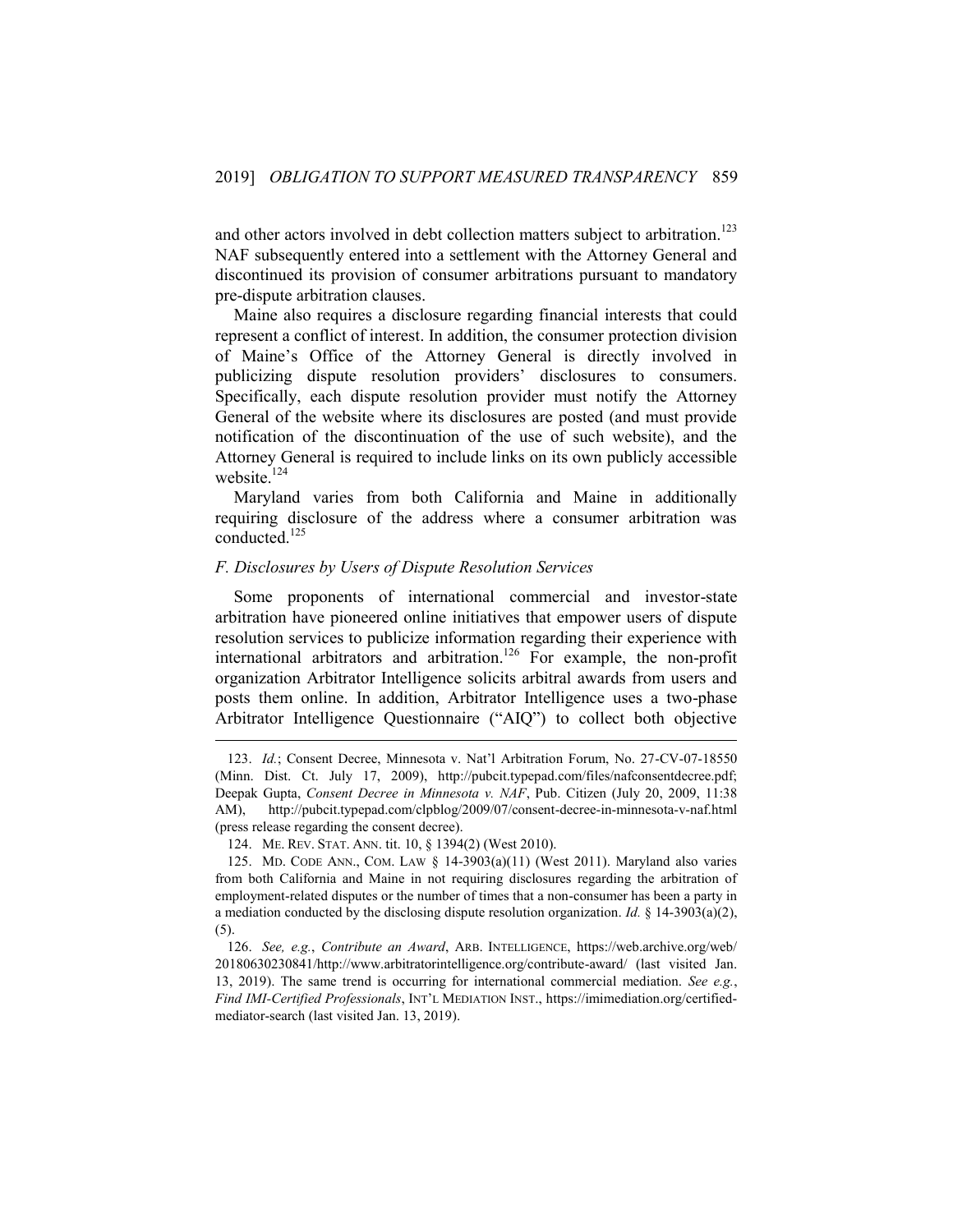information and subjective assessments from users and counsel regarding individual arbitrators' case management (e.g., ordering of interim measures and document production), decision-making (e.g., interpretive methodologies), and timeliness in the issuance of awards.<sup>127</sup> When enough anonymized data has been collected as a result of users' completion of questionnaires, Arbitrator Intelligence intends to publish "AI Reports" regarding individual arbitrators.<sup>128</sup> These reports will be available, for a fee, to users, counsel, institutions, and arbitrators, provided that the profiled arbitrator consents to such publication.<sup>129</sup> The underlying data that Arbitrator Intelligence gathered also will be made available to cooperating arbitral institutions.<sup>130</sup>

Consumer advocates and academics have urged similar initiatives for domestic consumer arbitration. Professor Lisa Amsler, for example, has proposed that one-shot players might increase transparency and improve their experience in consumer arbitration if they are trained to identify key procedural elements and then upload their assessments and other information to an online platform that would be widely accessible—and potentially quite influential in the aggregate (e.g.,  $TripAdvisor$ ).<sup>131</sup> Based in part on suggestions made during a National Roundtable on Consumer

129. *See id.* (answering the question "How does the AIQ ensure that feedback is fair to arbitrators?").

130. *See id.*; *see also About Us*, ARB. INTELLIGENCE, https://www.arbitratorintelligence. org/about-us (last visited Jan. 13, 2019); Linda Gharib, *Wolters Kluwer Announces Collaboration with Arbitrator Intelligence*, WOLTERS KLUWER (June 26, 2017), https://wolterskluwer.com/company/newsroom/news/2017/06/wolters-kluwer-announcescollaboration-with-arbitrator-intelligence.html.

131. *See* Amsler, *supra* note 6; *see also* Alyson Carrel & Alan Boudreau, Crowdsourcing and Mediation: A New Approach to Social Justice Critiques, Presentation at ABA Dispute Resolution Section Annual Conference (Apr. 17, 2015) and Association of Conflict Resolution (Mar. 25, 2015), http://tinyurl.com/crowdsourcing-mediation; Alyson Carrel & Alan Boudreau, Crowdsourcing: Can Today's Technology Answer Yesterday's Social Justice Critique of Mediation? (n.d.) (unpublished manuscript, on file with author) (proposing use of crowdsourcing to bring transparency to mediated settlements, referencing glassdoor.com and others for potential templates, and noting that questions regarding confidentiality and logistics must be resolved); *see also* Carrie Menkel-Meadow & Robert Dingwall, *Negotiating with Scripts and Playbooks: What to Do When Big Bad Companies Won't Negotiate*, *in* THE NEGOTIATOR'S DESK REFERENCE 717-18 (Christopher Honeyman & Andrea Kupfer Schneider eds., 2017).

<sup>127.</sup> *See FAQs About the AIQ*, ARB. INTELLIGENCE, https://www.arbitratorintelligence. org/faq// (last visited Jan. 13, 2019).

<sup>128.</sup> *See id.* (answering the question "How will information from the AIQs be made available?").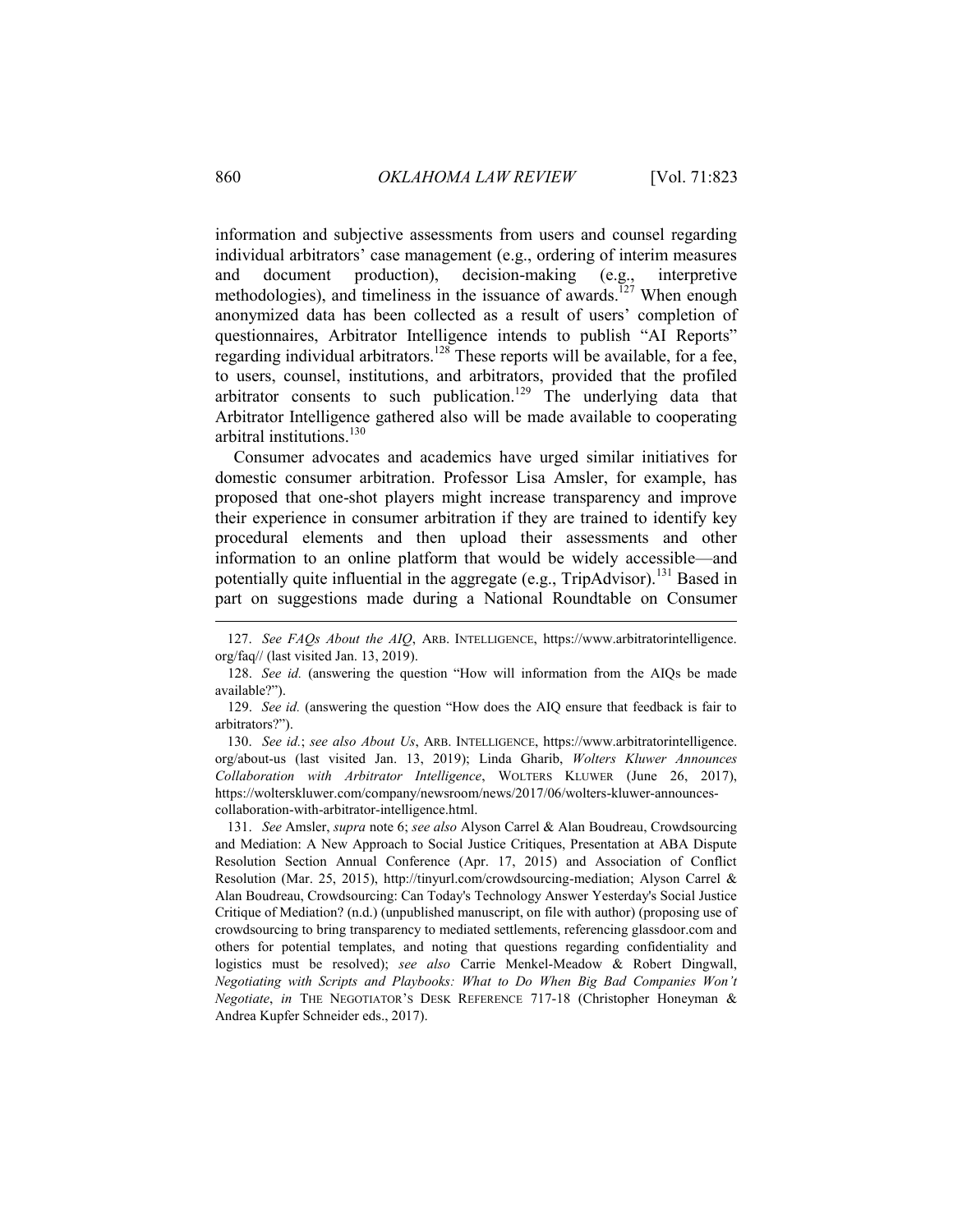Arbitration,<sup>132</sup> Professor Tom Stipanowich developed a "Fairness Index" that users similarly could access in order to provide feedback on arbitration services.<sup>133</sup>

There are some particularly notable examples of institutional repeat players' willingness to cooperate with the publication of information regarding their internal dispute resolution programs. Professor Alan Morrison, for example, has used the annual reports published by the Office of the Independent Administrator—which administers arbitrations between Kaiser Foundation Health Plan, Inc. and its health plan members in California—to assess the fairness of Kaiser Permanente's mandatory medical malpractice arbitration program.<sup>134</sup> Professor Morrison has called for others to engage in greater in-depth analysis of this program, with access to data beyond what was contained in the annual reports.<sup>13</sup>

<span id="page-39-0"></span><sup>132.</sup> *See* STIPANOWICH ET AL., *supra* note 6; *see also* Nancy A. Welsh & Lipsky, "*Moving the Ball Forward," supra* note 7.

<sup>133.</sup> *See* Stipanowich, *The Arbitration Fairness Index*, *supra* note 6, at 991-92. *See generally* Thomas J. Stipanowich, *An "Arbitration Fairness Index": A Rating System for Consumer and Employment Arbitration Programs*, DISP. RESOL. MAG., Spring 2013, at 30.

<sup>134.</sup> *See* Alan B. Morrison, *Can Mandatory Arbitration of Medical Malpractice Claims Be Fair? The Kaiser Permanente System*, 70 DISP. RESOL. J. 35, 35-36 (2015) (using available data to determine whether this type of mandatory arbitration can be "operated in a manner in which those who must use it to resolve their claims receive a fair hearing and a reasonable opportunity to recover their damages"). These reports include information on the process used to close cases, time to closure, claimants' win rates, and parties' and counsel's assessments of the arbitrators and process. Morrison supplemented his review of the annual reports with interviews with the independent Administrator and Kaiser-Permanente officials. *Id.* Also, it should be noted that Kaiser Permanente developed its current arbitration program following the California Supreme Court's severe criticism of the prior program in *Engalla v. Permanente Medical Group*, 938 P.2d 903 (Cal. 1997). Morrison, *supra*, at 36; *see also* Stephanie Smith & Janet Martinez, *An Analytic Framework for Dispute System Design*, 14 HARV. NEGOT. L. REV. 123, 134-44 (2009) (describing the design process that led to Kaiser Permanente's current arbitration program).

<sup>135.</sup> *See* Morrison, *supra* note 134, at 59 n.71. Notably, Professor Morrison concluded that Kaiser Permanente's arbitration system was less expensive for claimants and thus made it more possible to bring small- and medium-size claims, was faster than litigation, permitted claimants to present their cases fully, and produced "reasonably just" outcomes. *Id.* at 59. He added that "[t]he loss of a public trial before a jury is a negative, but whether it outweighs the positives is a question that will not be answered in the same way by everyone." *Id.*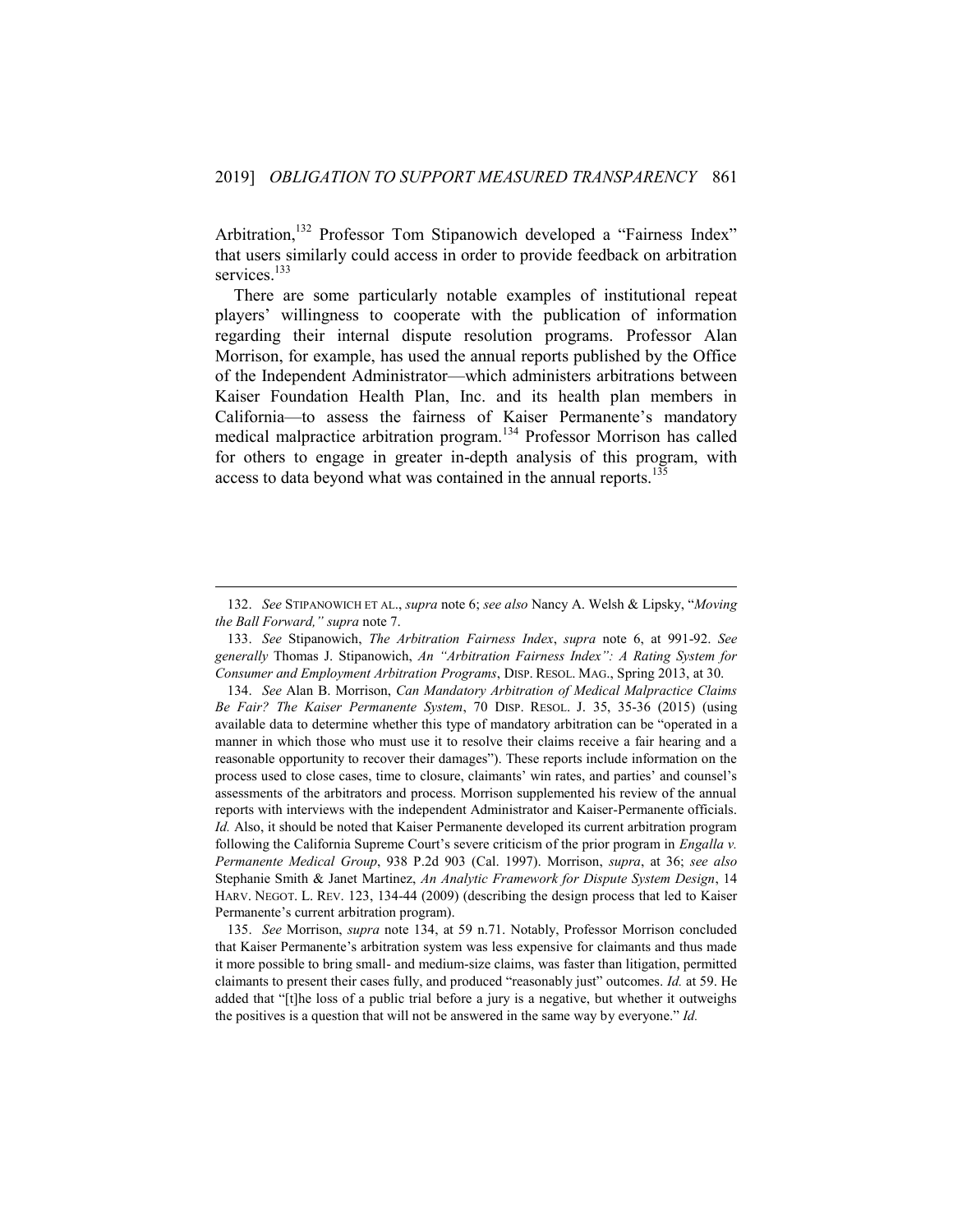#### *G. Proposed Transparency Requirements for ODR*

A last recent development involves online dispute resolution ("ODR"). Increasingly, courts, agencies, and repeat litigants (e.g., insurers, manufacturers, employers) are expressing interest in using ODR to resolve relatively routine, low-dollar disputes. ODR creates the opportunity for collecting and analyzing substantial amounts of data, which can then be used to detect problematic patterns.<sup>136</sup> At the same time, the public is increasingly aware of the dangers presented by involvement with the online world, including the potential for security breaches,  $137$  victimization as a result of inaccurate information,<sup>138</sup> and unfairness as a result of biased

As the CRT team has recognized, learning from data and prevention of problems need not be limited to the improvement of the system itself, but could be viewed as a broader goal of the legal system. As use of online systems expands and data is stored and studied more extensively by courts, they will be able to detect, through such indicators as spikes in particular claims, that there is a regulatory gap or a need for better enforcement of existing laws in certain areas. In this way, dispute resolution data collected in courts can be used to prevent future disputes from occurring.

*Id.*

137. *See, e.g.*, Nick Clements, *Equifax's Enormous Data Breach Just Got Even Bigger*, FORBES (Mar. 5, 2018), https://www.forbes.com/sites/nickclements/2018/03/05/ equifaxs-enormous-data-breach-just-got-even-bigger/#479b18dc53bc; Reuters, *Target Settles 2013 Hacked Customer Data Breach for \$18.5 Million*, NBC NEWS (May 24, 2017), https://www.nbcnews.com/business/business-news/target-settles-2013-hacked-customerdata-breach-18-5-million-n764031.

138. *See, e.g.*, Aaron Klein, *The Real Problem with Credit Reports Is the Astounding Number of Errors*, CNBC (Sept. 27, 2017), https://www.cnbc.com/2017/09/27/the-realproblem-with-credit-reports-is-the-astounding-number-of-errors-equifax-commentary.html.

<sup>136.</sup> *See* Orna Rabinovich-Einy & Ethan Katsh, *The New New Courts*, 67 AM. U. L. REV. 165, 192 (2017). Rabonivich-Einy and Katsh described data collected and used by British Columbia's Civil Resolution Tribunal (CRT):

The CRT team constantly seeks feedback from both satisfied and unsatisfied users to improve the process, identify problems, and replicate successful elements. They collect data in a myriad of ways available only because of the CRT's online nature: active user input given through rating and ranking, open text boxes, ex-post feedback, and analysis of dispute resolution data. Indeed, CRT developers have devoted significant efforts and resources to the development and refinement of categorizations of claims and defenses in order to allow for meaningful use of the data. Such data helps to improve the CRT and the diagnosis phase, and, perhaps more importantly, helps prevent future claims.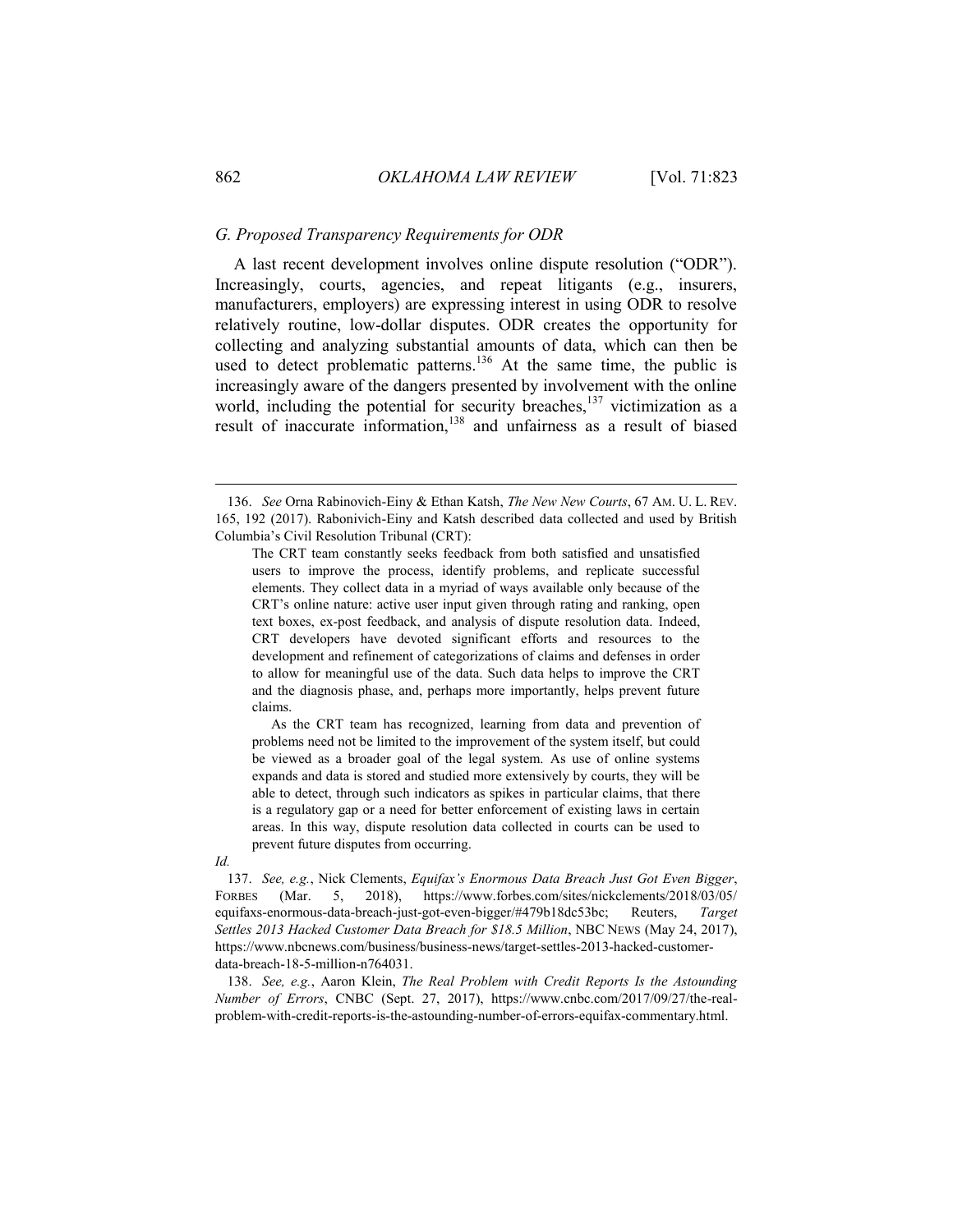algorithms.<sup>139</sup> Consequently, many ODR advocates are calling for ODR procedures to be made transparent and accountable, with required reporting regarding the number of people using them, their substantive results, users' perceptions of the ODR process's fairness, demographic patterns, and the results of algorithmic audits. $140$ 

<sup>139.</sup> *See* Danielle Keats Citron, *Technological Due Process*, 85 WASH U. L. REV. 1249, 1257 (2008) (discussing the Terrorist Surveillance Program and warning that "unsophisticated algorithms and faulty data" can "generate high rates of false positives" that then "serve as a basis for baseless, stigmatizing criminal investigations"); Anjanette H. Raymond, Emma Arrington Stone Young & Scott J. Shackelford, *Building a Better HAL 9000: Algorithms, the Market, and the Need to Prevent the Engraining of Bias*, 15 NW. J. TECH. & INTELL. PROP. 215, 222-40 (2018) [hereinafter Raymond, *Engraining of Bias*] (including discussion of predictive policing); Anjanette H. Raymond & Scott J. Shackelford, *Technology, Ethics, and Access to Justice: Should an Algorithm Be Deciding Your Case?*, 35 MICH. J. INT'L L. 485 (2014) [hereinafter Raymond & Shackelford, *Access to Justice*].

<sup>140.</sup> *See, e.g.*, JOINT TECH. COMM'N, JTC RESOURCE BULLETIN: ODR FOR COURTS 15-16 (version 2.0, Nov. 29, 2017) ("Processes and algorithms that impact decisions should be available for scrutiny."); Dafna Lavi, *Three Is Not a Crowd: Online Mediation-Arbitration in Business to Consumer Internet Disputes*, 37 U. PA. J. INTL. L. 871, 932-33, 936 (2016) (citing Amy J. Schmitz, *"Drive-Thru" Arbitration in the Digital Age: Empowering Consumers Through Binding ODR*, 62 BAYLOR L. REV. 178, 198 (2010)) (discussing trustmarks, with reporting to regulatory agencies for failure to comply with requirements of trustmarks, and online posting of consumers' opinions regarding ODR services); Rabinovich-Einy & Katsh, *supra* note 136, at 211 (calling for transparency in a court-based public online dispute resolution system regarding any use of Big Data for dispute prevention activities and observing that such transparency could serve as a model for private ODR systems); Anjanette H. Raymond, *A Meeting of the Minds: Online Dispute Resolution Regulations Should Be Opportunity Focused*, 16 U.C. DAVIS BUS. L.J. 189, 211, 214 (2016) (calling for a "transparent system" that provides "information to consumers, allowing aggregation of data to reveal contractual discrimination, and lessening information imbalances that erode trust and hinder an open system of justice" as well as a platform that is "monitored with an eye toward eliminating all types of bias and/or undue or improper influence"); Anjanette Raymond & Scott J. Shackelford, *Jury Glasses: Wearable Technology and Its Role in Crowdsourcing Justice*, 17 CARDOZO J. CONFLICT RESOL. 115, 148 (2015) (arguing for the creation of a platform auditor that tracks and analyzes outcomes and checks coding and presentation for intentional and unintentional influences contained within the system); Scott J. Shackelford & Anjanette H. Raymond, *Building the Virtual Courthouse: Ethical Considerations for Design, Implementation, and Regulation in the World of ODR*, 2014 WIS. L. REV. 615, 634; Nancy A. Welsh, ODR: A Time for Celebration and the Embrace of Procedural Safeguards, Address Before the 15th ODR Conference (May 23, 2016), http://www.adrhub.com/profiles/blogs/procedural-justice-in-odr (calling for algorithmic audits and alternative forums for those who do not have access to, or facility with, online options); *see also* Suzanne Van Arsdale, *User Protections in Online Dispute Resolution*, 21 HARV. NEGOT. L. REV. 107, 128–29 (2015); Noam Ebner & John Zeleznikow,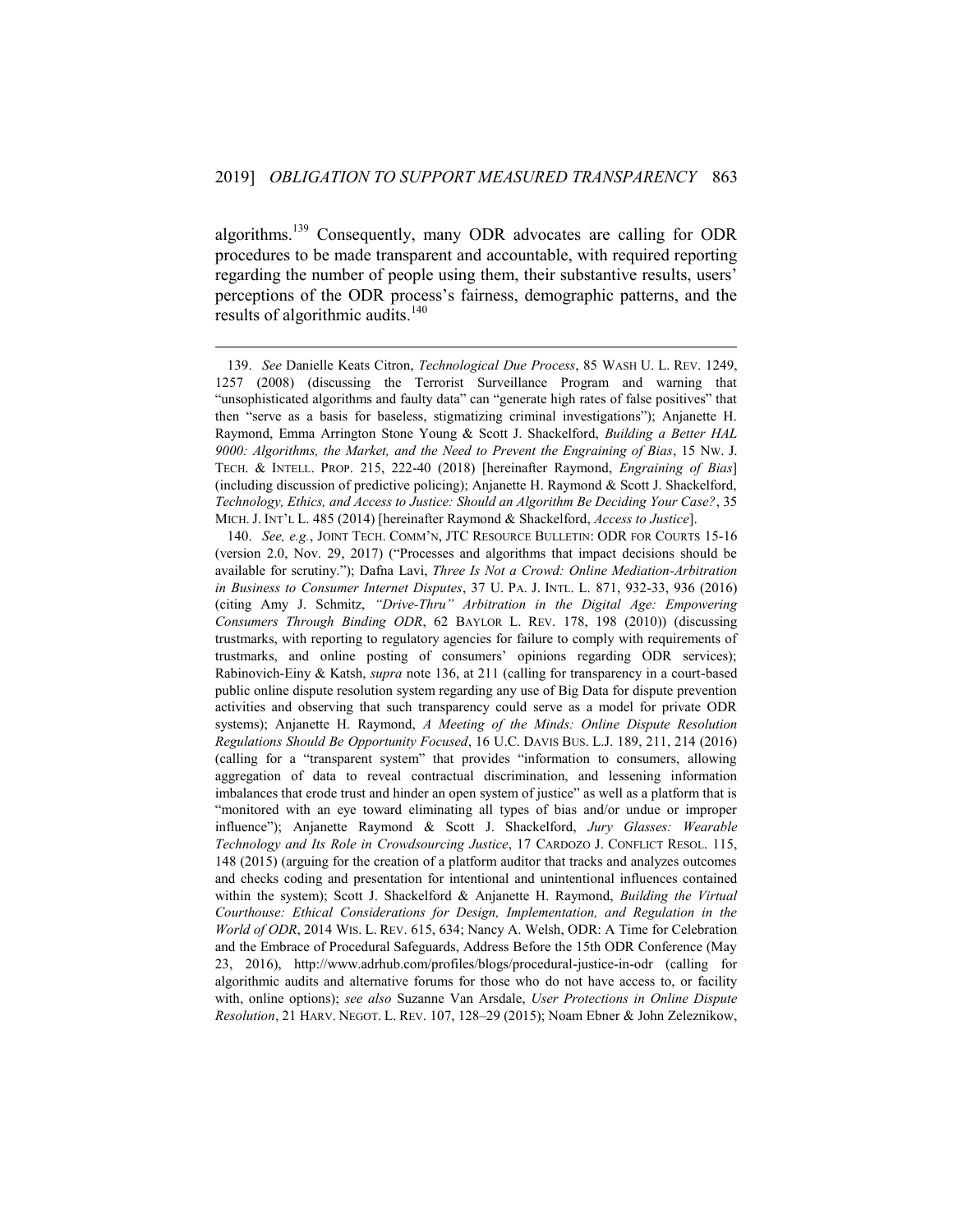The example of federal and state courts, as well as the developments involving quasi-public and private organizations and self-help initiatives as described *supra*, strongly suggest a trend toward some degree of transparency—what this Article will term "measured transparency"—in order to assure the integrity and trustworthiness of "private" dispute resolution processes. It is at this point, then, that this Article turns to dispute resolution neutrals' ethical obligations and their relationship with transparency.

# <span id="page-42-0"></span>*IV. Dispute Resolution Ethics and Transparency: Focus on the Model Standards of Conduct for Mediators*

In light of the Article's primary focus to this point on the value of transparency in connection with the use and outcomes of mandatory predispute consumer and employment arbitration, it would be reasonable to turn now to the Code of Ethics for Arbitrators in Commercial Disputes. After examining the ethical obligations of arbitrators, the Article might then begin to consider other dispute resolution neutrals' ethics—e.g., mediators, 141 <sup>141</sup> dispute resolution organizations,  $142$  ODR providers,  $143$ ombudspersons,  $^{144}$  and even state  $^{145}$  and federal judges.  $^{146}$ 

141. *See generally* MODEL STANDARDS OF CONDUCT FOR MEDIATORS PMBL. (AM. ARBITRATION ASS'N, AM. BAR ASS'N, AND ASS'N FOR CONFLICT RESOLUTION 2005) [hereinafter MODEL STANDARDS OF CONDUCT].

142. *See generally* PRINCIPLES FOR ADR PROVIDER ORGANIZATIONS, *supra* note 121.

143. *See generally Ethical Principles for Online Dispute Resolution*, ODR.INFO, http://odr.info/ethics-and-odr/ (last visited Nov. 30, 2018).

144. *See generally IOA Code of Ethics*, INT'L OMBUDSMAN ASS'N (rev. Jan. 2007), http://www.ombudsassociation.org/IOA\_Main/media/SiteFiles/Code\_Ethics\_1-07.pdf.

*Fairness, Trust and Security in Online Dispute Resolution*, 36 HAMLINE J. PUB. L. & POL'Y 143 (2015); Noam Ebner & John Zeleznikow, *No Sheriff in Town: Governance for Online Dispute Resolution*, 32 NEGOT. J. 297 (2016); Menkel-Meadow & Dingwall, *supra* note 131; Orna Rabinovich-Einy & Ethan Katsh, *Digital Justice: Reshaping Boundaries in an Online Dispute Resolution Environment*, 1 INT'L J. ONLINE DISP. RESOL. 5, 28 (2014); Raymond & Shackelford, *Access to Justice*, *supra* note 139; SCHMITZ & RULE, *supra* note 84; Amy J. Schmitz, *Secret Consumer Scores and Segmentations: Separating "Haves" from "Have-Nots*," 2014 MICH. ST. L. REV. 1411; Leah Wing, *Ethical Principles for Online Dispute Resolution: A GPS Device for the Field*, 3 INTL. J. ON ONLINE DISP. RESOL. 12, 25 (2016) (calling for the accountability as one of a proposed set of ethical principles for online dispute resolution). These calls for transparency join those made by information privacy scholars who point to technology's challenge to the efficacy of current procedural due process jurisprudence. *See* Danielle Keats Citron, *Technological Due Process*, 85 WASH. U. L. REV. 1249 (2008).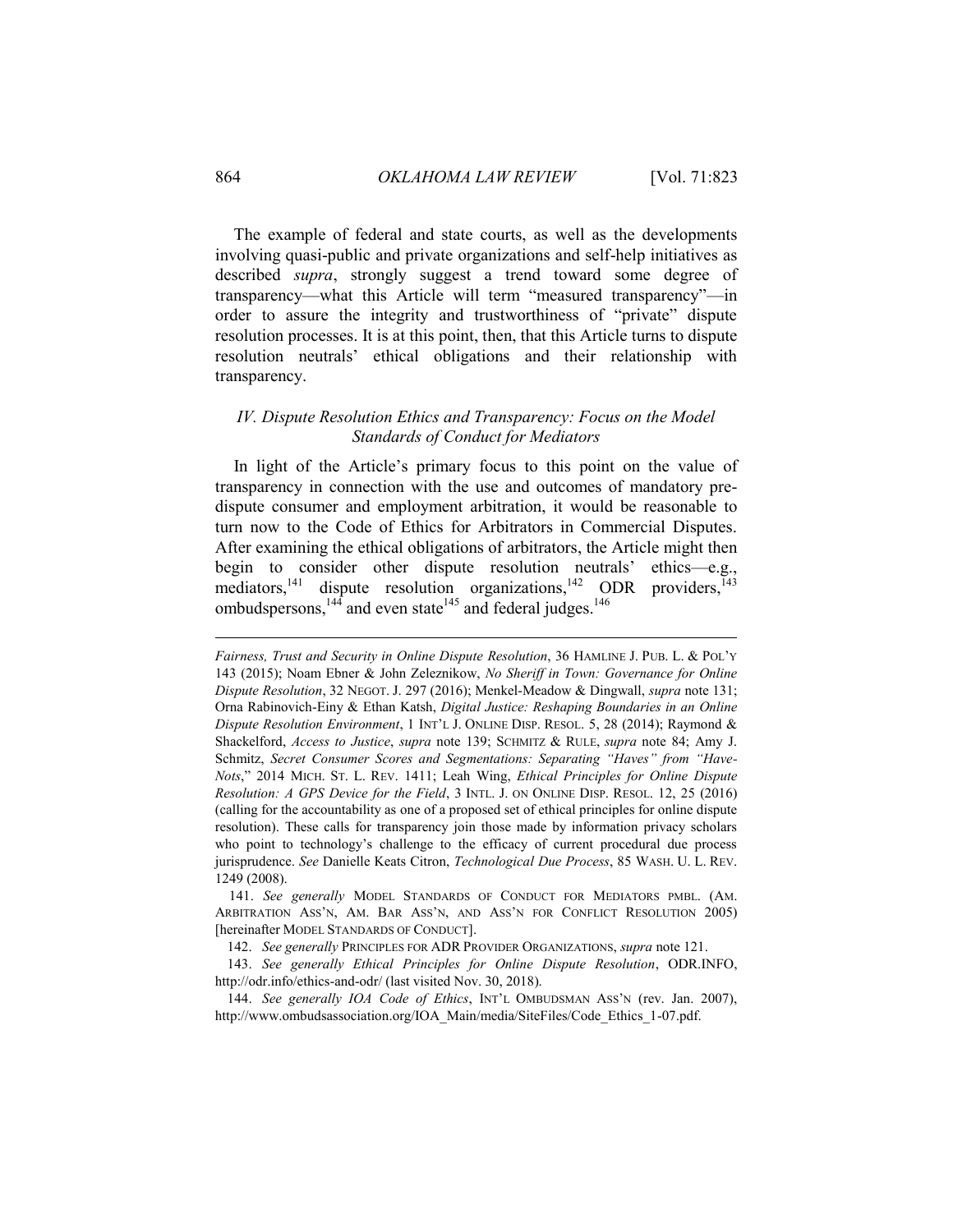Because there are now discussions regarding potential revisions to the Model Standards of Conduct for Mediators, however, the Article will turn at this point to the ethical obligations of mediators. As noted previously, the use of mediation is mimicking arbitration in key respects. Mandatory mediation is most frequently associated with courts, but private contracts of adhesion increasingly contain mandatory pre-dispute mediation clauses. Thus, like consumer and employment arbitration, mediation is imposed upon parties, and many commentators have raised concerns over the years about the fairness of the process for those who are less powerful.<sup>147</sup> Most

1

147. *See* Richard Delgado et al., *Fairness and Formality: Minimizing the Risk of Prejudice in Alternative Dispute Resolution*, 1985 WIS. L. REV. 1359; Trina Grillo, *The Mediation Alternative: Process Dangers for Women*, 100 YALE L.J. 1545 (1991); Carol Izumi, *Implicit Bias and the Illusion of Mediator Neutrality*, 34 WASH. U. J.L. & POL'Y 71 (2010); Nancy A. Welsh, *Remembering the Role of Justice in Resolution: Insights from Procedural and Social Justice Theory*, 54 J. LEGAL EDUC. 49 (2004); Eric K. Yamamoto, *ADR: Where Have the Critics Gone?*, 36 SANTA CLARA L. REV. 1055 (1996). In 2017, *SMU Law Review* published a two-part symposium issue reconsidering these critiques of ADR. The issue included articles by Professors Delgado, Michael Green, Carol Izumi, Andrea

<sup>145.</sup> *See generally* MODEL CODE OF JUDICIAL CONDUCT (AM. BAR ASS'N 2018).

<sup>146.</sup> *See generally* CODE OF CONDUCT FOR UNITED STATES JUDGES (U.S. COURTS 2018). It is worth noting that judges and lawyers might also reasonably be expected to support transparency as a means to protect the integrity of the *judicial* system. However, this is not the case. Indeed, it is striking how many lawyers opt out of the judicial system and into arbitration for disputes with their clients over fees or malpractice. Neither the ABA Model Rules of Professional Conduct nor ABA ethics opinions require any data or general transparency regarding the extent of this practice. Rather, the ABA requires only that lawyers make disclosures to their clients regarding the arbitration provisions contained in retainer agreements, gain the clients' informed consent, and provide for the availability of common law or statutory remedies. *See* Feldman v. Davis, 53 So.3d 1132, 1136-37 (Fla. Dist. Ct. App. 2011); Brian Cressman, Comment, Bezio v. Draeger: *A Missed Opportunity for a Doctrinal Solution to the Jurisdictional Split as to the Arbitrability of Legal Malpractice Claims*, 6 Y.B. ON ARB. & MEDIATION 359 (2014); Terese Schireson, Comment, *The Ethical Lawyer-Client Arbitration Clause*, 87 TEMP. L. REV. 547 (2015); Chrissy L. Schwennsen, Case Note, *Arbitration Clauses in Fee Retainer Agreements*, 3 ST. MARY'S J. LEGAL MALPRACTICE  $\&$  ETHICS 330 (2013) (surveying state and ABA ethics opinions, provisions); ABA Comm'n on Ethics & Prof'l Responsibility, Formal Op. 02-425 (2002) (finding arbitration clause permissible if client is fully apprised of advantages and disadvantages to permit informed decision and clause does not insulate lawyer from liability or limit liability to which she would otherwise be exposed under common or statutory law); Prof'l Ethics, Comm. for the State Bar of Tex., Op. No. 586 (2008) (requiring informed consent, requiring clause to be fair and reasonable to client; referencing Rule 1.08, Comment 2); *see also* Susan Sabb Fortney, *A Tort in Search of a Remedy: Prying Open the Courthouse Doors for Legal Malpractice Victims*, 85 FORDHAM L. REV. 2033 (2017).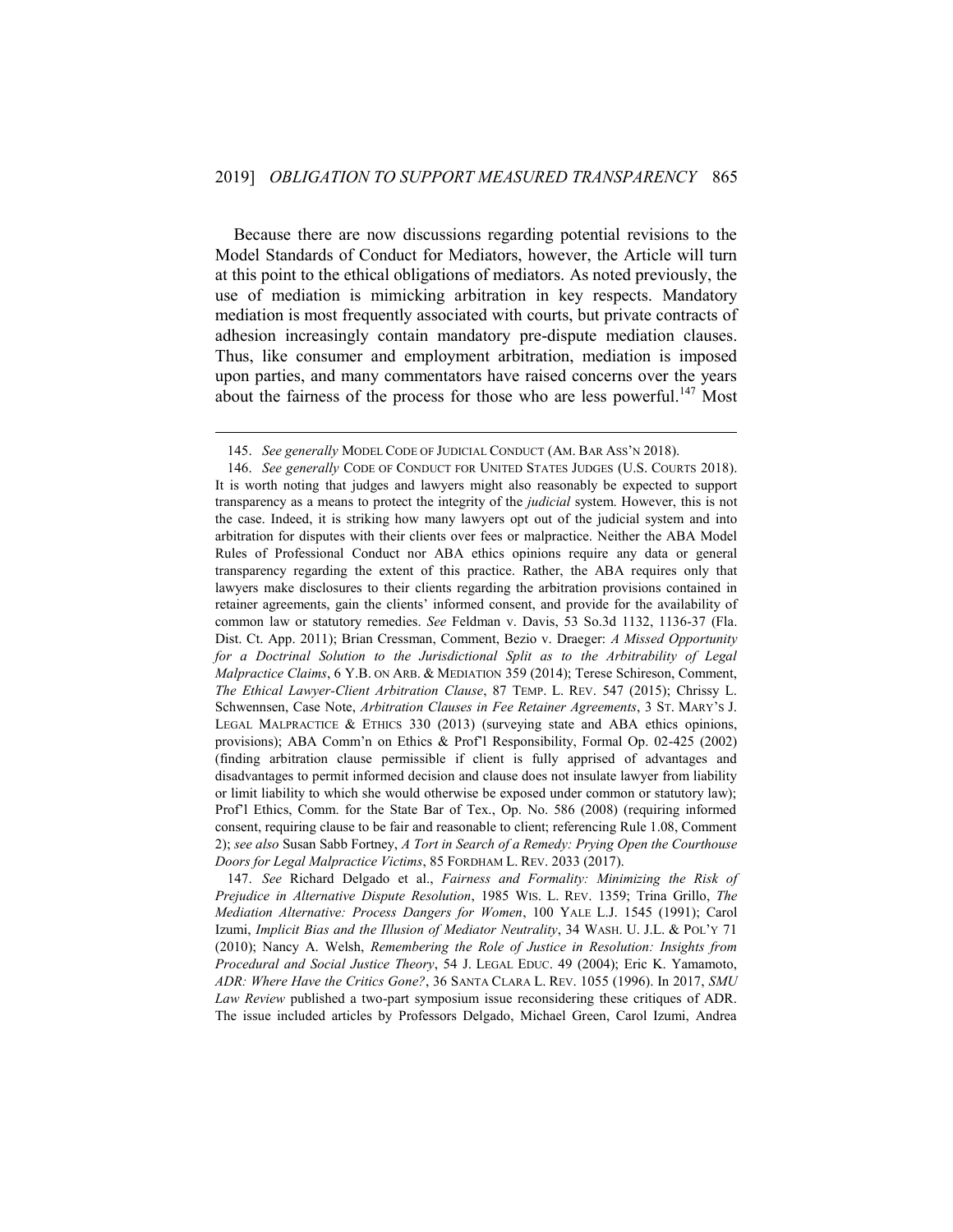recently, legislative mandates to participate in foreclosure mediation have triggered particular attention to these concerns.<sup>148</sup>

Even though there is currently no federal statute<sup>149</sup> providing for narrow and deferential judicial review or expedited judicial enforcement of mediated settlement agreements, traditional legal research<sup>150</sup> and available metrics<sup>151</sup> suggest that federal and state courts tend to treat mediated settlement agreements as "super-contracts"<sup>152</sup> with nearly automatic entitlement to judicial support and enforcement. An international

148. *See* Lydia Nussbaum, *ADR's Place in Foreclosure: Remedying the Flaws of a Securitized Housing Market*, 34 CARDOZO L. REV. 1889, 1946 n.242 (2013) [hereinafter Nussbaum, *ADR's Place*] (citing Admin. Office of the Courts, Supreme Court of Nev., Foreclosure Mediation Program Beneficiary Compliance Outcomes (2012), http://www.nevadajudiciary.us/index.php/viewdocumentsandforms/func-startdown/8318

[hereinafter Foreclosure Mediation Program] (detailing the extent to which the six primary loan servicers in Nevada (Bank of America, Wells Fargo, JP Morgan Chase, Ally/GMAC, US Bank, CitiGroup) and others complied with statutory requirements of the state foreclosure mediation program, such as attendance at mediation, production of required documents, authority to negotiate, and good faith participation)); Lydia Nussbaum, *Mediation as Regulation: Expanding State Governance over Private Disputes*, 2016 UTAH L. REV. 361, 412 [hereinafter Nussbaum, *Mediation as Regulation*] (pointing out that the foreclosure crisis ultimately required the creation of the Consumer Financial Protection Bureau and legal action by the U.S. Department of Justice and the state attorneys general from forty-nine states and the District of Columbia, and observing that "policymakers need to be aware that, while it may appear more politically expedient to require parties to mediate and then shape their behavior within the context of mediation, direct government intervention may be required to achieve the intended policy outcome").

149. In contrast, the Federal Arbitration Act provides very limited grounds for vacating an arbitral award, and the courts have developed a deferential standard of review. *See* Welsh, *Mandatory Predispute Consumer Arbitration*, *supra* note 6, at 206.

150. *See* Welsh, *Thinning Vision*, *supra* note 4, at 59-78.

151. *See* Coben & Thompson, *supra* note 4, at 74.

152. *See* LEONARD L. RISKIN ET AL., DISPUTE RESOLUTION AND LAWYERS 483 (5th ed. 2014); *see also* Lydia Nussbaum, *Trial and Error: Legislating ADR for Medical Malpractice Reform*, 76 MD. L. REV. 247, 269 (2017) (describing, in the medical malpractice context, how some states have "deputiz[ed] screening panels to formalize settlement agreements and render them binding so parties can skip going to court for a final judgment and order").

Schneider, Nancy Welsh, Eric Yamamoto, Deborah Hensler, Pat Chew, Sarah Cole, Charles Craver and Lisa Blomgren Amsler, among others. Gilat Bachar and Professor Deborah Hensler undertook to identify all of the empirical efforts to test Professor Delgado's hypothesis that mediation (and arbitration) create systematic differences in dispute resolution outcomes by gender, race, ethnicity, or socio-economic status. Ultimately, they found the results to be contrary and inconclusive, and they called for such research to be undertaken. Gilat J. Bachar & Deborah R. Hensler, *Does Alternative Dispute Resolution Facilitate Prejudice and Bias? We Still Don't Know*, 70 SMU L. REV. 817, 829-30 (2017).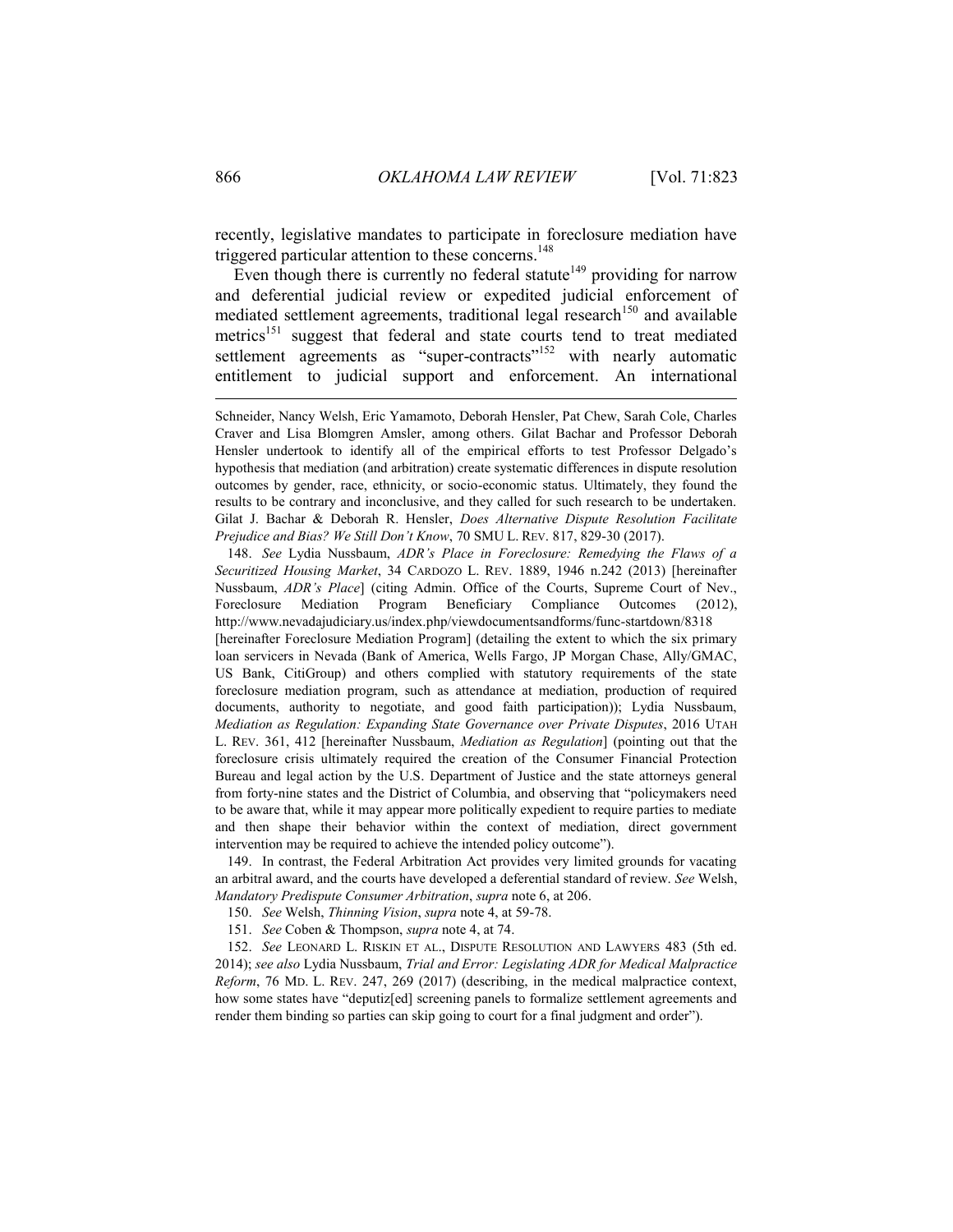convention to formalize expedited enforcement of mediated settlement agreements, meanwhile, has recently been adopted by the United Nations General Assembly.<sup>153</sup>

All of these developments indicate that establishing an appropriate degree of transparency is relevant for mediation.<sup>154</sup>

1

154. In some respects, mediation presents a more difficult case than arbitration because the process promises confidentiality in order to encourage the candor and free flow of information needed to arrive at settlements. Indeed, Professor Lydia Nussbaum has pointed out the conflict that can exist between mediation's promise of confidentiality and state legislatures' policy goals in mandating mediation, particularly in the foreclosure context:

[M]aking decisions about policy reform requires access to information, but the mediation process can obscure information with its confidentiality protections and individualized approach to dispute resolution. Therefore, legislatures should spend time considering whether "nudging" more disputes to resolve out of the public eye, erodes transparency and undermines the state's interest in protecting consumers. Will families be able to assess the safety practices of an adult care home if previous complaints were resolved in confidential mediation

<sup>153.</sup> The United Nations Convention on International Settlement Agreements Resulting from Mediation will be known as the "Singapore Convention on Mediation." *See* Press Release, U.N. Info. Serv., General Assembly Adopts the United Nations Convention on International Settlement Agreements Resulting from Mediation (Dec. 21, 2018), http:// www.unis.unvienna.org/unis/en/pressrels/2018/unisl271.html. The Singapore Convention is modeled upon the New York Convention, which requires signatory nations' courts to recognize and enforce international commercial arbitration awards with only narrow grounds for the denial of such enforcement. Article 1 of the Singapore Convention specifically excludes employment, family, and consumer matters. *See* Comm'n on Int'l Trade Law, Rep. on the Work of Its Fifty-First Session, U.N. Doc. A/73/496, at 11, https://undocs.org/ en/A/73/496. The UNCITRAL Working Group's documents regarding the Singapore Convention are available at *Working Group II: 2000 to Present: Arbitration and Conciliation / Dispute Settlement*, UNCITRAL, http://www.uncitral.org/uncitral/en/ commission/working\_groups/2Arbitration.html (last visited Oct. 31, 2018). *See* also Hal Abramson, *New Singapore Convention on Cross-Border Mediated Settlements: Key Choices*, *in* MEDIATION IN INTERNATIONAL COMMERCIAL AND INVESTMENT DISPUTES (Catharine Titi & Katia FachGomez eds., Oxford University Press, forthcoming 2019); S. I. Strong, *Realizing Rationality: An Empirical Assessment of International Commercial Mediation*, 73 WASH. & LEE L. REV. 1973 (2016); Ellen E. Deason, *Enforcement of Settlement Agreements in International Commercial Mediation: A New Legal Framework?*, DISP. RESOL. MAG., Fall 2015, at 32; Luke Nottage, *In/formalization and Glocalisation of International Commercial Arbitration and Investment Treaty Arbitration in Asia*, *in* FORMALISATION AND FLEXIBILISATION IN DISPUTE RESOLUTION, *supra* note 67, at 211 (pointing to lack of expedited enforceability as one reason for mediation's lack of success in moving into the international commercial arbitration or investor state arbitration context; also as a reason that elite law firms continue to dominate the international dispute resolution world).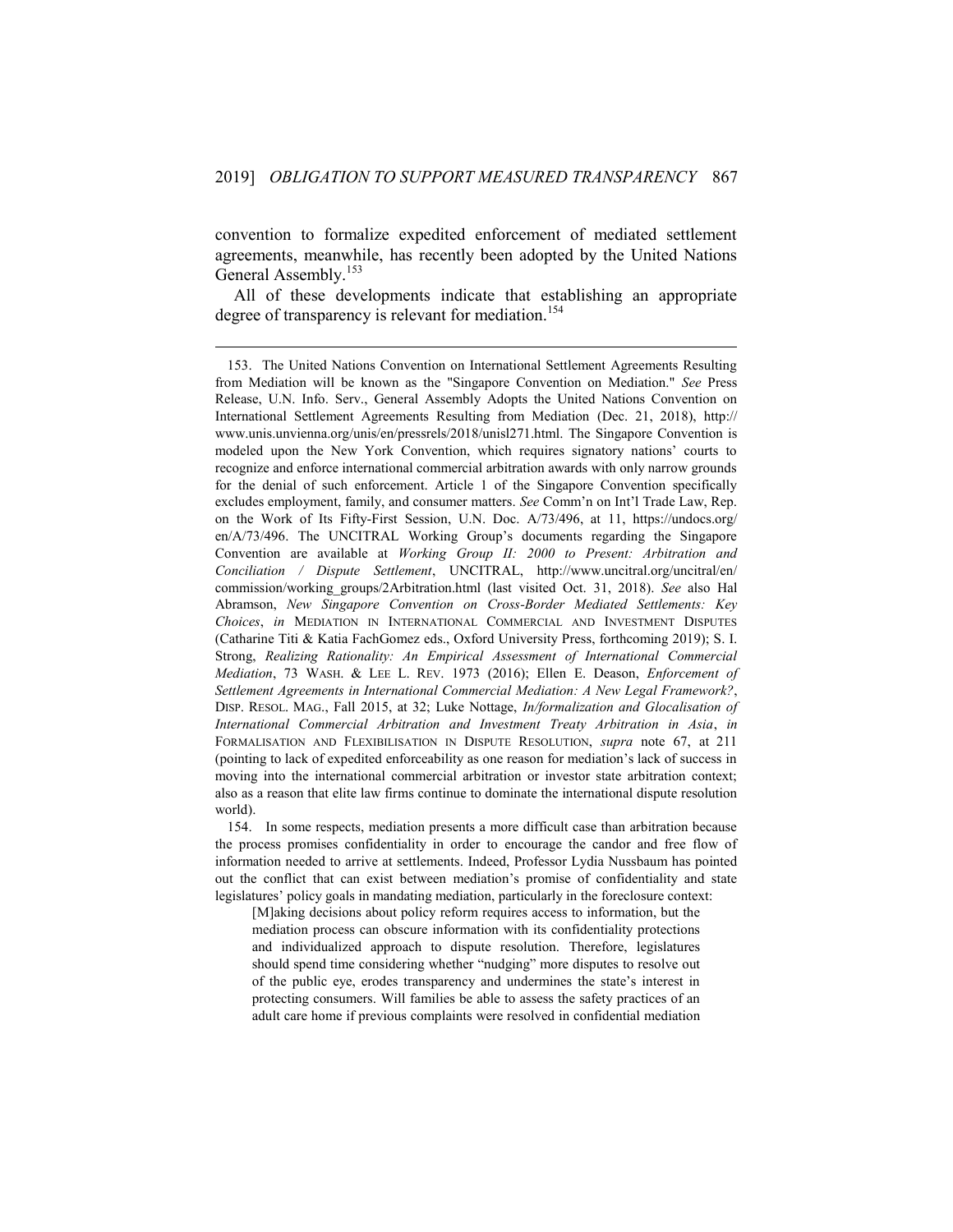Therefore, this Article now turns to the Model Standards of Conduct for Mediators ("Model Standards") originally adopted by the American Bar Association's Section of Dispute Resolution, American Arbitration Association, and Society of Professionals in Dispute Resolution ("SPIDR") in 1994, and then revised and adopted as revised by the American Bar Association, AAA, and ACR (the successor to SPIDR) in 2005. The Model Standards have been very influential. Most courts, bar associations, and other organizations in the United States have looked to the Model Standards as templates for ethical requirements for their mediators.<sup>155</sup>

The Model Standards certainly invoke the importance of gaining and retaining the public's trust and protecting the integrity of the mediation process. The Preamble, for example, quickly establishes that one of the Standards' primary goals is "to promote public confidence in mediation as a process for resolving disputes.<sup>7156</sup> Neither here nor elsewhere, however, do the Model Standards provide for any duty actually owed by mediators to

sessions? How can consumer advocates identify patterns of misconduct by loan servicers or telecommunications carriers if individual claims are resolved quietly, one at a time? Whether the state should relinquish its power over dispute resolution outcomes, and whether parties, often unequally matched, can actually regulate each other in settlement negotiations, are questions hotly debated by scholars. Policymakers should be thoughtful about what kinds of disputes may have significance to the public. Some existing proposals for preserving public information while encouraging settlement include requiring parties to report the outcome of settlements negotiated in mediation in a national database or for the parties themselves to make mediated settlement terms publically [sic] available.

Nussbaum, *Mediation as Regulation*, *supra* note 148, at 412-13. Others have pointed to the confidentiality offered by mediation as a means to avoid the increasing transparency of arbitration. *See, e.g.*, Shahla F. Ali & Odysseas G. Repousis, *Investor-State Mediation and the Rise of Transparency in International Investment Law: Opportunity or Threat?*, 45 DENV. J. INT'L L. & POL'Y 225, 228-29 (2017) ("If this treaty [for the enforcement of mediated settlement agreements] were to be concluded, would it mean that investor-state mediation would not only be a convenient method to avoid the high levels of transparency now paradigmatic to investor-state arbitration, but would also enjoy high levels of international enforceability?").

<sup>155.</sup> *See* RISKIN ET AL., *supra* note 152, at 401. There are exceptions, of course. In Florida, for example, the ethics provisions regulating court-certified mediators (as well as mediators handling court-connected cases) preceded the 1994 Model Standards.

<sup>156.</sup> MODEL STANDARDS OF CONDUCT, *supra* note 141, at pmbl..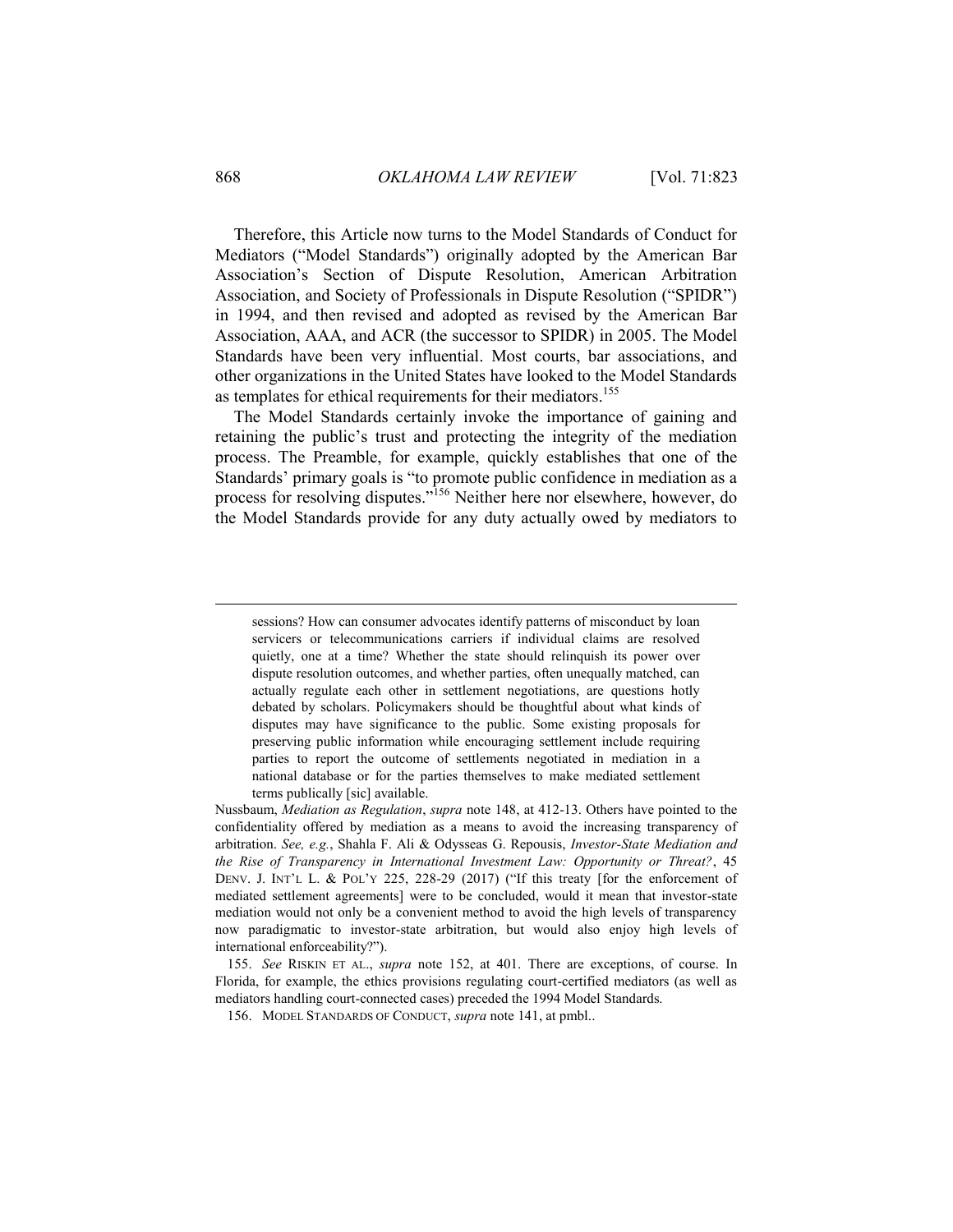demonstrate to the public on a systemic basis that the mediation process is deserving of trust and confidence.<sup>157</sup>

Meanwhile, the Model Standards frequently reference mediators' duty to protect the integrity of the mediation process in individual cases. For example, Standard III, "Conflicts of Interest," provides that while a mediator is required to disclose conflicts of interest, she is also required to withdraw from or decline to proceed with a mediation when the conflict "might reasonably be viewed as undermining the integrity of mediation."<sup>158</sup> Also pursuant to Standard III, a mediator is required to avoid establishing a relationship with a mediation participant if "that would raise questions about the integrity of the mediation."<sup>159</sup> Standard VII, "Advertising and Solicitation," provides that a mediator's solicitations for business must be constrained in order to avoid "giv[ing] the appearance of partiality for or against a party or otherwise undermine ingl the integrity of the process.<sup> $160$ </sup> In addition to focusing on individual cases rather than systemic needs, these standards consistently establish what a mediator must *not* do. A mediator must *not* proceed to serve as a mediator if a conflict of interest exists. A mediator must *not* establish a relationship with a mediation participant. A mediator must *not* engage in troublesome business solicitations. All of these prohibitions exist to protect the integrity of the mediation process. No standard referencing integrity establishes an *affirmative* requirement, however, such as taking action to support reasonable—or "measured"<sup>161</sup> transparency regarding the use or outcomes of the mediation process.<sup>162</sup>

<sup>157.</sup> *See* Omer Shapira, *A Critical Assessment of the Model Standards of Conduct for Mediators (2005): Call for Reform*, 100 MARQ. L. REV. 81, 95-104 (2016) (urging that the Model Standards should be revised to make it clear that mediators owe a duty to the public, not just the parties); *see also* Alyson Carrel & Lin Adrian, *Regulating Mediator Practice*, DISP. RESOL. MAG., Fall 2017, at 21, 23 (distinguishing the Model Standards from the mediation statutes and rules developed in Florida; noting that the Florida rules "don't just discuss promoting public confidence as an aspirational goal but explicitly state that these rules are meant to 'ensure protection of the participants in mediation and the public.'").

<sup>158.</sup> MODEL STANDARDS OF CONDUCT, *supra* note 141, at Standard III.E. Christopher Honeyman has chronicled situational and structural biases in mediation that actually are endemic to the process—e.g., a situational bias toward the interests of the party that provided or hired the mediator, a structural bias toward moderates as compared to radicals that may be best resolved by disclosure. *See* Christopher Honeyman, *Patterns of Bias in Mediation*, 1985 MO. J. DISP. RESOL. 141, 142-43, 146.

<sup>159.</sup> MODEL STANDARDS OF CONDUCT, *supra* note 141, at Standard III.F.

<sup>160.</sup> *Id.* at Standard VII.B.

<sup>161.</sup> The term "measured transparency" comes from Dispute Resolution Data. *See What Does the Data Show?*, *supra* note 96 ("The use of data in international commercial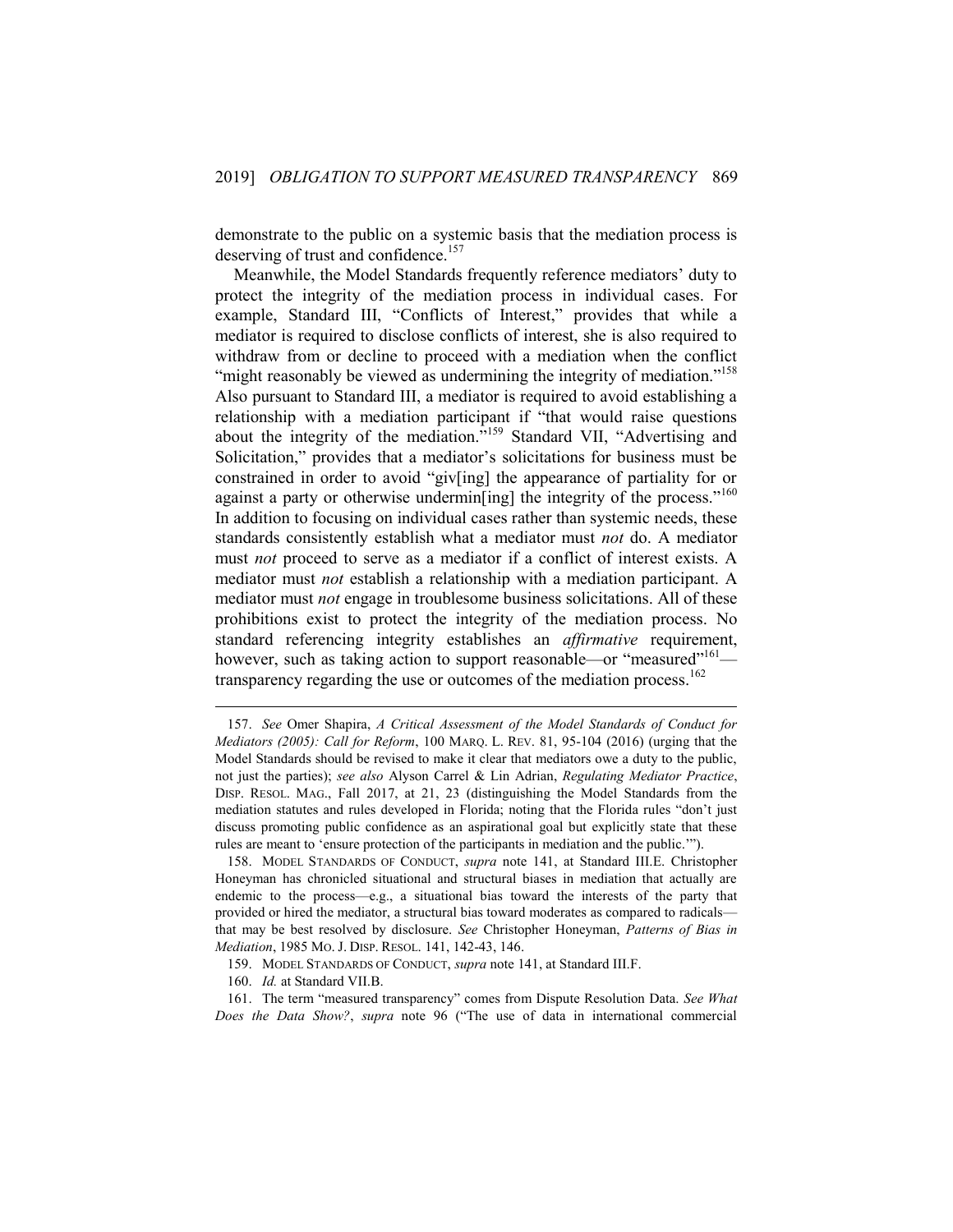Standards IV, "Competence," and VI, "Quality of the Process," provide for some affirmative ethical obligations regarding the assurance of quality, but their scope is limited to the parties participating in a mediation. For example, Standard IV notes that "[a] person who offers to serve as a mediator creates the expectation that the person is competent to mediate effectively" and urges that a mediator should both attend relevant educational programs and make available to the parties information that is "relevant to the mediator's training, education, experience and approach in conducting a mediation."<sup>163</sup> Standard VI provides that a mediator must conduct a mediation "in a manner that promotes . . . party participation [and] procedural fairness." $164$  If a party appears to have difficulty comprehending the process, issues, or settlement options, or difficulty participating in a mediation, then the mediator should explore the circumstances and potential accommodations, modifications, or adjustments that would make possible the party's capacity to comprehend, participate, and exercise self-determination. These actions certainly are consistent with a mediator's obligation to protect the integrity of the mediation process, but it is noteworthy that their reach is entirely limited to the mediator's interaction with the parties participating in mediation.

Standard IX, "Advancement of Mediation Practice," is the only standard that begins to hint at the value of monitoring mediation and providing information about the process to the larger public. This standard provides that a mediator *should* "act in a manner that advances the practice of

The Model Standards (September 2005) retains the commitment expressed in the 1994 Version that the Standards not create artificial or arbitrary barriers to serve the public as a mediator. But to promote public confidence in the integrity and usefulness of the process and to protect the members of the public, an individual representing himself or herself as a mediator must be committed to serving only in those situations for which he or she possesses the basic competency to assist.

Joseph B. Stulberg, *Reporter's Notes*, JOINT COMM. FOR MODEL STANDARDS OF CONDUCT FOR MEDIATORS 14 (Sept. 9, 2005), https://www.americanbar.org/content/dam/aba/migrated/ 2011 build/dispute resolution/mscm\_reporternotes.authcheckdam.pdf [hereinafter *Reporter's Notes*].

163. MODEL STANDARDS OF CONDUCT, *supra* note 141, at Standard IV.A.

arbitrations and mediations, measured transparency, and the opportunity for new scholarly research has arrived!").

<sup>162.</sup> Interestingly, even though Standard IV, Competence, does not specifically reference the need to consider the public and protect the integrity of the mediation process, the Reporter's Notes observe:

<sup>164.</sup> *Id.* at Standard VI.A.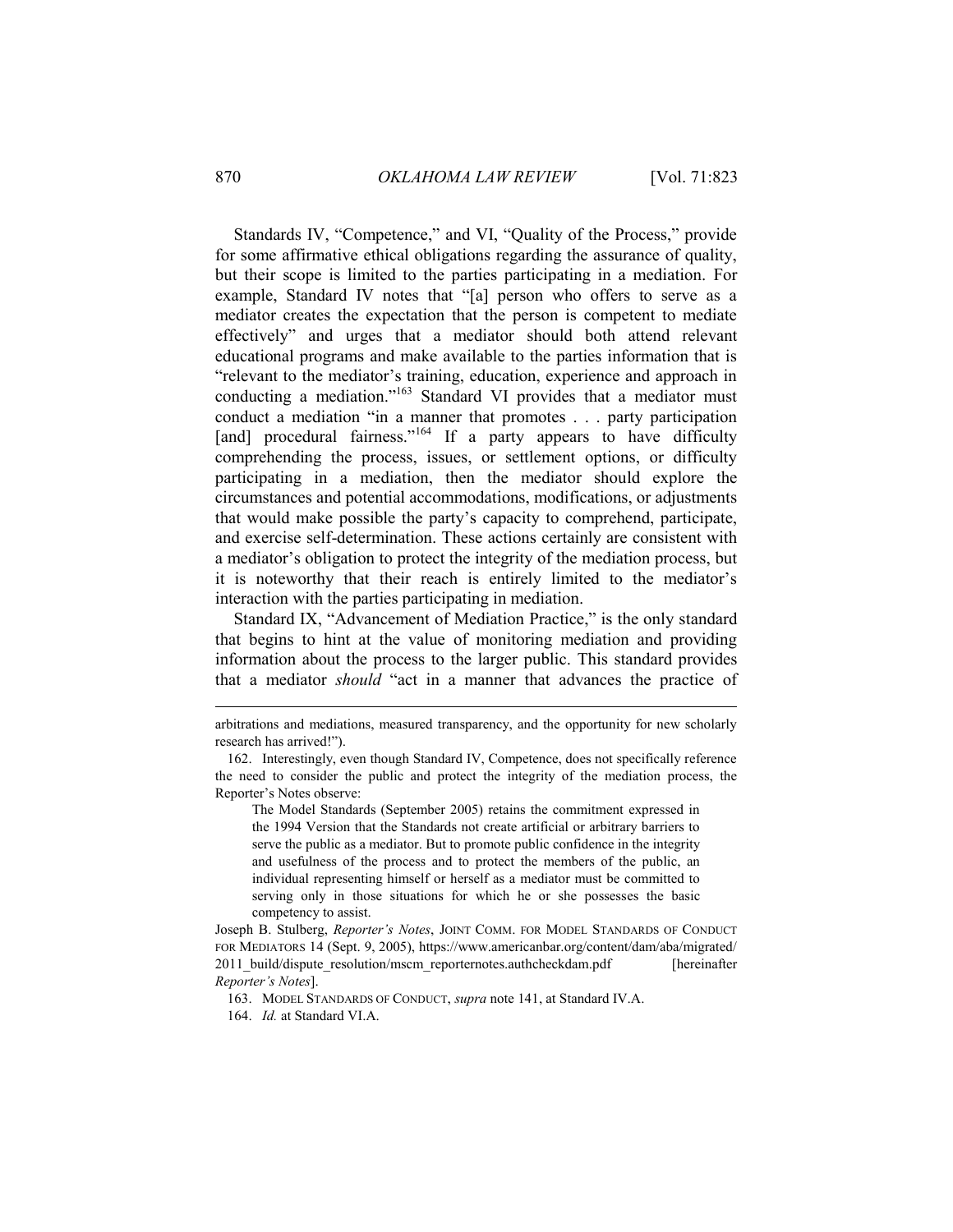mediation" and *may* promote the standard by "[p]articipating in research when given the opportunity, including obtaining participant feedback when appropriate."<sup>165</sup> Standard V, "Confidentiality," however, cautions that "[i]f a mediator participates in . . . research or evaluation of mediation, the mediator should protect the anonymity of the parties and abide by their reasonable expectations regarding confidentiality."<sup>166</sup>

Interestingly, in 2001, the American Bar Association's House of Delegates adopted standards for the mediation of family and divorce matters that included an appendix with special policy considerations for the state regulation of family mediators and court-affiliated programs. Two of these special considerations make clear that confidentiality could and should co-exist with sufficient transparency to ensure consumer protection. Specifically, the Appendix provides:

. . . Individual states or local courts should set standards and qualifications for family mediators including procedures for evaluations and handling grievances against mediators. In developing these standards and qualifications, regulators should consult with appropriate professional groups, including professional associations of family mediators.

. . . Confidentiality should not be construed to limit or prohibit the effective monitoring, research or evaluation of mediation programs by responsible individuals or academic institutions provided that no identifying information about any person involved in the mediation is disclosed without their prior written consent. Under appropriate circumstances, researchers may be permitted to obtain access to statistical data and, with the permission of the participants, to individual case files, observations of live mediations, and interviews with participants.<sup>167</sup>

1

. . . .

<sup>165.</sup> *Id.* at Standard IX.

<sup>166.</sup> *Id.* at Standard V.A.

<sup>167.</sup> *See* Ass'n of Family & Conciliation Courts, *Model Standards of Practice for Family and Divorce Mediation*, MEDIATE, Standard XIII, https://www.mediate.com/ articles/afccstds.cfm (last visited Dec. 11, 2018) (adopted by the American Bar Association, Association of Family and Conciliation Courts, Association for Conflict Resolution and Mediate.com) [hereinafter Ass'n of Family & Conciliation Courts, *Model Standards of*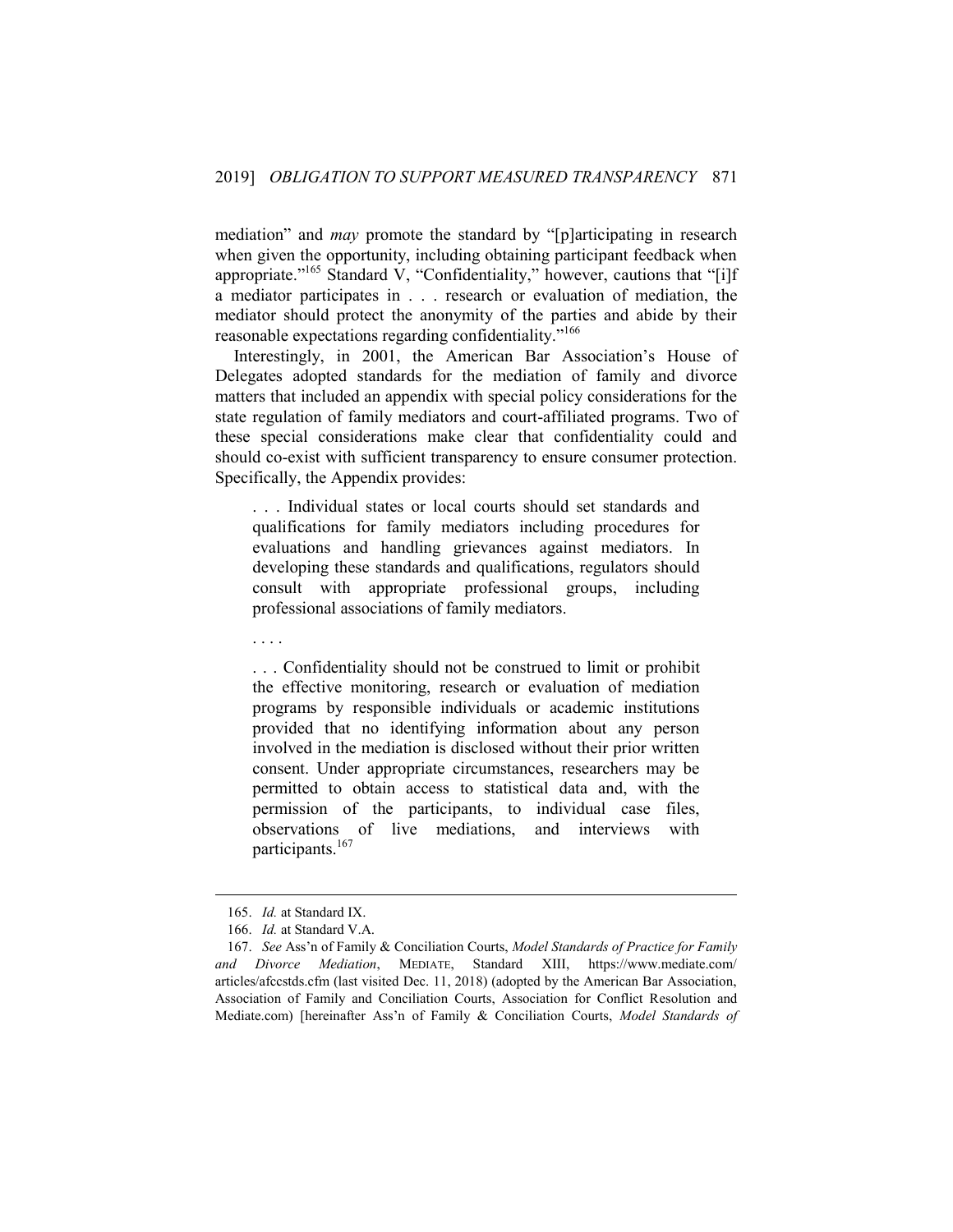The failure of the subsequently adopted 2005 Model Standards to include this sort of clear endorsement of measured transparency for court-connected mediation is both noteworthy and confusing. The International Mediation Institute (IMI) Code of Conduct provides another model for encouraging accountability. Standard 1.3.2 makes mediators' solicitation of parties' feedback mandatory.<sup>168</sup>

There have been efforts to encourage reporting and greater transparency regarding mediation. Not long after the adoption of the 2005 Standards, for example, the ABA Section of Dispute Resolution's Research and Statistics Task Force, chaired by Professor Lisa Bingham (now Amsler), developed a list of key data elements that every court should collect on mediation programs.<sup>169</sup> Resolution Systems Institute (RSI), in collaboration with the ABA Section of Dispute Resolution, undertook a multi-year initiative to develop model post-mediation questionnaires<sup>170</sup> in order to increase public knowledge regarding the incidence and effects of court-connected mediation. In 2012, the ABA Section of Dispute Resolution's Task Force on Mediator Credentialing recommended that mediator-credentialing organizations provide accessible, transparent systems to register

168. Standard 1.3.2, Appointment, provides that "Mediators shall advise parties that they will be invited to offer the Mediator feedback on the process at any stage, including offering written feedback at the conclusion of the mediation," and Standard 4.4, Feedback, provides:

Unless inappropriate in the circumstances, Mediators will, at the conclusion of a mediation, invite the parties and advisers and any co-mediators or assistant mediators, to complete an IMI Feedback Request Form and return it to the Mediator or to the Reviewer indicated by the Mediator in his/her IMI Profile to assist in the preparation of the Mediator's Feedback Digest.

*Code of Professional Conduct*, INT'L MEDIATION INST., §§ 1.3.2, 4.4, https://www. imimediation.org/practitioners/code-professional-conduct/ (last visited Dec. 11, 2018).

169. *See* Memorandum from Section of Dispute Resolution Task Force on Research and Statistics, Am. Bar Ass'n, to Court Adm'rs & ADR Program Adm'rs, Top Ten Pieces of Information Courts Should Collect on ADR (June 9, 2006), https://www.americanbar. org/content/dam/aba/events/dispute\_resolution/cle\_and\_mtg\_planning\_board/teleconference s/2012-2013/May\_2013/topten.authcheckdam.pdf.

170. *See Model Surveys*, RESOL. SYS. INST., https://www.aboutrsi.org/model-surveys (last visited Dec. 11, 2018).

*Practice*]; *Model Standards of Practice for Family and Divorce Mediation*, AM. BAR ASS'N (Nov. 16, 2017), https://www.americanbar.org/groups/child\_law/resources/attorneys/model\_ standards ofpracticeforfamiliesindivorcemediation.html (approving these Model Standards); *see also* Margaret Shaw et al., *National Standards for Court-Connected Mediation Programs*, 31 FAMILY & CONCILIATION CTS. REV. 156 (1993) (proposing evaluation and grievance procedures for court mediation programs).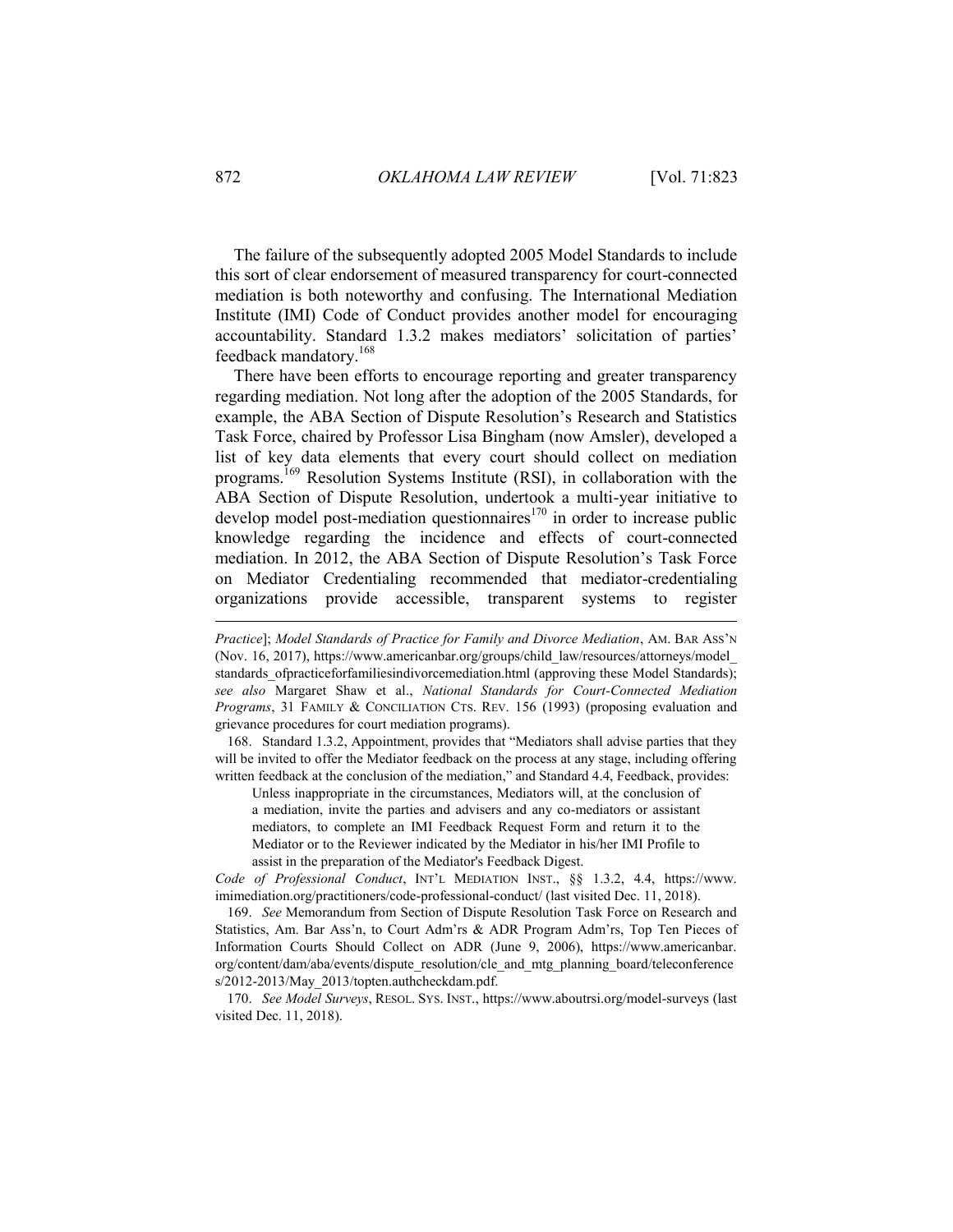complaints, and a majority of the task force also recommended a process to monitor the performance of credentialed mediators.<sup>171</sup> Over the years, additional efforts have been undertaken by the ABA Section of Dispute Resolution's Court ADR Committee, the Section's Mediation Committee, various law schools, and university-related centers to encourage the collection of feedback and standardized data.

Notably, some individual court-connected and non-profit community mediation programs have collected data and undertaken evaluation to improve their services, sometimes on their own initiative, and other times as a result of funders' requirements.<sup>172</sup> However, it is primarily the Model Standards' muted endorsement of transparency and accountability as expressed in the combination of Standards XI and IX that has played out in practice. Most mediators and commercial dispute resolution organizations have expressed relatively little interest in participating in evaluation and research.<sup>173</sup> In general, therefore, the efforts to encourage data collection, evaluation, and transparency have had little effect.

This paucity of data has mattered. In 2012, the California Legislature tasked the California Law Revision Commission with determining whether a potential revision to the Evidence Code, creating an exception to

<sup>171.</sup> *See* ABA SECTION OF DISP. RESOL. TASK FORCE ON MEDIATOR CREDENTIALING, FINAL REPORT (Aug. 2012); *see also* PRINCIPLES FOR ADR PROVIDER ORGANIZATIONS, *supra* note 121, at 7 (Principle 1, Quality and Competence of Services) ("The ADR Provider Organization should take all reasonable steps to maximize the quality and competence of its services, absent a clear and prominent disclaimer to the contrary. . . . The ADR Provider Organization's responsibilities under this Principle are continuing ones, which requires the ADR Provider Organization to take all reasonable steps to monitor and evaluate the performance of its affiliated neutrals."). Principle VI also provides for complaint and grievance systems.

<sup>172.</sup> *See* Leonard L. Riskin & Nancy A. Welsh, *Is That All There Is?: "The Problem" in Court-Oriented Mediation*, 15 GEO. MASON L. REV. 863, 927 (2008) (lauding those courtconnected mediation programs that collect and use evaluation data); *see also* ADMIN. OFFICE OF THE CTS., NEB. OFFICE OF DISPUTE RESOLUTION, 2016/2017 ANNUAL CASELOAD REPORT (n.d.), https://supremecourt.nebraska.gov/sites/default/files/2016-2017-ODR-Annual-Report. pdf (reporting on case volume, referral sources and case dispositions of mediations handled by Office of Dispute Resolution-approved mediation centers).

<sup>173.</sup> *See* Christopher Honeyman, Barbara McAdoo & Nancy A. Welsh, *Here There Be Monsters: At the Edge of the Map of Conflict Resolution*, *in* THE CONFLICT RESOLUTION PRACTITIONER: MONSTERS IN THE WATERS: FEAR AND SUSPICION DIVIDE THE FIELD OF CONFLICT RESOLUTION 1 (Office of Dispute Resolution, Ga. Supreme Court, 2001) (monograph) (describing challenges in collaborations between researchers and dispute resolution providers to conduct evaluations and empirical research).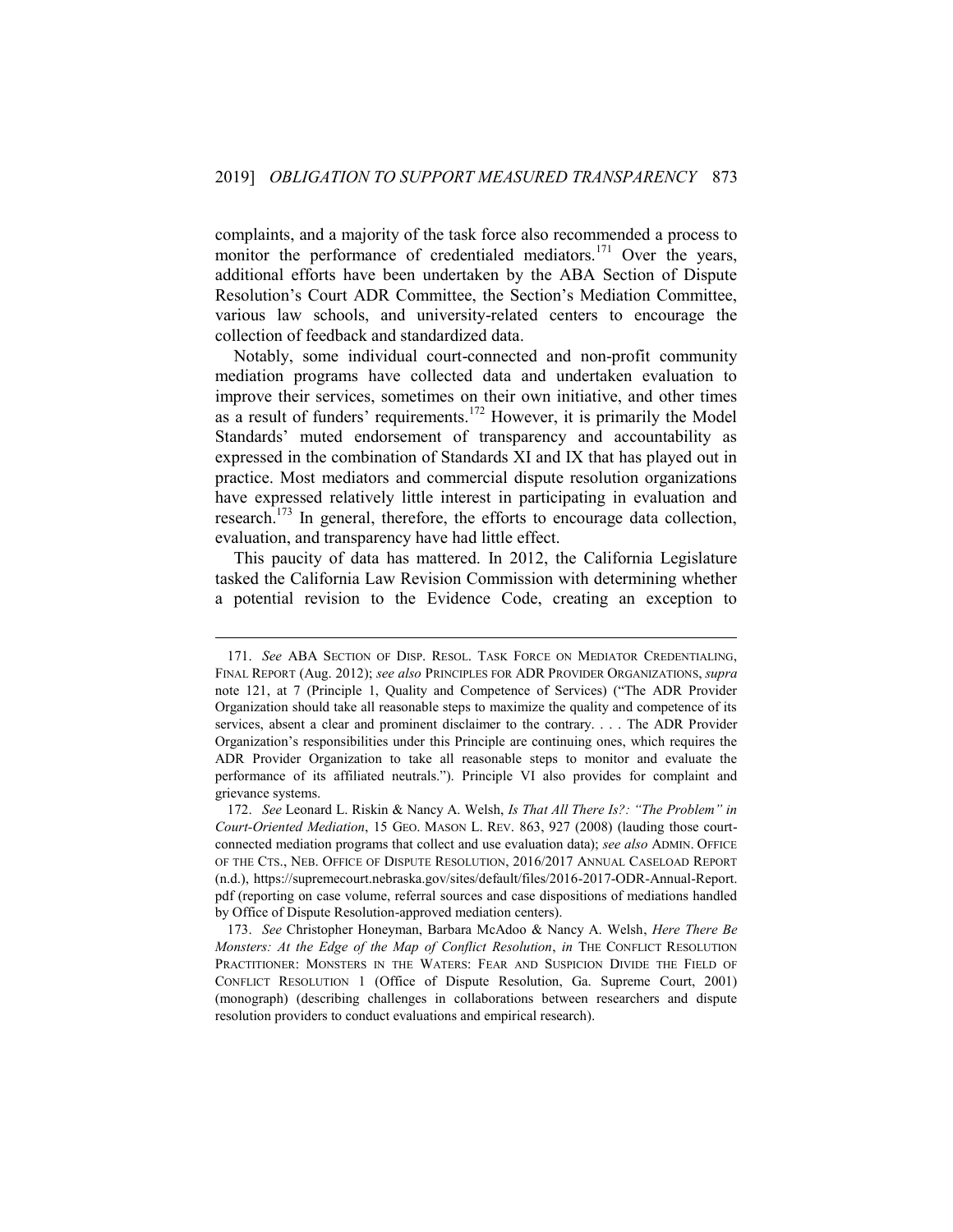mediation confidentiality, might negatively affect court-connected mediation. The Commission conducted a multi-jurisdictional, comprehensive review of court-connected mediation and reported: "It is clear that mediation is well-established in California. There are many mediators, lots of mediation programs, and numerous mediations. *Nonetheless, precise statistical information appears to be scarce*."<sup>174</sup> In considering the lack of data on court-connected mediation in California, the Commission observed:

[E]mpirical research on mediation issues involves significant challenges. The effectiveness of mediation could be measured in a variety of ways; there is no standardized, broadly accepted, and readily administered measuring technique. Collecting data on mediation programs and analyzing such data is . . . expensive, slow, time-consuming, and hard to finance when state budgets are tight and data collection would divert funds and resources away from direct provision of services to the public. In addition, "sound empirical data is necessarily hard to obtain given the confidential nature of most mediation." In fact, it is even hard to learn how many mediations occur.<sup>175</sup>

<sup>174.</sup> CAL. LAW REVISION COMM'N, RELATIONSHIP BETWEEN MEDIATION CONFIDENTIALITY AND ATTORNEY MALPRACTICE AND OTHER MISCONDUCT (PRE-PRINT RECOMMENDATION) 105 (Dec. 2017) (emphasis added) (citing the online information provided by California counties regarding their court-connected ADR programs). Elsewhere, the Commission notes that "it is even hard to learn how many mediations occur." *Id.* at 92.

<sup>175.</sup> *Id.* at 91-92 (citing Gregory Jones, *Fighting Capitulation: A Research Agenda for the Future of Dispute Resolution*, 108 PENN. ST. L. REV. 277, 302-04 (2003) ("I have found little in the way of measurement of dispute resolution processes, with the notable exception of the ex post participant satisfaction surveys that have become so common. . . . Efforts at standardization and consistency in the collection and reporting of longitudinal data are desperately needed."); Bobbi McAdoo, *All Rise, The Court Is in Session: What Judges Say About Court-Connected Mediation*, 22 OHIO ST. J. ON DISP. RESOL. 377, 430 (2007) ("In this era of severe budget constraint encompassing the fiscal environment in state and federal government, great creativity will be needed to generate effective systems to monitor and evaluate ADR programs."); Ignazio J. Ruvolo, *Appellate Mediation—"Settling" the Last Frontier of ADR*, 41 SAN DIEGO L. REV. 177, 188 n.23 (2005) ("[S]ome programs have been required to limit the resources devoted to the collection of data, thereby making the process of drawing conclusions about the reasons for programmatic success somewhat more conjectural than might be desirable."); Peter Robinson, *An Empirical Study of Settlement Conference Nuts and Bolts: Settlement Judges Facilitating Communication, Compromise, and Fear*, 17 HARV. NEGOT. L. REV. 97, 102-03 (2012) (California judicial officers were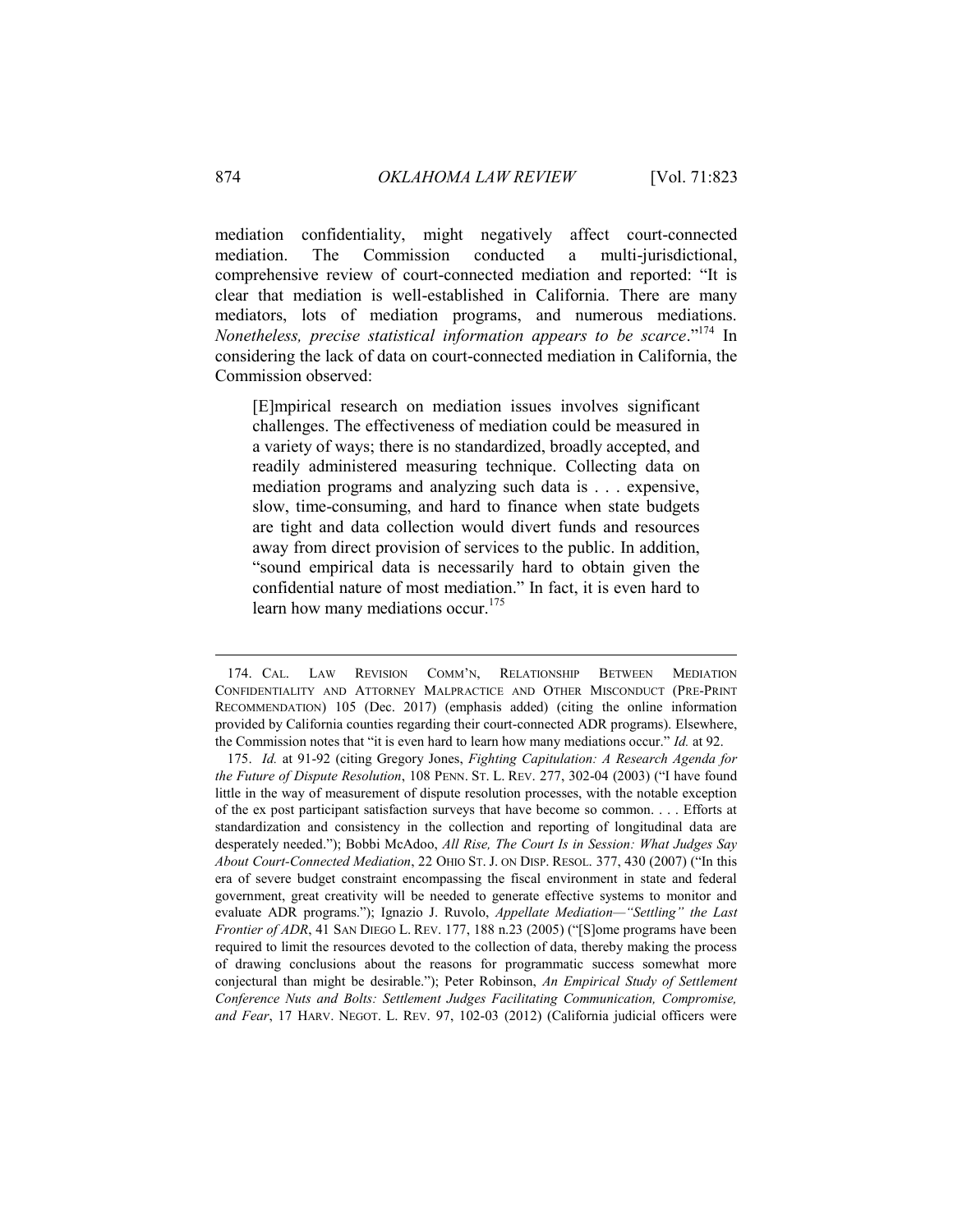Rather than transparency, procedural fairness, or self-determination, confidentiality arguably has emerged as the defining feature of mediation.<sup>176</sup> At times, mediators' commitment to confidentialityexacerbated by legislatures' and courts' interpretation and application of the mediation privilege—has even demonstrated the potential to enable bad behavior by parties and lawyers in mediation. $177$ 

The Commission also noted that:

1

The Commission also noted: "Long-term follow-up (such as checking whether a settlement proves durable) is particularly prohibitive.<sup>"</sup> *Id.* at 92 n.511 (citing Lynn Kerbeshian, *ADR: To Be Or . . . ?*, 70 N.D. L. REV. 381, 400 (1994) ("[L]ong-term followup is nonexistent.").

176. *See* Resnik, *The Contingency of Openness*, *supra* note 2, at 1683-85 (reporting that research regarding courts' rules revealed that, "to the extent rules address the public or third parties, the purpose is generally to ensure confidentiality. As currently practiced, ADR makes most of its processes and outcomes inaccessible. Even as ADR takes place *inside* courthouses, it is generally *outside* the public purview and it displaces public adjudication.").

177. *See* Nancy A. Welsh, *Musings on Mediation, Kleenex, and (Smudged) White Hats*, 33 U. LA VERNE L. REV. 5, 14-18 (2011).

surveyed on settlement practices in 2000-2004, but results were published in 2012); Jeffrey W. Stempel, *The Inevitability of the Eclectic: Liberating ADR from Ideology*, 2000 J. DISP. RESOL. 247, 250; *see also* Coben & Thompson, *supra* note 4, at 52 n.18 ("Since many mediations are private matters, it is difficult to determine the number of mediations conducted in any jurisdiction."); Jones, *supra*, at 283 ("Given the importance of process integrity and confidentiality, how can we measure the performance of alternative dispute resolution programs, particularly those that are connected to our formal systems of justice?"); *id.* at 303 ("We do not even have a good idea about how many mediations are conducted each year."); Art Thompson, *The Use of Alternative Dispute Resolution in Civil Litigation in Kansas*, 12 KAN. J.L. & PUB. POL'Y 351, 354 (2003) ("[M]uch of the ADR that takes place is never reported.").

In 2003, an ABA task force developed a list of data fields the courts could use to determine what ADR data to capture. "The hope [was] that with more similar data collection across court systems, there [would] be more ability to discern the impact of ADR on the justice system as a whole."

CAL. LAW REVISION COMM'N, *supra* note 174, at 92 n.510 (quoting McAdoo, *supra*, at 428 n.270). The Commission also cited Donna Shestowsky, *Disputants' Preferences for Court-Connected Dispute Resolution Procedures: Why We Should Care and Why We Know So Little*, 23 OHIO ST. J. ON DISP. RESOL. 549, 592 n.158 (2008), and observed that "[i]t is not clear to the Commission whether the ABA effort has had much impact; as best we can tell from extensive reading in the area, the measurement problem persists." CAL. LAW REVISION COMM'N, *supra* note 174, at 92 n.510. The Commission further observed that "[i]n California, the Judicial Council similarly prepared a model survey for trial courts to use in collecting ADR data. The Commission does not have information on how extensively the trial courts have used the model survey." *Id.*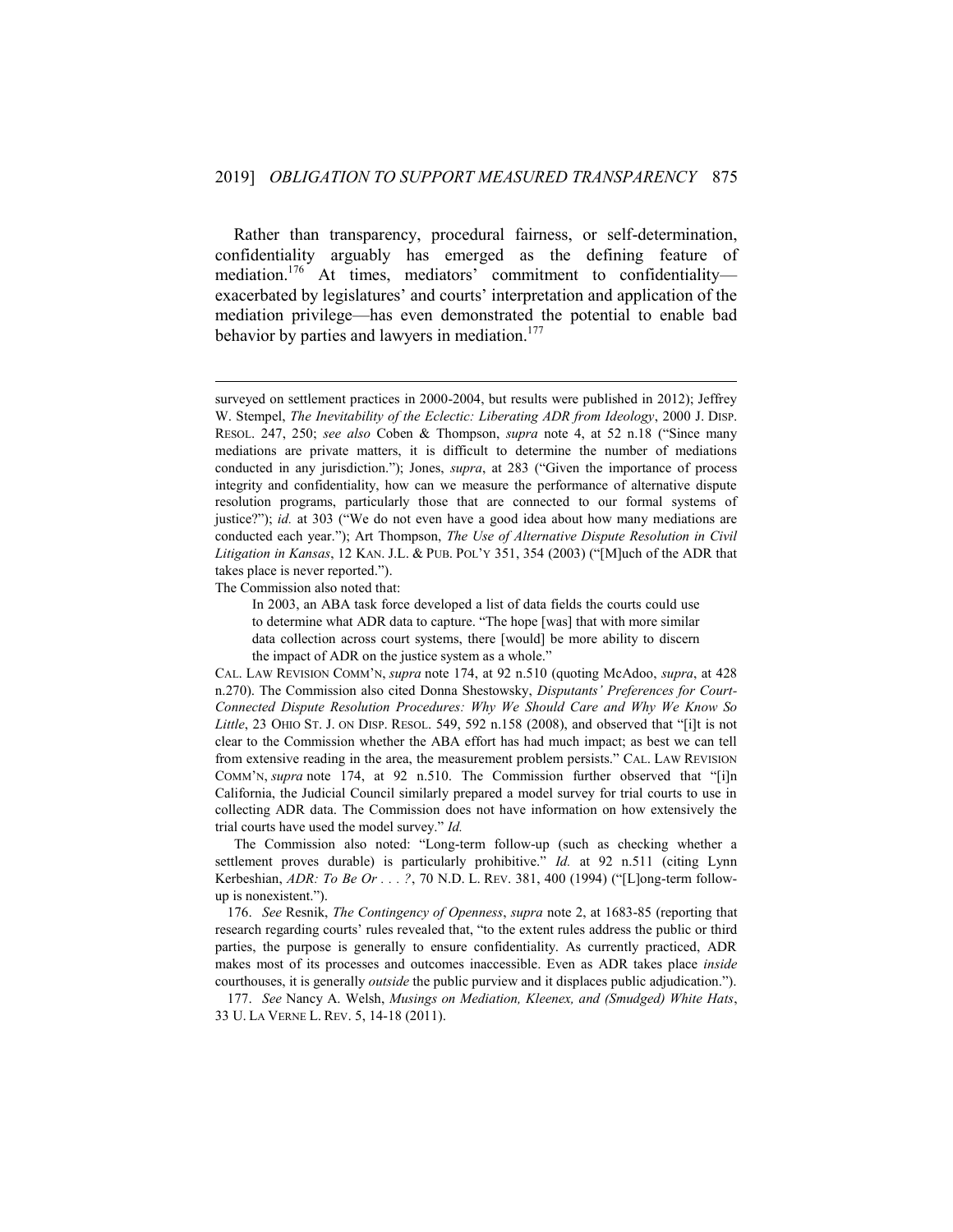However, there *are* examples of courts and legislatures requiring confidentiality to co-exist with measured transparency in order to promote accountability and public trust in the integrity and quality of mediation. Perhaps the most notable example involves foreclosure mediation, marked by significant power disparities between repeat-player mortgage holders (i.e., banks, loan servicers) on one hand and unsophisticated homeowners on the other hand.<sup>178</sup> In this context, many states have chosen to require mediator reports regarding the achievement of settlement, the terms of such agreements, and parties' compliance with the program's requirements (e.g., authority to settle, document provision, timeliness, etc.).<sup>179</sup> Some states have then made certain information public, while protecting confidentiality in individual cases.<sup>180</sup> The Nevada Supreme Court, for example, decided to "issue[] a report detailing lender compliance with the program's statutory requirements," including attendance at mediation, production of required documents, authority to negotiate, and good-faith participation.<sup>181</sup> Other states have published aggregate information regarding foreclosure mediation settlement rates and the types of outcomes achieved.<sup>182</sup> There have been calls for foreclosure mediation programs around the country to collect consistent metrics in order to permit cross-jurisdictional evaluation

<sup>178.</sup> *See* Nussbaum, *ADR's Place*, *supra* note 148, at 1889, 1893 (pointing out how the entrance of new players in the mortgage market, with different incentives, undermined the effectiveness of the procedural safeguards that had existed in the foreclosure process); Jill S. Tanz & Martha K. McClintock, *The Physiologic Stress Response During Mediation*, 32 OHIO ST. J. ON DISP. RESOL. 29, 52 (2017) (discussing the stress likely experienced by borrowers in foreclosure mediation).

<sup>179.</sup> *See* Alan M. White, *Foreclosure Diversion and Mediation in the States*, 33 GA. ST. U. L. REV. 411, 443-50 (2017) (discussing various states' reporting requirements for foreclosure mediation, as well as the reporting provided for in "foreclosure resolutions" pursuant to the provisions of the Uniform Home Foreclosure Procedures Act, and their interaction with the confidentiality protections of the Uniform Mediation Act).

<sup>180.</sup> *See* Nussbaum, *ADR's Place*, *supra* note 148, at 1936-37, 1950-51.

<sup>181.</sup> *Id.* at 1946 (citing Foreclosure Mediation Program, *supra* note 148 (detailing the extent to which the six primary loan servicers in Nevada (Bank of America, Wells Fargo, JP Morgan Chase, Ally/GMAC, US Bank, CitiGroup) and others complied with statutory requirements of the state foreclosure mediation program)).

<sup>182.</sup> *See id.* at 1951; *see, e.g.*, Mónica Tabales Maldonado & Alberto Tabales Maldonado, *Compulsory Mediation in Cases of Mortgage Execution: Origin, Effect and Interrelation with the Loss Mitigation Process*, 9 UNIV. P.R. BUS. L.J. 36, 46 (2018), 9 No. 1 UPRBLJ 36 (Westlaw) (English translation of Spanish-langugage title).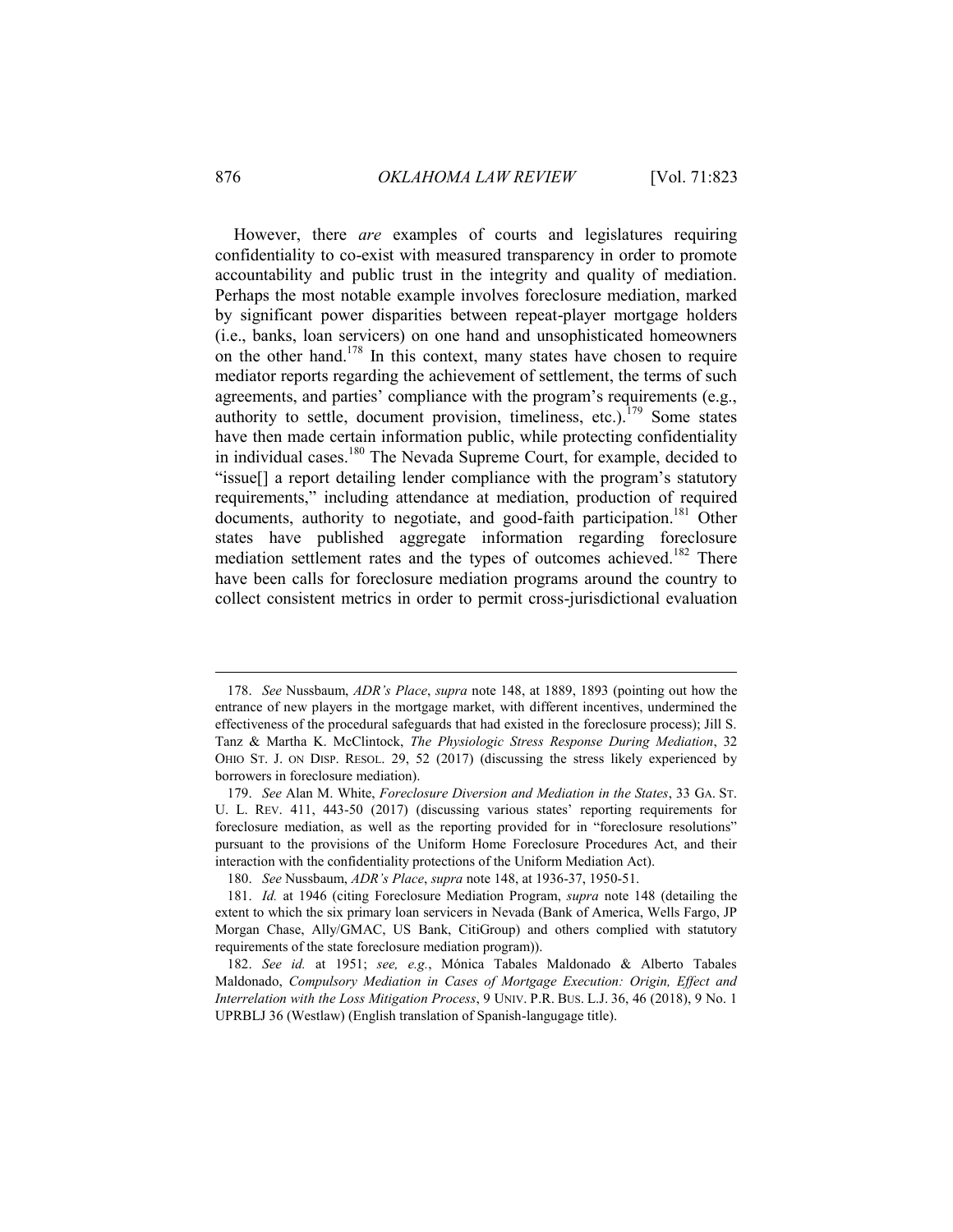and the development of best practices.<sup>183</sup> There have not been calls for an end to the current level of transparency.

It is therefore time for the Model Standards to acknowledge that in certain contexts—i.e., when mediation is imposed by a court, legislature, or contract of adhesion, and mediation's outcomes are granted expedited enforcement, with scant judicial review—there is an ethical obligation to support measured transparency.

# <span id="page-55-1"></span><span id="page-55-0"></span>*V. Options for the Recognition of an Ethical Obligation to Support Measured Transparency*

At this point, it appears that there are at least three different options for acknowledging a duty to the public and the value of transparency.

# *A. Revision of the Current Model Standards*

1

The first, most obvious option is to revise the current Model Standards. Many years have passed since the last revision, and mediation practice has inevitably evolved. As noted *supra*, revision of the Model Standards has already been proposed and is being considered. This revision could be made as part of a larger package.

Standard IX, "Advancement of Mediation Practice," already acknowledges and provides some support for mediators' role in developing knowledge regarding the practice of mediation in order to advance its quality. This standard could be revised—to recognize a duty to the public and to affirm the value of measured transparency—as follows:

A mediator should *shall* act in a manner that advances the practice of mediation *and public confidence in it*. A mediator promotes this Standard by engaging in some or all of the following:

<sup>183.</sup> *See* Nussbaum, *ADR's Place*, *supra* note 148, at 1950-51 (citing MELANCA CLARK & DANIEL OLMOS, U.S. DEP'T OF JUSTICE, FORECLOSURE MEDIATION: EMERGING RESEARCH AND EVALUATION PRACTICES (2011), http://www.justice.gov/atj/foreclosure-mediation.pdf) (noting recommendations of a working group convened by the U.S. Department of Justice to permit evaluation); *see also* Jennifer Shack & Hanna Kaufman, *Promoting Access to Justice: Applying Lessons Learned from Foreclosure Mediation*, DISP. RESOL. MAG., Spring 2016, at 16 (observing the importance of collecting information in order to monitor the effectiveness of the foreclosure mediation program); Adam Zimmerman, *The Bellwether Settlement*, 85 FORDHAM L. REV. 2275, 2281-88 (2017) (describing how anonymous information from bellwether mediations were used to achieve a global settlement).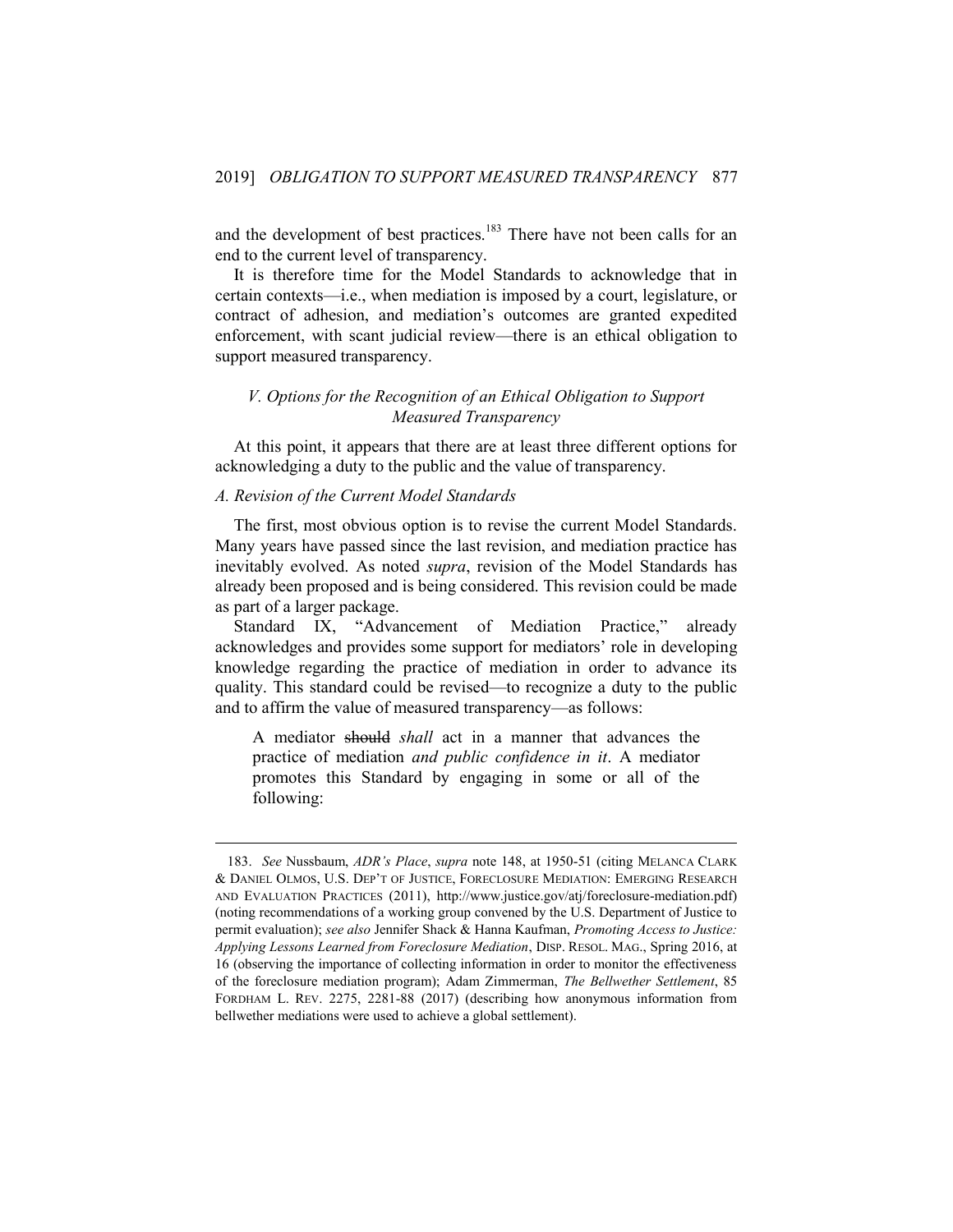1. Fostering diversity within the field of mediation.

2. Striving to make mediation accessible to those who elect to use it, including providing services at a reduced rate or on a pro bono basis as appropriate.

3. Participating in research when given the opportunity, including obtaining participant feedback when appropriate.

4. Participating in outreach and education efforts to assist the public in developing an improved understanding of, and appreciation for, mediation.

*5. Supporting and complying with reporting requirements that assist the public in developing an improved understanding of, and appreciation for, mediation and its outcomes while also protecting the anonymity of the parties and abiding by their reasonable expectations regarding confidentiality.* 

6. Assisting newer mediators through training, mentoring and networking.

Revision of the Model Standards will require cooperation from the three organizations that adopted the 2005 version—the ABA, AAA, and ACR. That alone suggests one of the most significant challenges posed by this option. Many within these organizations see no need for revisions to the Model Standards. In addition, in the thirteen years since the adoption of the 2005 Model Standards, the number of mediators and mediation organizations has mushroomed. At least some of these individuals and organizations will want to be consulted as part of any initiative to revise the Model Standards. These additional voices and viewpoints will make the revision process even more complex.

Further, as noted *supra*, many courts, agencies, and organizations have relied upon the 1994 and 2005 Model Standards as the templates for their own ethical requirements, and they may resist revisiting them. In addition, many mediators are unlikely to perceive a sufficient need for such wholesale revisions. Indeed, some commentators have already expressed such views $184$ 

<sup>184.</sup> *See* Ty Holt, Judith Meyer, Susan Podziba & Sharon Press, *On Professional Practice*, DISP. RESOL. MAG., Fall 2017, at 35.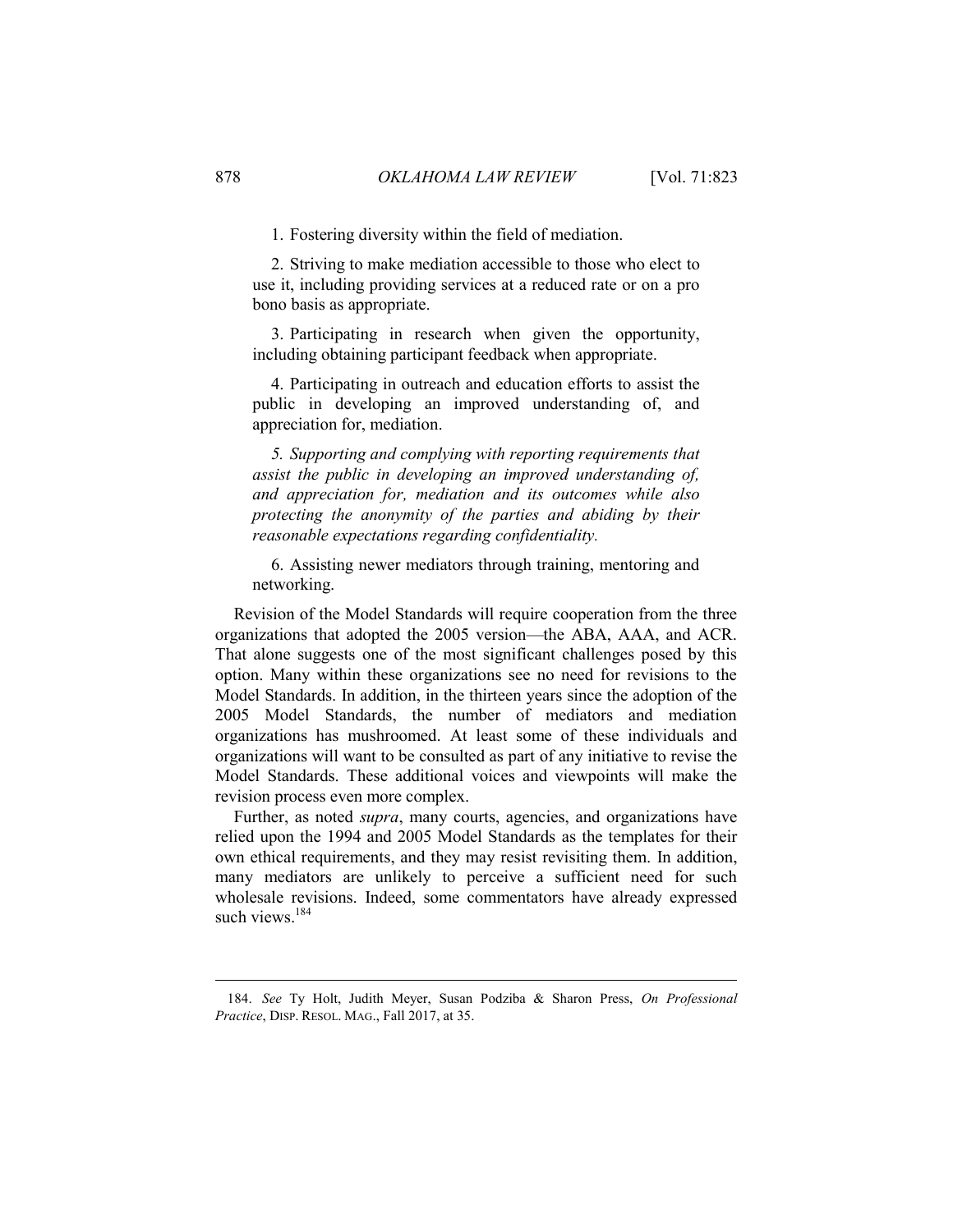Revision of the current Model Standards may represent the best option in an ideal world, but it would present very real logistical and political challenges.

### <span id="page-57-0"></span>*B. The Addition of Commentary to the Current Model Standards*

Another option is to supplement the current Model Standards with Explanatory Comments, as is done in other contexts.<sup>185</sup> Such Explanatory Comments could consider the application of various standards to mediation, particularly when the process is imposed upon people by the courts or pursuant to mandatory pre-dispute mediation clauses in contracts of adhesion. As this Article has suggested, the imposition of mediation, accompanied by de facto limits on judicial review and expedited judicial enforcement, could trigger a second and more demanding interpretation of the Preamble's reference to "public confidence in mediation," various standards' declaration of the importance of protecting the integrity and quality of the process, and the provisions of Standard IX, "Advancement of Mediation Practice."

The key question with this option is whether an Explanatory Comment will have any meaningful effect. The ABA Section of Dispute Resolution's Committee on Mediator Ethical Guidance produces advisory opinions on the application of the Model Standards, with a similar goal of influencing practice while avoiding the logistical and political challenges of revising the black letter. The Committee on Mediator Ethical Guidance issued its first advisory opinion on August 6, 2007, and has continued to issue advisory opinions.<sup>186</sup> Although there are occasional references to these opinions,<sup>187</sup> it is not clear that they have had a significant effect on mediation practice.

<span id="page-57-1"></span><sup>185.</sup> *See* Memorandum from Samuel Jackson to ABA Section of Dispute Resolution Council (on file with author).

<sup>186.</sup> *See Committee on Mediator Ethical Guidance*, AM. BAR ASS'N, https://web.archive. org/web/20160701050402/http://apps.americanbar.org/dch/committee.cfm?com=DR018600 &edit=1 (last visited Jan 13, 2019).

<sup>187.</sup> *See, e.g.*, Robert Kirkman Collins, *The Scrivener's Dilemma in Divorce Mediation: Promulgating Progressive Professional Parameters*, 17 CARDOZO J. CONFLICT RESOL. 691, 701 (2016) (regarding mediators' drafting of settlement agreements); Sharon Press & Paul M. Lurie, *Protecting Self-Determination in Mediation*, GPSOLO MAG., July/Aug. 2014, 74, 75 (recommending that mediators turn to the Committee for advice on the effect of evaluation on self-determination).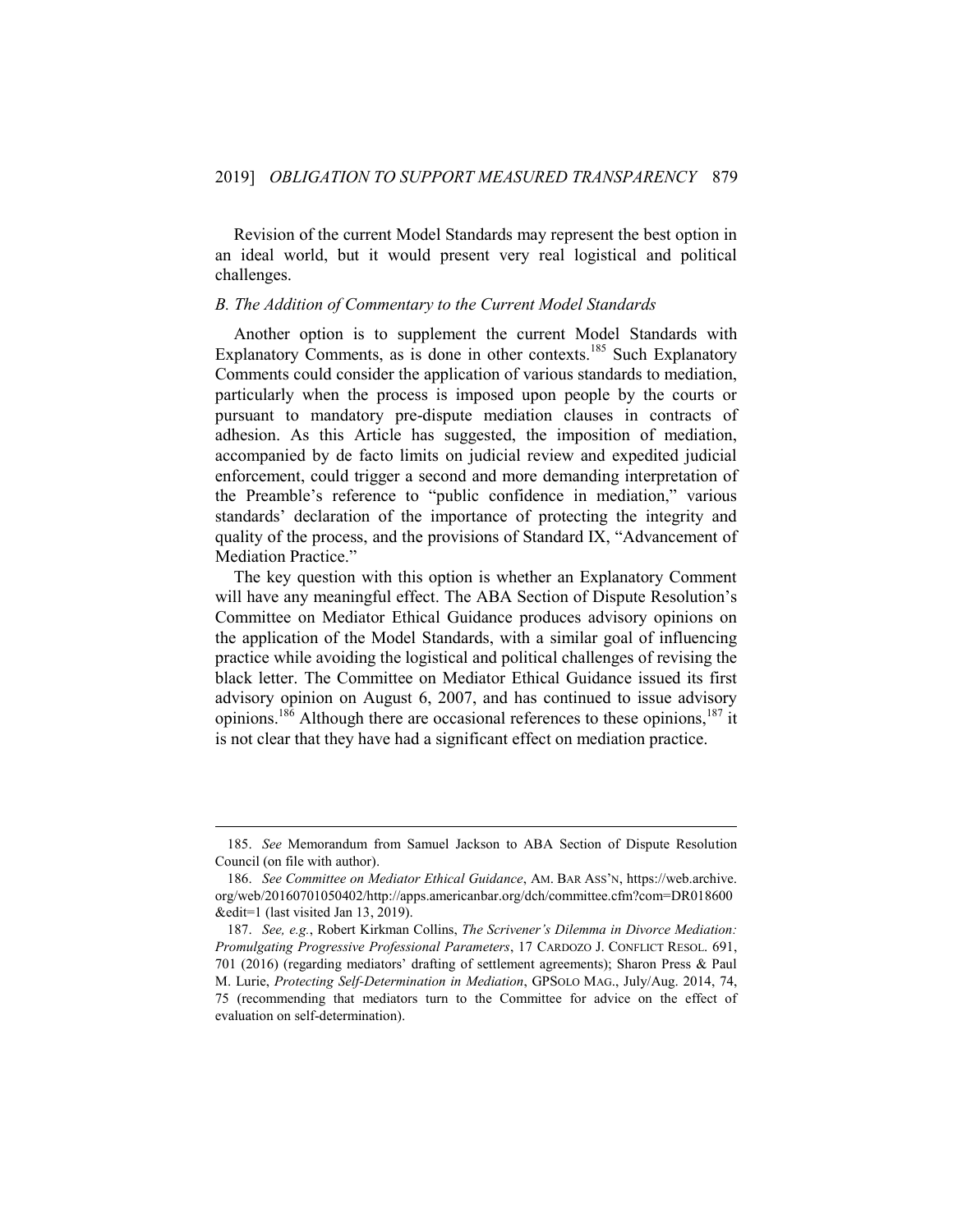#### *C. The Creation of Customized Standards for "Imposed Mediation"*

Although the Model Standards purport to apply to all forms of mediation, there are also customized ethical standards that have been developed for particular areas of mediation practice. According to the Reporter's Notes, the joint committee that developed the 2005 Model Standards anticipated such developments.<sup>188</sup>

One example of customized standards is the Model Standards of Practice for Family and Divorce Mediation ("Family Model Standards"), referenced *supra*. Unlike the Model Standards, the Family Model Standards require family mediators to engage in various affirmative actions: "assist[ing] participants in determining how to promote the best interests of children,"<sup>189</sup> "recogniz[ing]" family situations involving child abuse or neglect and domestic abuse, "and tak[ing] appropriate steps to shape the mediation process accordingly."<sup>190</sup> The Family Model Standards also require mediators to suspend or terminate mediations when the "mediator reasonably believes that a participant is unable to effectively participate or for other compelling reasons."<sup>191</sup> Two possible reasons are when "the participants are about to enter into an agreement that the mediator reasonably believes to be unconscionable<sup> $n_{192}$ </sup> or when "a participant is using the mediation process to gain an unfair advantage.<sup> $193$ </sup> These provisions go

*Reporter's Notes*, *supra* note 162, at 2.

190. *Id.* at Standards IX and X.

191. *Id.* at Standard XI.

192. *Id.* at Standard XI.A.4.

193. *Id.* at Standard XI.A.6; *see also Code of Professional Conduct*, *supra* note 168, at Standard 4.3.2, Termination of the Process.

Mediators shall withdraw from a mediation if a negotiation among the parties appears to be moving toward an unconscionable or illegal outcome. An unconscionable outcome is one which is the product of undue pressure, exploitation or duress. An unconscionable outcome reflects one party's exploitation of an existing power imbalance to the degree that the resulting agreement "shocks the conscience" and violates accepted legal and cultural

<sup>188.</sup> The Reporter's Notes, under Guiding Principles, provide:

The members of the Joint Committee adopted the following principles to govern their work: . . . B. The Standards should retain their original function of serving as fundamental, basic ethical guidelines for persons mediating in all practice contexts while simultaneously recognizing that mediation practice in selected contexts may require additional standards in order to insure process integrity.

<sup>189.</sup> Ass'n of Family & Conciliation Courts, *Model Standards of Practice*, *supra* note 167, at Standard VIII.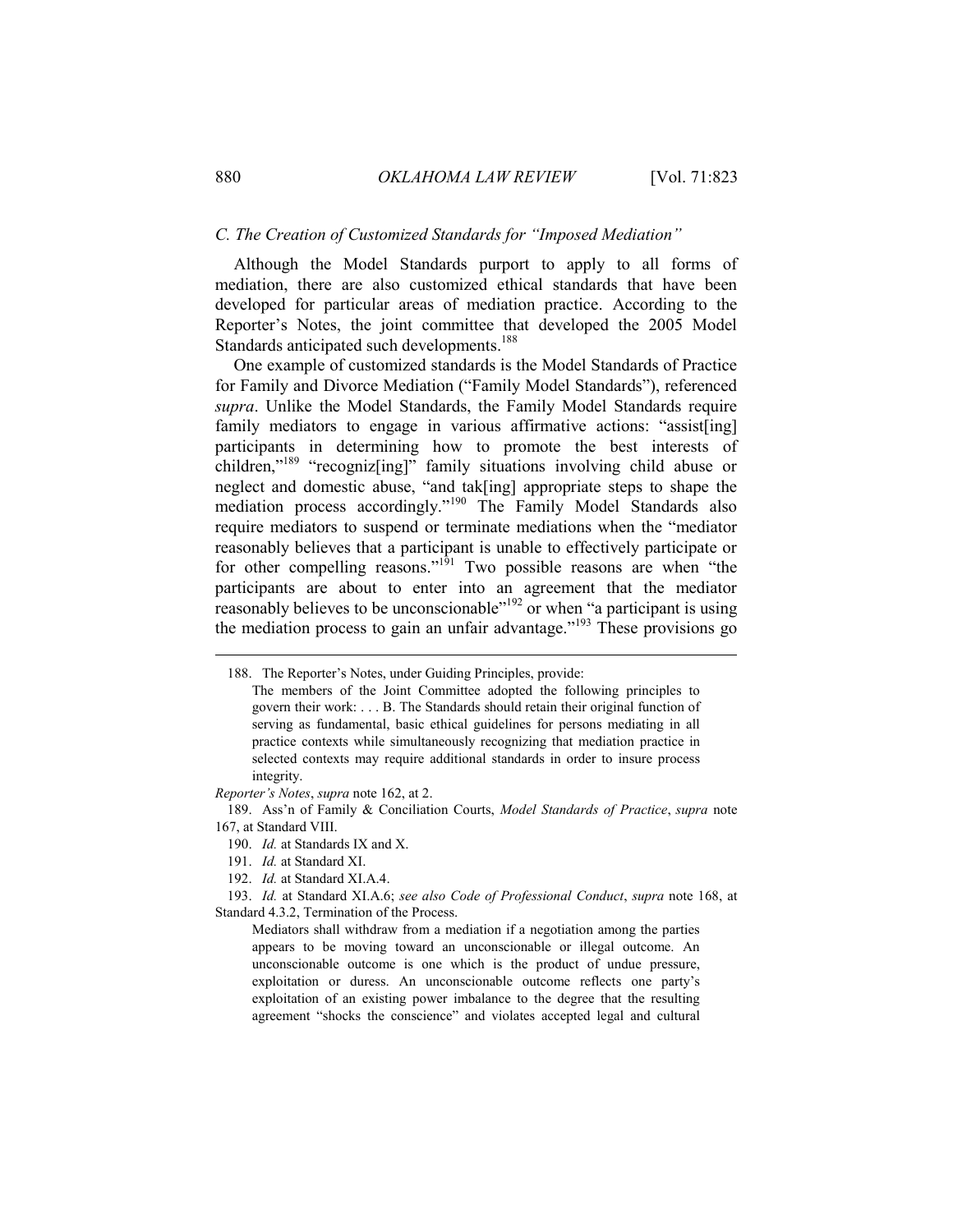well beyond those contained in the Model Standards applicable to all mediators. As discussed *supra*, the Family Model Standards also reference principles for the regulation of mediators and court-connected family mediation programs. Particularly relevant are the standards that continue to protect confidentiality in individual cases but provide for monitoring, aggregate reporting, and measured transparency in order to ensure mediation quality and consumer protection.<sup>194</sup>

As discussed *supra*, the specialized area of foreclosure mediation has also developed a rebalancing of transparency and confidentiality. Although there are not customized ethical standards for foreclosure mediators, state statutes and court rules have created a sort of workaround to the confidentiality restrictions that might otherwise apply.

The option of creating customized ethics standards for "imposed mediation" is very appealing. It would acknowledge that mediation occurring pursuant to mandates by courts, legislatures, or contracts of adhesion is different, and that its circumstances require a heightened level of public accountability. Thus, there is a need for a targeted, tailored rebalancing in this context between transparency and confidentiality. The Family Model Standards could serve as both precedent and template.

This option likely would encounter its own logistical and political challenges, but they should be much fewer than those that would occur with an attempt to engage in a wholesale revision of the Model Standards. Thus, from a cost-benefit perspective, this is the strongest option. It responds to the particular circumstances that require increased transparency, avoids encroaching on other areas of mediation practice, and is the most likely to be adopted and implemented.

<span id="page-59-0"></span>norms of fairness.

*Id.*

<sup>194.</sup> Ass'n of Family & Conciliation Courts, *Model Standards of Practice*, *supra* note 167, ¶ C (at end); *see also* Lydia Nussbaum, *Mediator Burnout*, 34 OHIO ST. J. ON DISP. RESOL. (forthcoming, on file with author) (manuscript at 46) (also concerned about mediation quality) ("[C]ourt administrators who oversee mediation staff or a roster of contract mediators could adopt a policy to define efficiency not by settlement rates but by other metrics, such as party perceptions of fairness and satisfaction with the process, which would require a commitment to use appropriate survey instruments to gather parties' feedback. Or, judges could adopt new court rules that would require all judges to include, in a prove-up of any mediated agreement, questions to assess whether the parties felt pressured to settle by the mediator and rejecting agreements where parties say 'yes'.").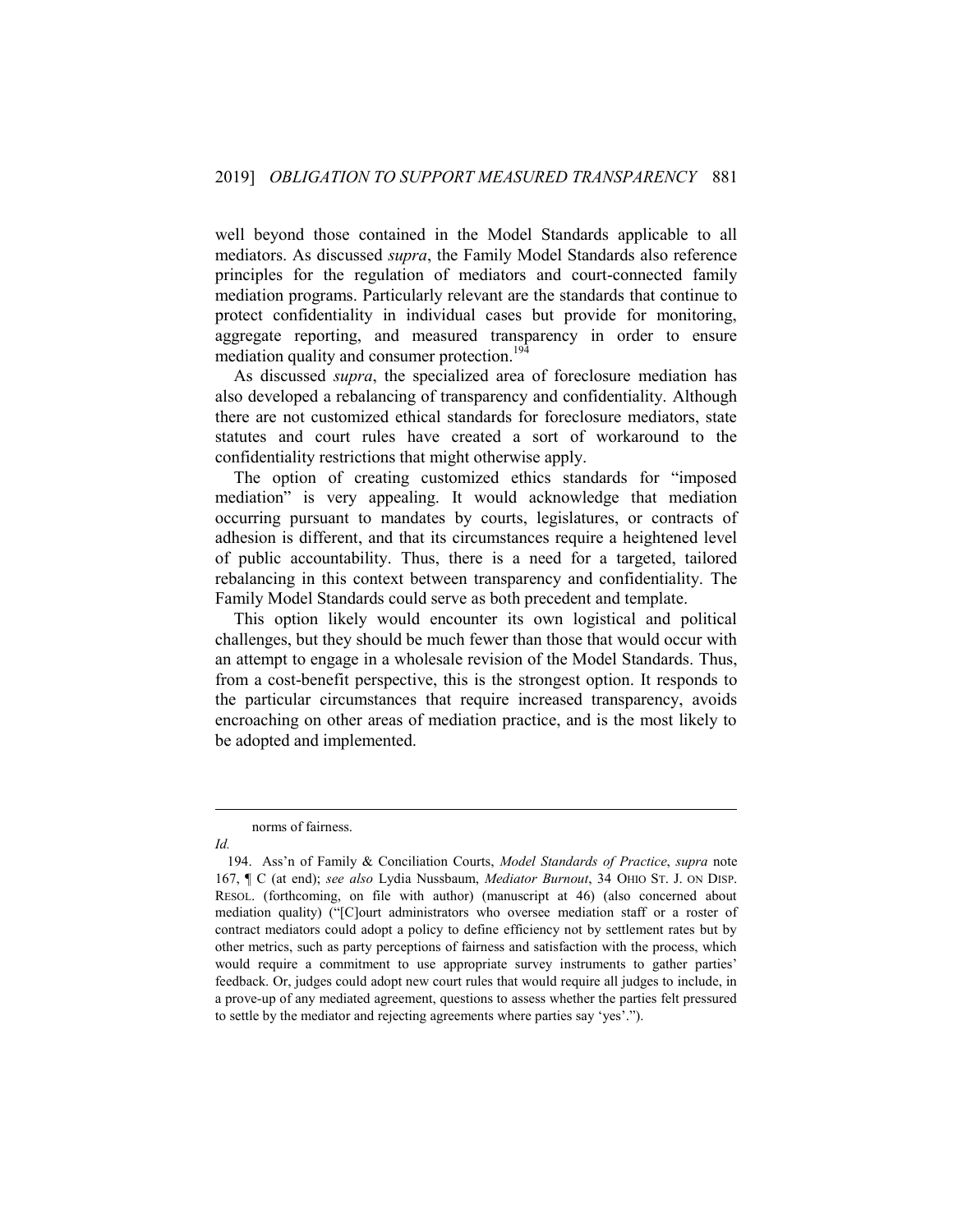### *Conclusion*

In reviewing and deciding to support the CFPB's Arbitration Reporting Proposal, the ABA Section of Dispute Resolution found the benefits of the Proposal to be three-fold. First, the availability of redacted filings and other information was intended to equalize to some degree the knowledge of "one shot" users of consumer arbitration in comparison to "repeat players." The Section concluded that such knowledge was likely to assist these "one shot" users as they considered whether to pursue arbitration, which arbitrators to select, and how to prepare for their arbitration proceedings.<sup>195</sup> Second, the Section found that the availability of this information would permit public

<sup>195.</sup> *See generally* Marc Galanter, *Why the "Haves" Come Out Ahead: Speculations on the Limits of Legal Change*, 9 L. & SOC'Y REV. 95, 97-100 (1974) (noting the significant advantages that repeat players enjoy in comparison to one-time players—e.g., experience leading to changes in how the repeat player structures the next similar transaction; expertise, economies of scale, and access to specialist advocates; informal continuing relationships with institutional incumbents; bargaining reputation and credibility; long-term strategies facilitating risk-taking in appropriate cases; influencing rules through lobbying and other use of resources; playing for precedent and favorable future rules; distinguishing between symbolic and actual defeats; and investing resources in getting rules favorable to them implemented—and contrasting these to disadvantages borne by one-time players—e.g., more at stake in given case; more risk averse; more interested in immediate over long-term gain; less interested in precedent and favorable rules; not able to form continuing relationships with courts or institutional representatives; not able to use experience to structure future similar transactions; limited access to specialist advocates); Lisa B. Bingham, *Employment Arbitration: The Repeat Player Effect*, 1 EMP. RTS. & EMP. POL'Y J. 189, 195 (1997); Lisa B. Bingham, *On Repeat Players, Adhesive Contracts, and the Use of Statistics in Judicial Review of Employment Arbitration Awards*, 29 MCGEORGE L. REV. 223, 225–27 (1998) (observing that repeat-player employers fare better in arbitration than one-shot employees, that when repeat-player employers lose, damages are lower than for one-time employers, and generally that enforcement of pre-dispute arbitration agreements allows employers to structure the arbitration process to their advantage); Menkel-Meadow, *supra* note 42. Empirical research consistently indicates that repeat players in consumer arbitration are more likely to "win"—but it must be noted that this is also true in litigation. *See* Welsh, *Class Action-Barring Mandatory Pre-Dispute Consumer Arbitration Clauses*, *supra* note 6, at 419-20 (summarizing empirical research examining the occurrence and potential reasons for repeat-player bias in consumer arbitration). Recent empirical work indicates that this pattern may have more to do with companies' representation by lawyers who have become extreme repeat players, since individual consumers are very unlikely to be represented by lawyers who are extreme repeat players. *See* Horton & Chandrasekher, *supra* note 6. There are now suggestions that one-shot players might increase transparency and improve their experience in consumer arbitration if they are trained to identify key procedural elements and then upload these and other information to an online platform that would be widely accessible. *See* Amsler, *supra* note 6.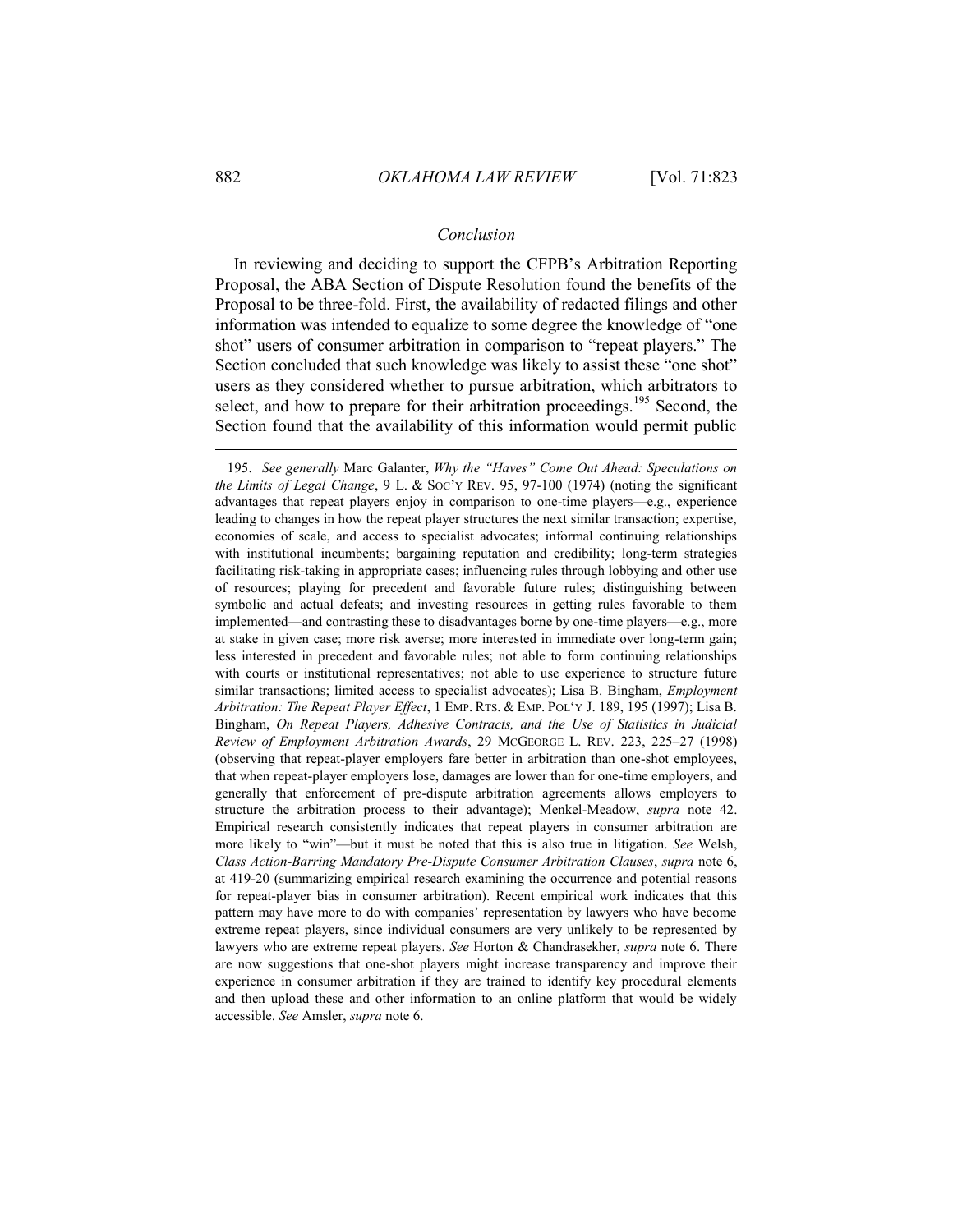oversight and enable an overall, systemic picture of the consumer arbitration process's operation and effects. For example, to the extent that some type of systematic frequency or lack of frequency of appointment of certain arbitrators and the outcomes of those cases could be evaluated, required reporting and publication would provide a means for the CFPB and other public entities to engage in oversight and assessment. Third, the fact of disclosure would make it less likely that dispute resolution providers would engage in behaviors or relationships that raised doubts regarding their impartiality or legitimacy, and transparency would assure parties and the public of such impartiality and legitimacy. Ultimately, the Section found that:

[T]he reporting and publication proposed by the CFPB—and the consequent availability of the information for those participating in consumer arbitration, those researching consumer arbitration, and those overseeing consumer arbitration—will help to protect the integrity of arbitration and, by extension, the integrity of the strong federal policy in favor of arbitration that has been expressed by the Supreme Court.<sup>196</sup>

The Section also concluded that transparency was particularly important when one of the parties to a dispute was imposing a dispute resolution process upon the other party, and the courts might be asked to enforce, and thus lend their coercive power and legitimacy to, the award produced by the process. These characteristics of mandatory pre-dispute consumer arbitration in the context of financial services and products were particularly important to the Section as it assessed the likelihood that the CFPB's proposal would assist with achieving fairness, efficiency, accountability, and good governance.<sup>197</sup>

The Section also observed that dispute resolution organizations, arbitrators, and parties should *welcome* reporting requirements and potential public scrutiny. Transparency would enable analysis, improvement, and

<sup>196.</sup> Letter from Nancy A. Welsh, Chair-Elect, ABA Section of Dispute Resolution, to Monica Jackson, Office of the Executive Sec'y, Consumer Fin. Prot. Bureau (July 29, 2016).

<sup>197.</sup> *See* G.A. RES. 69/116, 1 (Dec. 10, 2014) (United Nations Convention on Transparency in Treaty-based Investor-State Arbitration) (referencing a belief "that the Rules on Transparency contribute significantly to the establishment of a harmonized legal framework for a fair and efficient settlement of international investment disputes, increase transparency and accountability and promote good governance").